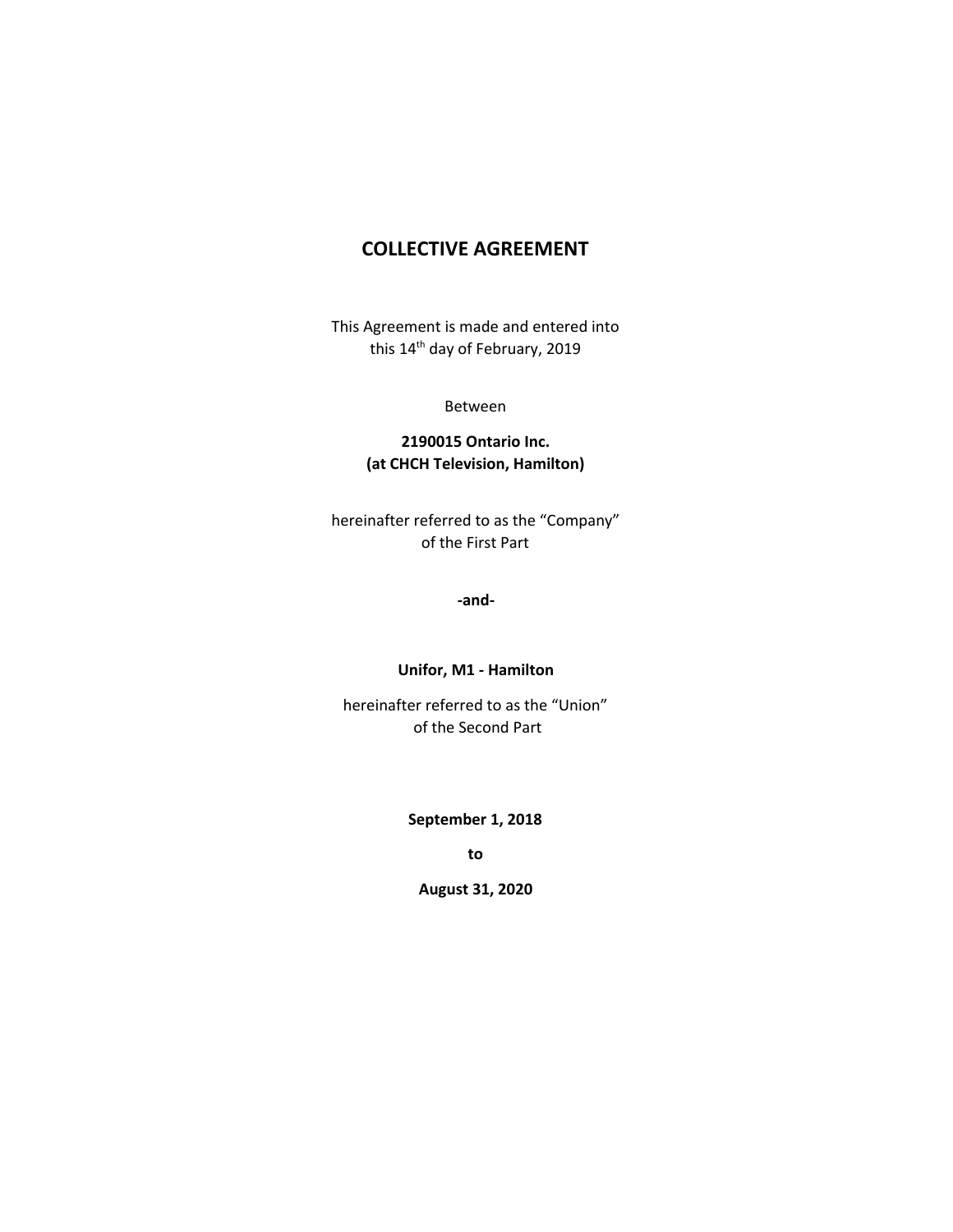# Table of Contents

| <b>ARTICLE 1</b> | $\overline{7}$ |
|------------------|----------------|
| Intent           | $\overline{7}$ |
| $1.1 \t7$        |                |
| <b>ARTICLE 2</b> | 7              |
| Relationship     | $\overline{7}$ |
| $2.1 \quad 7$    |                |
| $2.2$ 7          |                |
| $2.3$ 7          |                |
|                  |                |

- [2.4](#page-7-8) [7](#page-7-8)
- [2.5](#page-7-9) [7](#page-7-9)
- [2.6](#page-7-10) [7](#page-7-10)
- [2.7](#page-7-11) [7](#page-7-11)

| <b>ARTICLE 3</b>                        | 8  |
|-----------------------------------------|----|
| Definitions                             | 8  |
| 3.1 Bargaining Unit                     | 8  |
| 3.2.1 Employee                          | 8  |
| 3.3.1 Part-Time and Temporary Employees | 8  |
| 3.3.2 Part-Time Employee Benefits       | 11 |
| 3.4 Students                            | 12 |
| 3.5 Interns                             | 12 |
| 3.6 Employee Provisions                 | 12 |

[3.7](#page-12-3) [12](#page-12-3)

[3.8](#page-12-4) [12](#page-12-4)

| 3.9 Employee Responsibilities | 13 |
|-------------------------------|----|
| <b>ARTICLE 4</b>              | 13 |
| Management Rights             | 13 |

[4.1](#page-13-3) [13](#page-13-3)

[4.2](#page-13-4) [13](#page-13-4)

[4.3](#page-13-5) [13](#page-13-5)

| <b>ARTICLE 5</b>    | 14 |
|---------------------|----|
| <b>Union Rights</b> | 14 |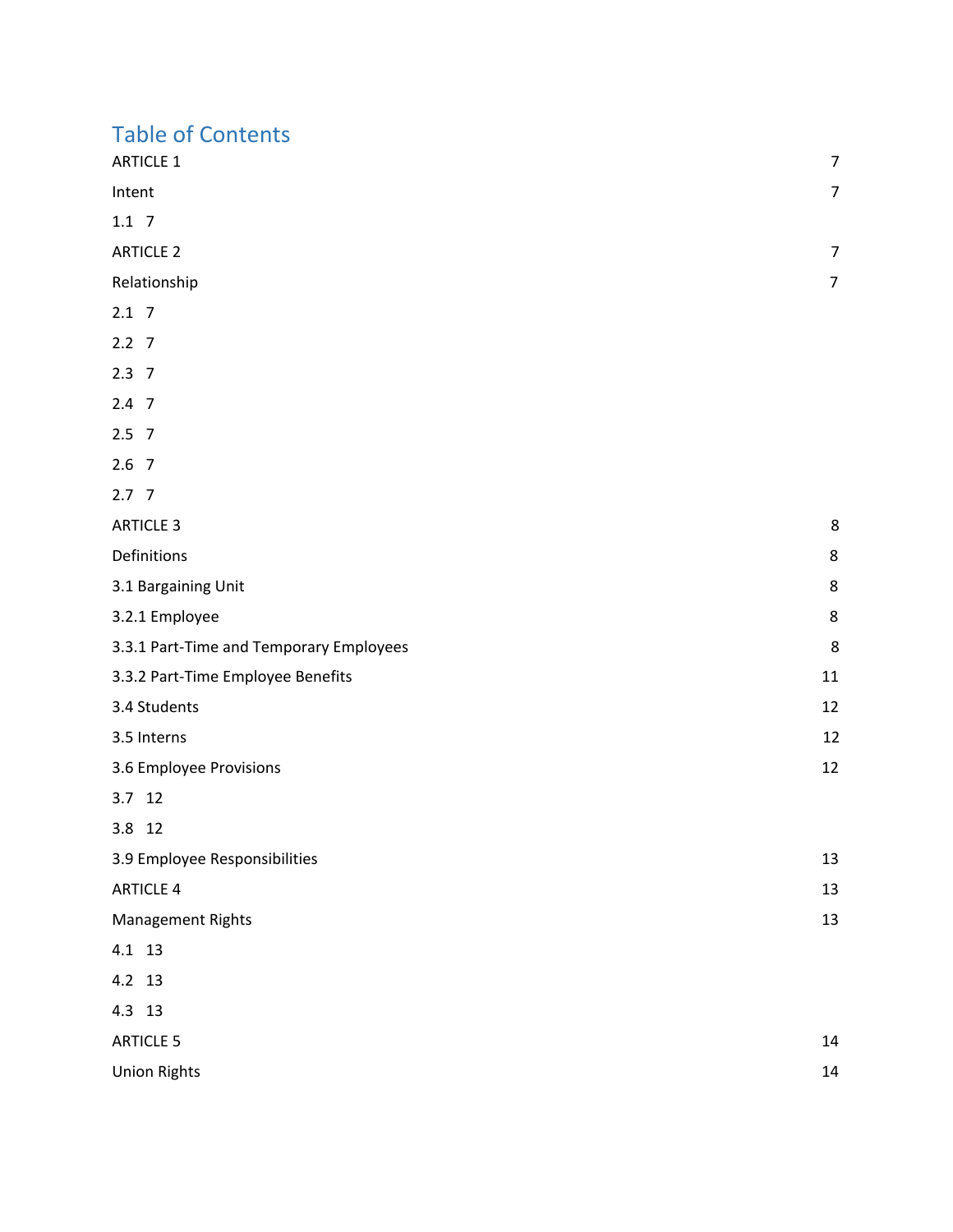| 5.1 Union Membership and Dues Check-Off                  | 14 |
|----------------------------------------------------------|----|
| 5.2.1 Posting of Notices                                 | 14 |
| 5.3 Union Access to Premises                             | 14 |
| 5.4.1 Reports on Performance                             | 15 |
| 5.5 Leave of Absence                                     | 15 |
| <b>ARTICLE 6</b>                                         | 17 |
| Grievances                                               | 17 |
| 6.1.1 Grievance Procedure                                | 17 |
| 6.2 Management Grievances                                | 18 |
| 6.3 General Grievances                                   | 18 |
| 6.4 18                                                   |    |
| <b>ARTICLE 7</b>                                         | 19 |
| No Strikes - No Lockouts                                 | 19 |
| 7.1 19                                                   |    |
| 7.2 19                                                   |    |
| 7.3 19                                                   |    |
| 7.4 19                                                   |    |
| 7.5 19                                                   |    |
| <b>ARTICLE 8</b>                                         | 19 |
| Work Week                                                | 19 |
| 8.1.1 Hours and Scheduling of Work                       | 19 |
| 8.2.1 Overtime                                           | 20 |
| 8.3 Work on Scheduled Days Off                           | 20 |
| 8.4 Tour of Duty                                         | 21 |
| 8.5.1 Turnaround                                         | 21 |
| 8.6 Scheduled Days Off                                   | 21 |
| 8.7.1 Posting of Schedules                               | 21 |
| 8.8.1 Change of Schedule                                 | 22 |
| 8.9.1 Call Back                                          | 22 |
| 8.10 Night Differential                                  | 22 |
| 8.11 Leadership                                          | 22 |
| 8.12.1 On-Call - Transmitter and Maintenance Technicians | 23 |
| 8.13 Alarm Notification                                  | 23 |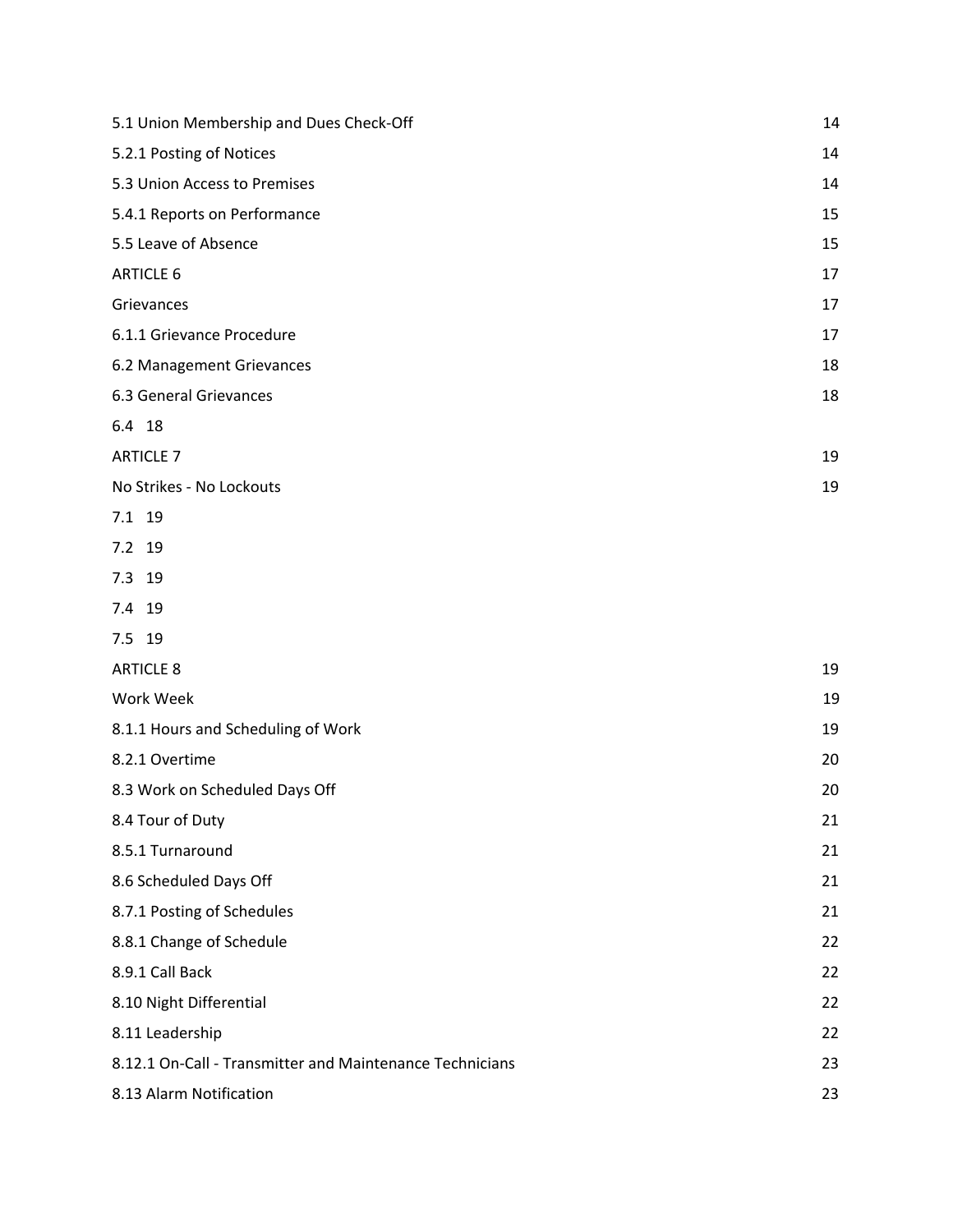| <b>ARTICLE 9</b>                                  | 23 |
|---------------------------------------------------|----|
| <b>Meal and Rest Periods</b>                      | 23 |
| 9.1 Meal Periods                                  | 23 |
| 9.2 Rest Periods                                  | 23 |
| 9.3 Long Shift Meal Period                        | 23 |
| 9.4.1 Meal Allowance                              | 24 |
| 9.5 Subsequent Meal Allowance                     | 24 |
| <b>ARTICLE 10</b>                                 | 24 |
| Safety                                            | 24 |
| 10.1 General Safety                               | 24 |
| 10.2 Transmitter Safety                           | 24 |
| 10.3 Protective Items                             | 24 |
| <b>ARTICLE 11</b>                                 | 25 |
| <b>Duties</b>                                     | 25 |
| 11.1 25                                           |    |
| 11.2 25                                           |    |
| 11.3.1                                            | 25 |
| 11.4 26                                           |    |
| 11.5 26                                           |    |
| <b>ARTICLE 12</b>                                 | 27 |
| Seniority                                         | 27 |
| 12.1 Probation                                    | 27 |
| 12.2.1 Company Seniority                          | 27 |
| 12.3.1 Functional Groups and Lay-Offs             | 27 |
| 12.4.1 Re-engagement of Laid-Off Employees        | 29 |
| 12.5.1 Loss of Seniority                          | 30 |
| 12.6.1 Severance Pay                              | 30 |
| 12.8 Temporary Promotion to Supervisor            | 31 |
| 12.9.1 Job Vacancies                              | 31 |
| 12.10.1 Promotions and Permanent Transfers        | 31 |
| 12.11 Trial Period                                | 31 |
| 12.12.1 Temporary Transfers - Company Convenience | 32 |
| 12.13.1 Employee Requested Transfer               | 32 |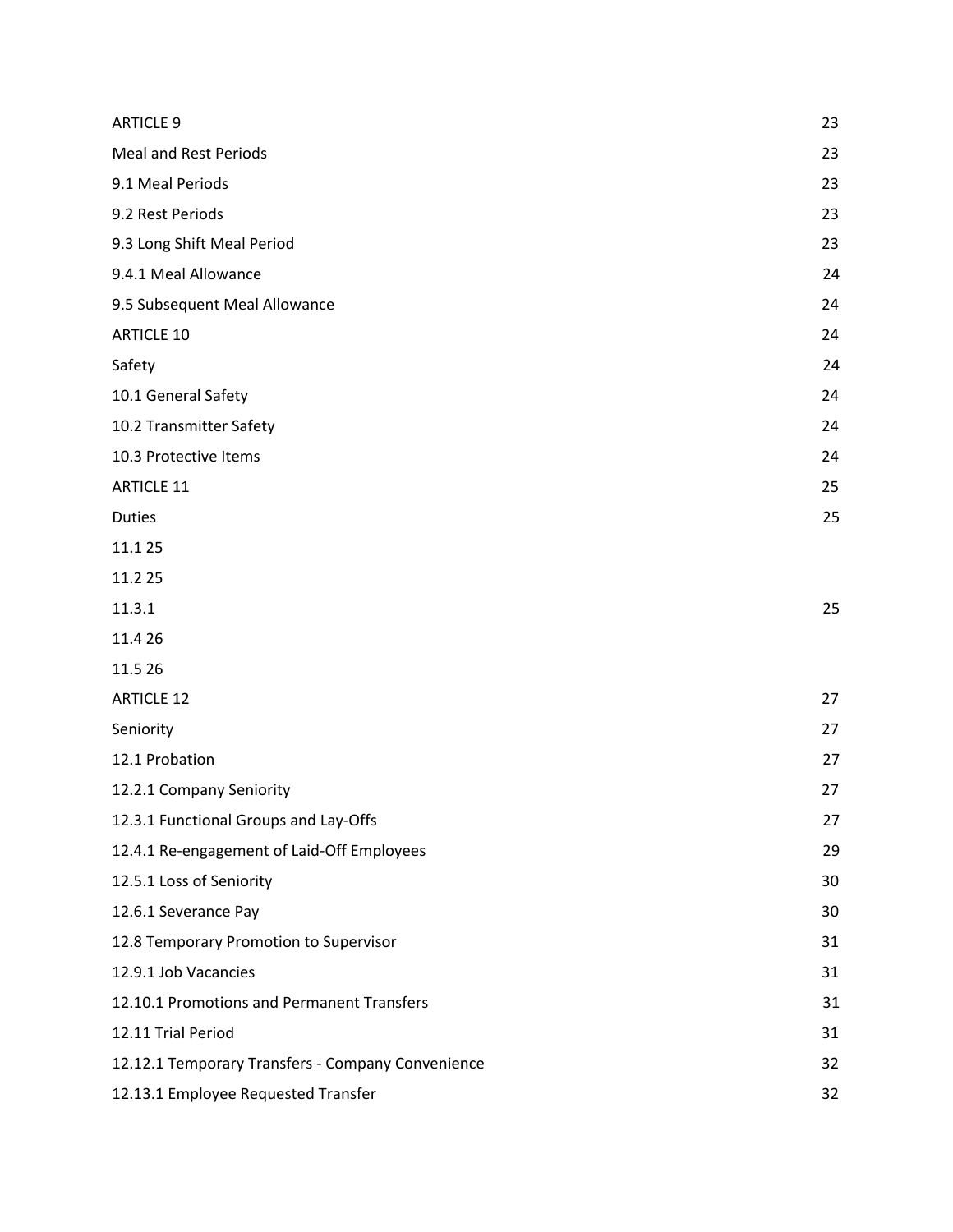| 12.14.1 Discharge Cases           | 32 |
|-----------------------------------|----|
| <b>ARTICLE 13</b>                 | 33 |
| Vacation and Holidays             | 33 |
| 13.7 Overtime                     | 36 |
| 13.8 Vacation and Holidays        | 36 |
| <b>ARTICLE 14</b>                 | 37 |
| Classification and Wage Schedules | 37 |
| <b>ARTICLE 15</b>                 | 41 |
| <b>General Wage Provisions</b>    | 41 |
| <b>ARTICLE 16</b>                 | 42 |
| <b>Traveling Expenses</b>         | 42 |
| <b>ARTICLE 17</b>                 | 43 |
| <b>Traveling Time Credits</b>     | 43 |
| <b>ARTICLE 18</b>                 | 44 |
| Sick Leave                        | 44 |
| 18.3 Return to Work               | 46 |
| <b>ARTICLE 19</b>                 | 47 |
| Jury Duty                         | 47 |
| 19.1 47                           |    |
| <b>ARTICLE 20</b>                 | 47 |
| <b>Existing Benefits</b>          | 47 |
| 20.147                            |    |
| 20.247                            |    |
| <b>ARTICLE 21</b>                 | 48 |
| <b>Outside Employment</b>         | 48 |
| 21.148                            |    |
| 21.2 48                           |    |
| <b>ARTICLE 22</b>                 | 48 |
| Air Credits                       | 48 |
| 22.148                            |    |
| <b>ARTICLE 23</b>                 | 49 |
| <b>Time Limits</b>                | 49 |
| 23.149                            |    |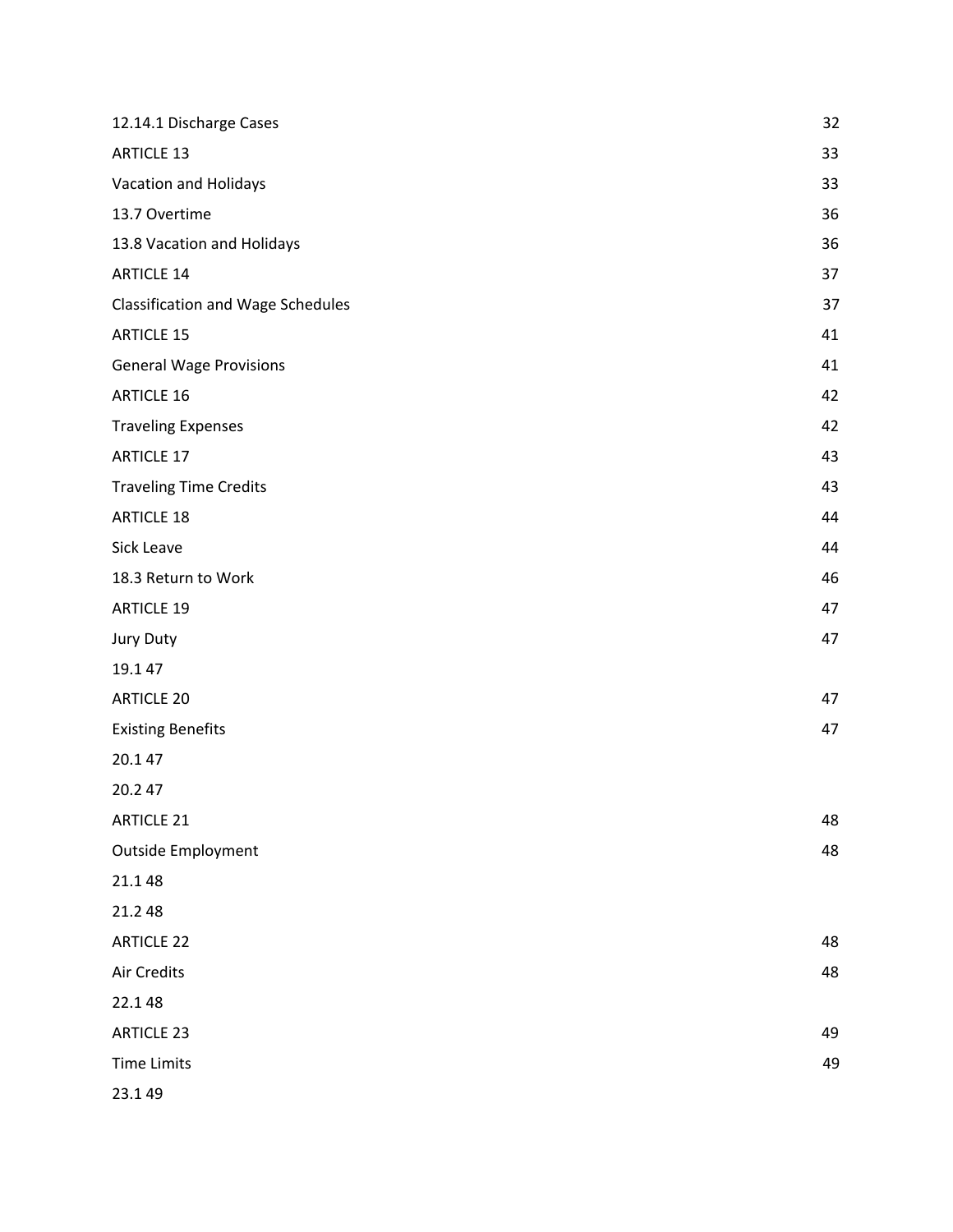| <b>ARTICLE 24</b>                 | 49 |
|-----------------------------------|----|
| <b>Technological Change</b>       | 49 |
| 24.149                            |    |
| 24.249                            |    |
| 24.3 49                           |    |
| 24.4.1                            | 49 |
| 24.5 50                           |    |
| 24.650                            |    |
| <b>ARTICLE 25</b>                 | 50 |
| <b>Hand Tools</b>                 | 50 |
| 25.150                            |    |
| <b>ARTICLE 26</b>                 | 50 |
| Re-Location                       | 50 |
| 26.150                            |    |
| <b>ARTICLE 27</b>                 | 51 |
| <b>Training</b>                   | 51 |
| <b>ARTICLE 28</b>                 | 51 |
| Domestic Violence                 | 51 |
| <b>ARTICLE 29</b>                 | 51 |
| Duration                          | 51 |
| 27.151                            |    |
| 27.2                              | 51 |
| Memorandum of Agreement #1        | 52 |
| Short Term and Temporary Recall   | 52 |
| Memorandum of Agreement #2        | 54 |
| <b>Work Week Averaging</b>        | 54 |
| Letter of Agreement #3            | 55 |
| <b>Anchor Contracts</b>           | 55 |
| LETTER OF UNDERSTANDING #4        | 56 |
| <b>Voluntary Severance Option</b> | 56 |
| Memorandum of understanding #5    | 57 |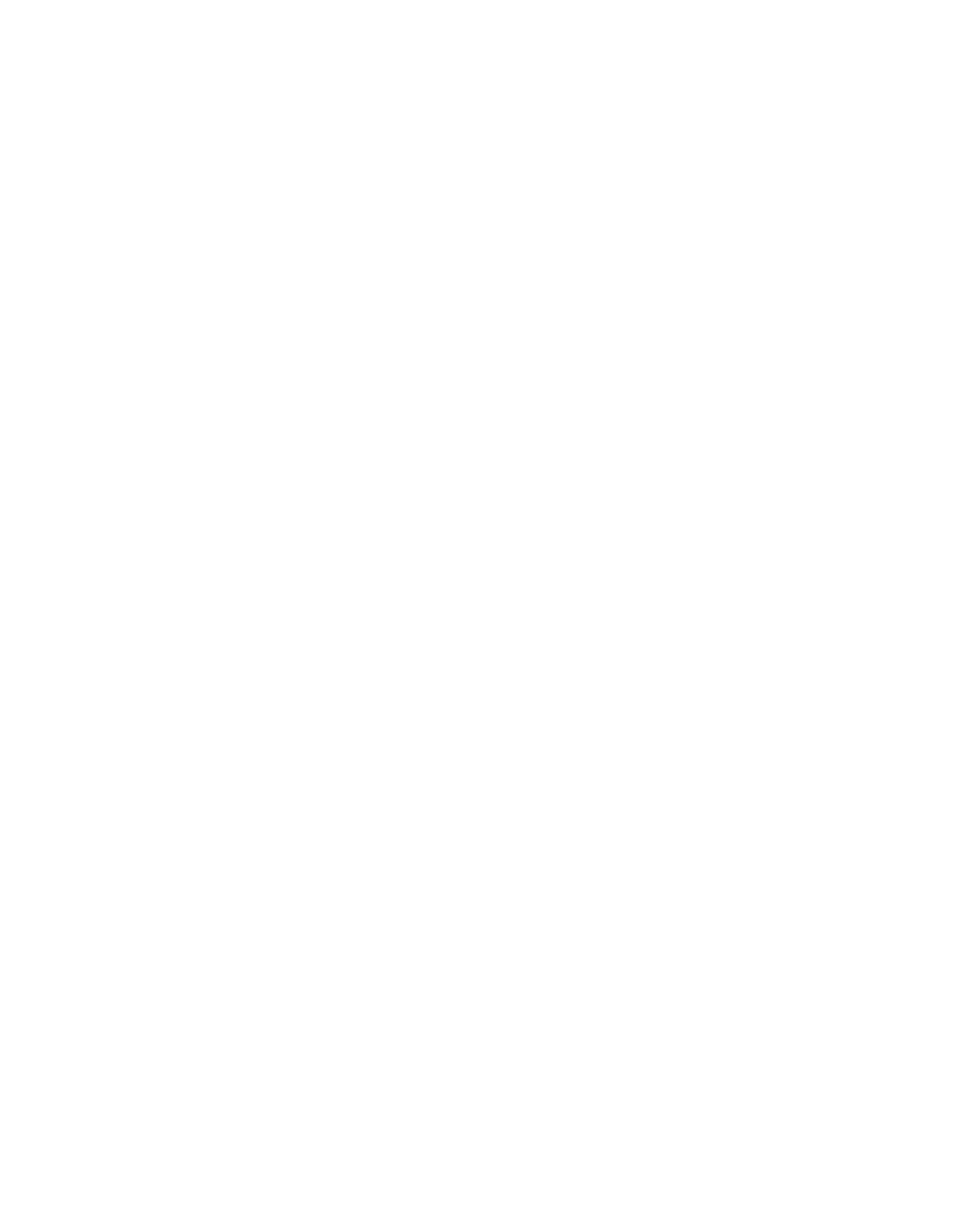# <span id="page-7-0"></span>**ARTICLE 1**

### <span id="page-7-1"></span>**Intent**

<span id="page-7-2"></span>1.1 It is the purpose of this Agreement, in recognizing a common interest between the Company and the Union in promoting the utmost co-operation and friendly spirit between the Company and its employees, to set forth conditions covering the rates of pay, hours of work and conditions of employment to be observed between the parties and to provide a procedure for prompt and equitable adjustment of grievances. To this end, this Agreement is signed in good faith by the two parties.

# <span id="page-7-3"></span>**ARTICLE 2**

### <span id="page-7-4"></span>**Relationship**

<span id="page-7-5"></span>2.1 The parties hereto mutually agree that any employee of the Company covered by this Agreement shall have absolute freedom of choice as to joining or not joining the Union. A member of the Union who is employed in a supervisory capacity shall not be held accountable to the Union for any action taken when carrying on such duties for the Company, but this shall not be construed to prevent the filing of a grievance by the Union or any employee by reason of any action taken by any supervisor in carrying on their duties for the Company.

<span id="page-7-6"></span>2.2 The Company agrees that no employee shall in any manner be discriminated against or coerced, restrained or influenced on account of membership or non-membership in any labour organization or by reason of any activity or lack of activity on behalf of any labour organization.

<span id="page-7-7"></span>2.3 The Union agrees that it will not discriminate against, coerce, restrain or influence any employee because of their non-membership or lack of activity in any labour organization.

<span id="page-7-8"></span>2.4 The Union will not engage in the solicitation of Union membership during working hours or hold meetings at any time on company premises without permission from the Company.

<span id="page-7-9"></span>2.5 The Company agrees that it will not discourage membership in the Union, or attempt to encourage membership in another Union.

<span id="page-7-10"></span>2.6 The Company agrees that all employees are entitled to certain rights under the Canada Labour Code, and that nothing in this Agreement shall be construed as to deprive Union members of said rights.

<span id="page-7-11"></span>2.7 Whereas the Parties recognize that both are being confronted with new and increasingly complex situations, both the Union and the Company agree to form a Joint Union/Management Committee.

This Committee shall meet quarterly, as a minimum, during each calendar year, or as requested by either Party, in a sincere effort to establish and maintain a Union/Management relationship without any sacrifice of principle of either Party. This Committee will provide for honest discussion and an efficient way to resolve differences and reach a greater understanding of respective problems.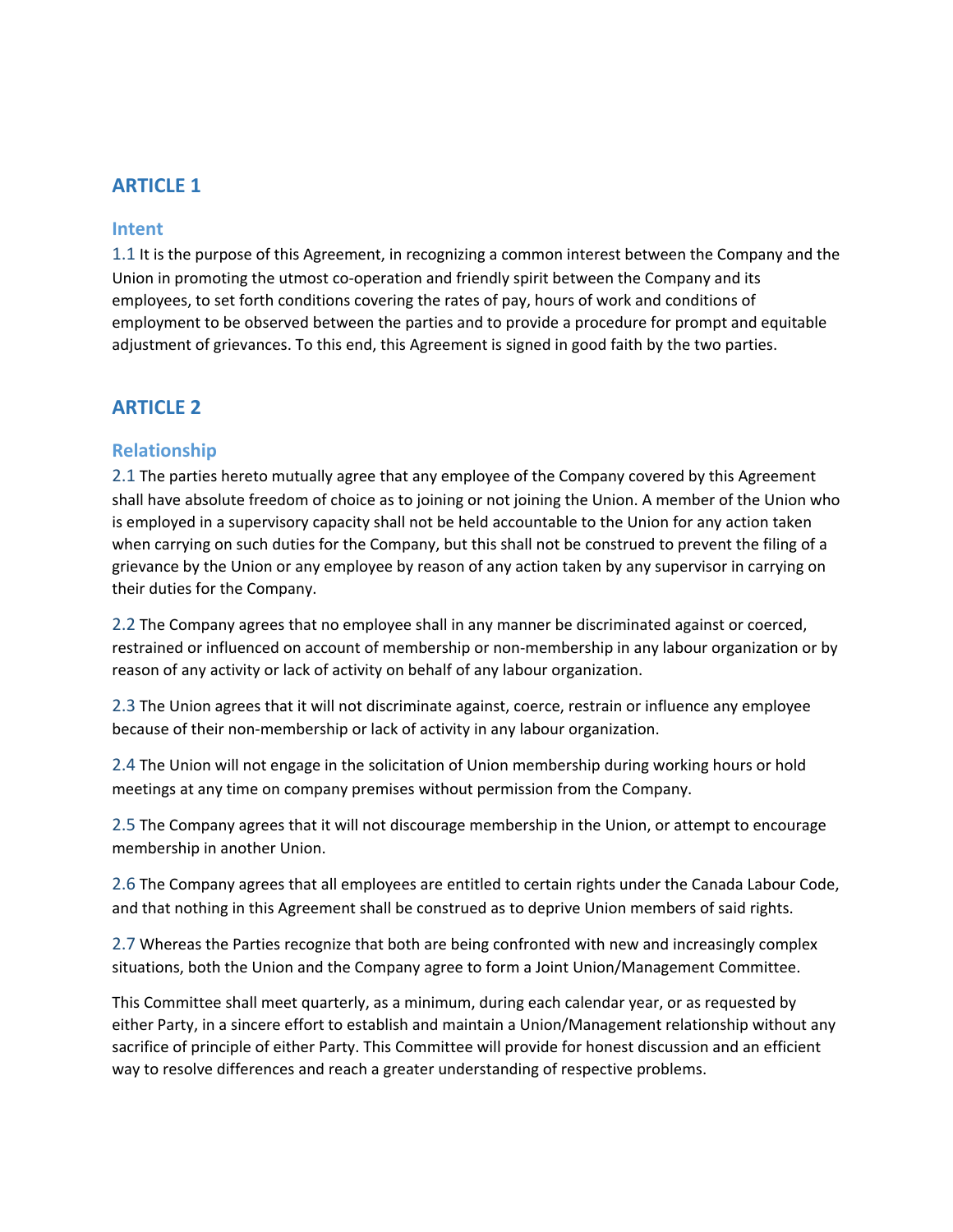# <span id="page-8-0"></span>**ARTICLE 3**

# <span id="page-8-1"></span>**Definitions**

### <span id="page-8-2"></span>3.1 Bargaining Unit

The Company recognizes the Union as the exclusive bargaining agent for all employees of the employer save and except those at or above the rank of Manager, News Director, Executive Assistant to Vice President and General Manager, Secretary to Vice President-Finance, Secretaries to Vice-Pres.-Sales, Secretary to Vice President Engineering/ Operations Manager, Assistant Manager - News, Sales Persons, Assistant Manager - Sales Service, Executive Producer, Technical Producer, Operations Coordinator, Accounting Supervisor, Program Supervisor, Building Maintenance Person, Payroll and Benefits Administrator, Construction Carpenter, Freelancers, Casual Employees, Manager Human Resources, Special Projects Coordinator and Executive Assistant to Manager Technologies.

#### <span id="page-8-3"></span>3.2.1 Employee

The term "employee", as used in this Agreement, shall mean any person, either male or female, employed in a classification included within the bargaining unit referred to in Article 3.1. It shall include any person employed in any job or classification created in the future which the parties by mutual consent decide to include within the bargaining unit, provided that where mutual consent is not reached, such failure shall not become a subject for grievance under this Agreement, but may be referred by either party to the Canada Industrial Relations Board (C.I.R.B.).

*3.2.2* The Union shall be advised, in writing, at least two (2) weeks prior to the creation of any such new job or classification.

#### *3.2.3*

a) The Company agrees it will not create any new job or classification by combining any job or classification without prior consultation with the Union. The Company shall advise the Union in writing, where business and operational requirements permit, at least two weeks in advance of posting any new job or classification.

b) The Company will, whenever possible, notify the President or Vice-President of the Union twenty-four (24) hours prior to posting a career opportunity to permit the Union to review and or comment on the posting.

#### <span id="page-8-4"></span>3.3.1 Part-Time and Temporary Employees

a) Part-time employees shall be defined as persons who, although they may be regularly scheduled throughout the year, work less than 35 hours or 40 hours per week, whichever is applicable, averaged over a six-month period. For purposes of averaging, the maximum hours of work for an employee shall be 35 or 40 hours per week, whichever is applicable, regardless of actual hours worked.

b) Temporary employees shall be defined as persons who are hired for a given term of employment to cover childcare leaves, vacation leaves, or any other leaves, or for employment during peak load periods.

c) The Company agrees to notify the Union on a monthly basis of the names of Part-time or Temporary employees and their hours of work in the pay periods being reported.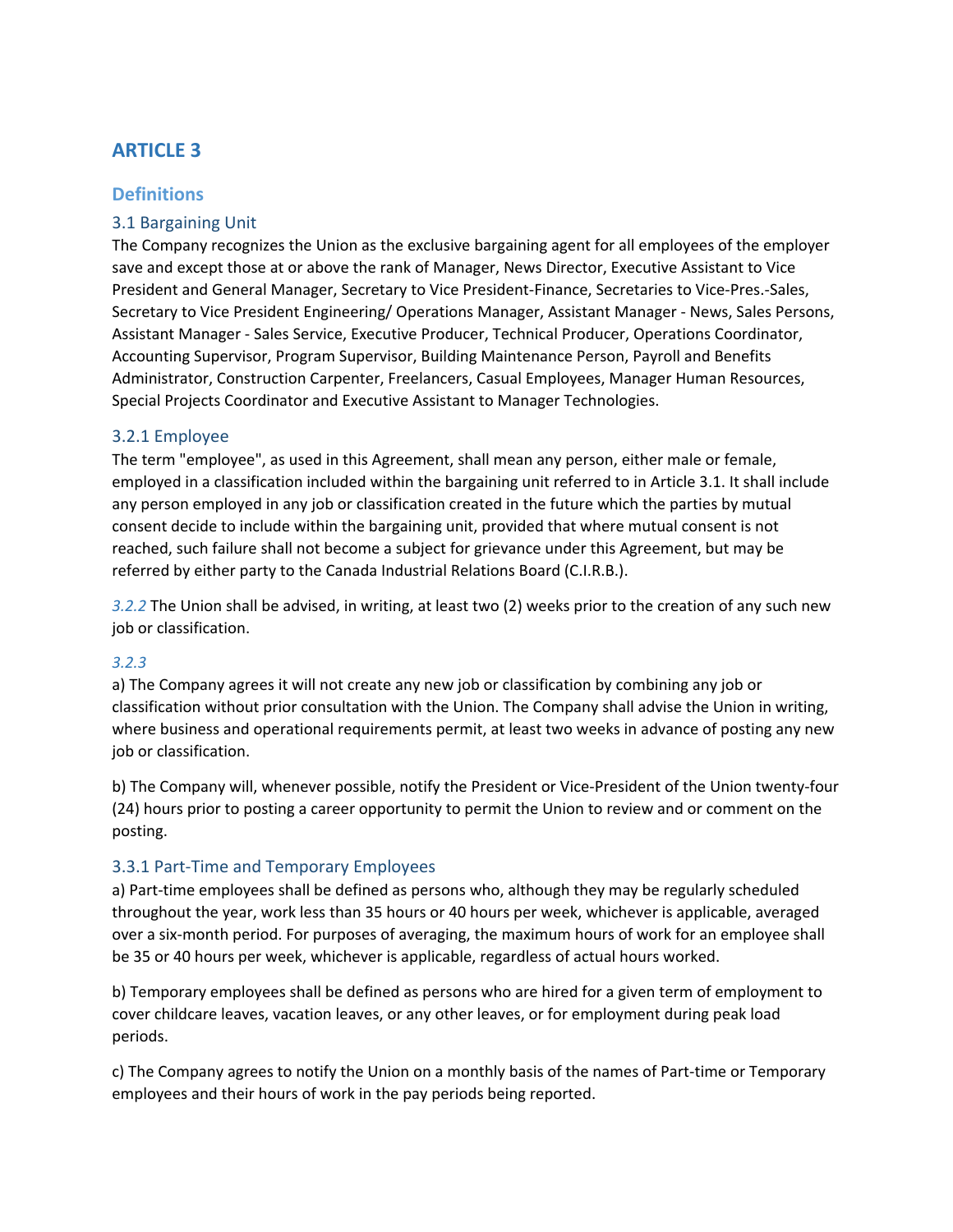d) Part-time or Temporary employees shall not be hired for the purpose of eliminating the jobs of full-time employees.

e) The following provisions of the Collective Agreement shall not apply to Part-time or Temporary employees: Article 8, Work Week, page 21 (except 8.2.1, Overtime, page 21; 8.2.2; 8.4, Tour of Duty, page 22; 8.5 Turnaround, page 22; 8.10 Night Differential, page 25), Article 12 (except 12.9, Job Vacancies, page 42 and 12.12, Temporary Transfers, page 43), Article 13, Vacation and Holidays, page 45; Article 15, General Wage Provisions, page 60; Article 18 and Article 19.

f) Part-time and Temporary employees shall be entitled to receive annual vacation as follows:

i) Vacation entitlements are for every completed year of employment, accrued on a monthly basis. The "year of employment" is the period beginning on the date an employee is hired, or on any anniversary of that date, and ending 12 consecutive months later. Employees may use their accrued vacation after 90 days employment.

ii) Vacation pay is calculated as a percentage of the gross wages an employee earns during the "year of employment." Where the vacation entitlement is 2 weeks, vacation pay is 4 per cent of earnings in the entitlement year; where the entitlement is 3 weeks, the vacation pay is 6 per cent of earnings.

| Years of<br>employment | <b>Vacation Time</b> | Accrual Rate per<br>month | Vacation<br>Pay |
|------------------------|----------------------|---------------------------|-----------------|
| $1 - 5$                | 10 days (2 weeks)    | $0.83$ days               | 4%              |
| 6+                     | 15 days (3 weeks)    | $1.25$ days               | 6%              |

iii) The term "wages" includes every form of payment for work performed, but does not include allowances, benefits or expenses.

g) Part-time employees may apply for full-time job openings. In considering the application of a part-time employee, the Company will take into account their service to the Company, in addition to their skill, ability and qualifications. Part-time employees who have worked the equivalent of six (6) months of regular full-time employment (910 hours or 1040 hours, whichever is applicable) and who apply for full-time job openings shall be given preference over outside applicants where such employee's qualifications, training, experience and education are relatively equal to the qualifications, training, experience and education of such outside applicants.

h) Part-Time and Temporary employees shall be considered probationary for the first accumulated 910 hours or 1040 hours worked, whichever is applicable. Where the Company terminates an employee during the probationary period, the termination shall be deemed to be for just cause, unless the Union can establish that the termination was discriminatory within the meaning of the Canada Human Rights Code.

i) Where a Part-time or Temporary employee successfully applies for a full-time job, they shall be credited with seniority calculated on the basis that one (1) year of seniority equals 1820 hours or 2080 hours (whichever is applicable) of part-time or temporary work. If the full-time job is the same job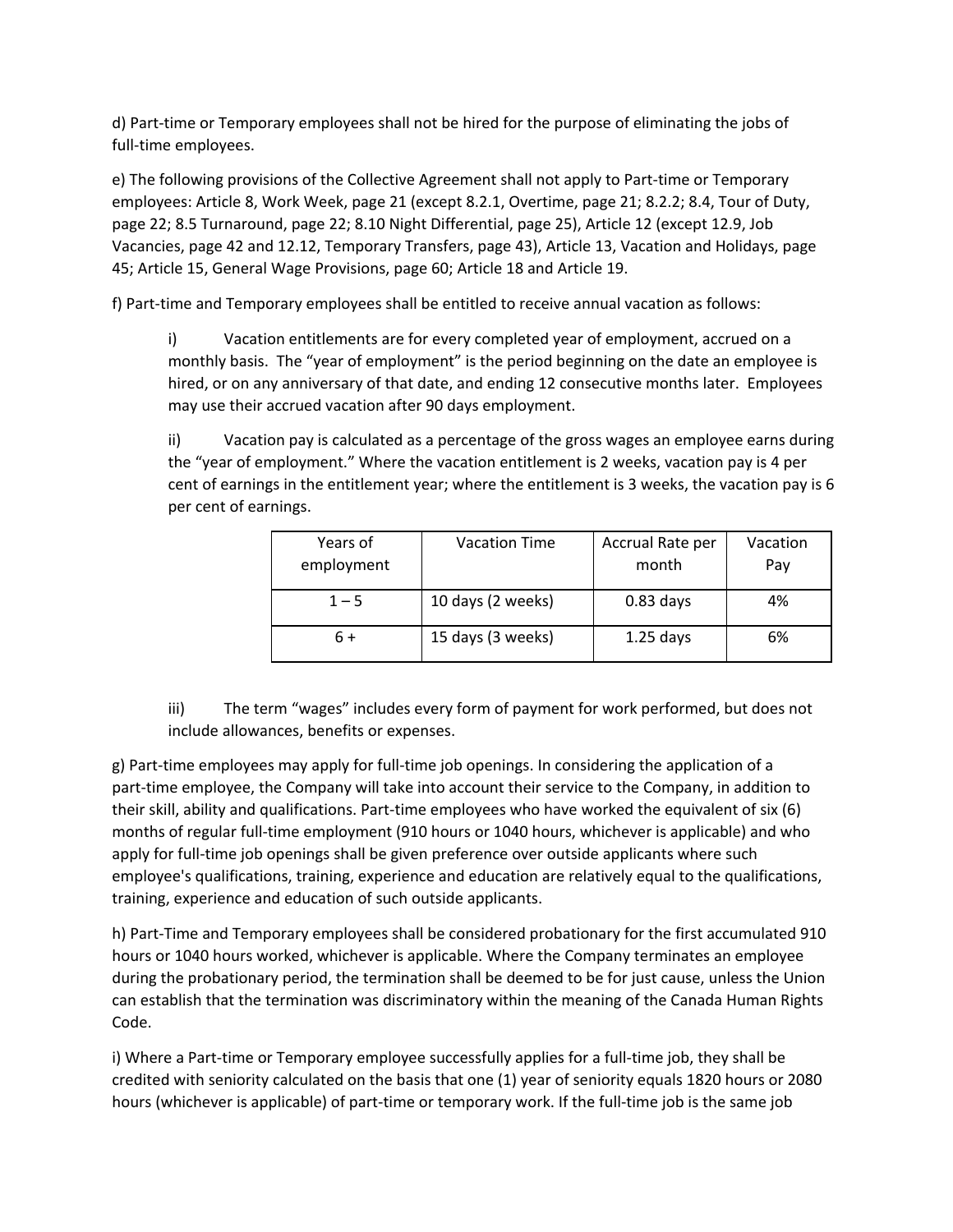performed by the employee while as a part-time or temporary employee, such seniority shall count towards their probationary period. Where the full-time job is not the same as the part-time or temporary job, the employee must still complete a six-month probationary period.

j) A Part-time or Temporary employee shall be paid 6% of regular straight time hourly wages in lieu of all fringe benefits.

k) Part-time or Temporary employees shall not be scheduled to work for a tour of duty that is less than three (3) hours.

l) The regular straight time hourly rate of part-time or temporary employees shall be calculated by dividing the weekly wages payable to full-time employees by 40 or 35, whichever is applicable.

m) Part-time or Temporary employees shall progress from the start to the maximum rate in each classification in accordance with their length of service in that classification. For purposes of wage progression, one (1) year equals 1820 hours or 2080 hours, whichever is applicable, and actual hours of work shall be used for calculation of length of service of part-time or temporary employees. For purposes of calculation of length of service, no part-time or temporary employee will be allowed to accumulate more than 35 or 40 hours per week, whichever is applicable.

n) Part-time or Temporary employees shall be paid according to the wage schedule of the classification to which they are assigned, based on length of service within that wage classification.

However, credit for industry experience may be recognized by the Company at the time of hiring.

o) Progression up the salary schedule within such classification shall automatically occur on the pay period following attainment of the specified number of hours.

p) When a Part-time or Temporary employee is promoted or transferred into a higher pay classification, they shall move into the higher salary scale and receive at least the equivalent of their former rate and shall progress upward thereafter in accordance with 3.3 (m) and (n) above.

q) Salaries shall continue to be paid on every second Thursday.

r) When a Part-time or Temporary employee agrees to work six (6) days in one week, work performed on the sixth day shall be compensated at time and one-half (1½) the regular straight time hourly rate up to ten (10) hours and double time thereafter. When a Part-time or Temporary employee agrees to work seven (7) days in one week, work performed on the seventh day shall be compensated at two (2) times the regular straight time hourly rate. For purposes of this provision, the week commences at 12:01 a.m. Monday.

s) Where a permanent full-time employee requests and is authorized to change employment status to part-time status, the following shall apply:

i) The employee's full-time seniority shall continue to accumulate based on hours actually worked.

ii) Subject to paragraph (iii), hereof, the employee shall continue on the Company's employee benefit plan.

iii) Sick leave and insured earnings shall be calculated based on a twenty-four (24) hour workweek.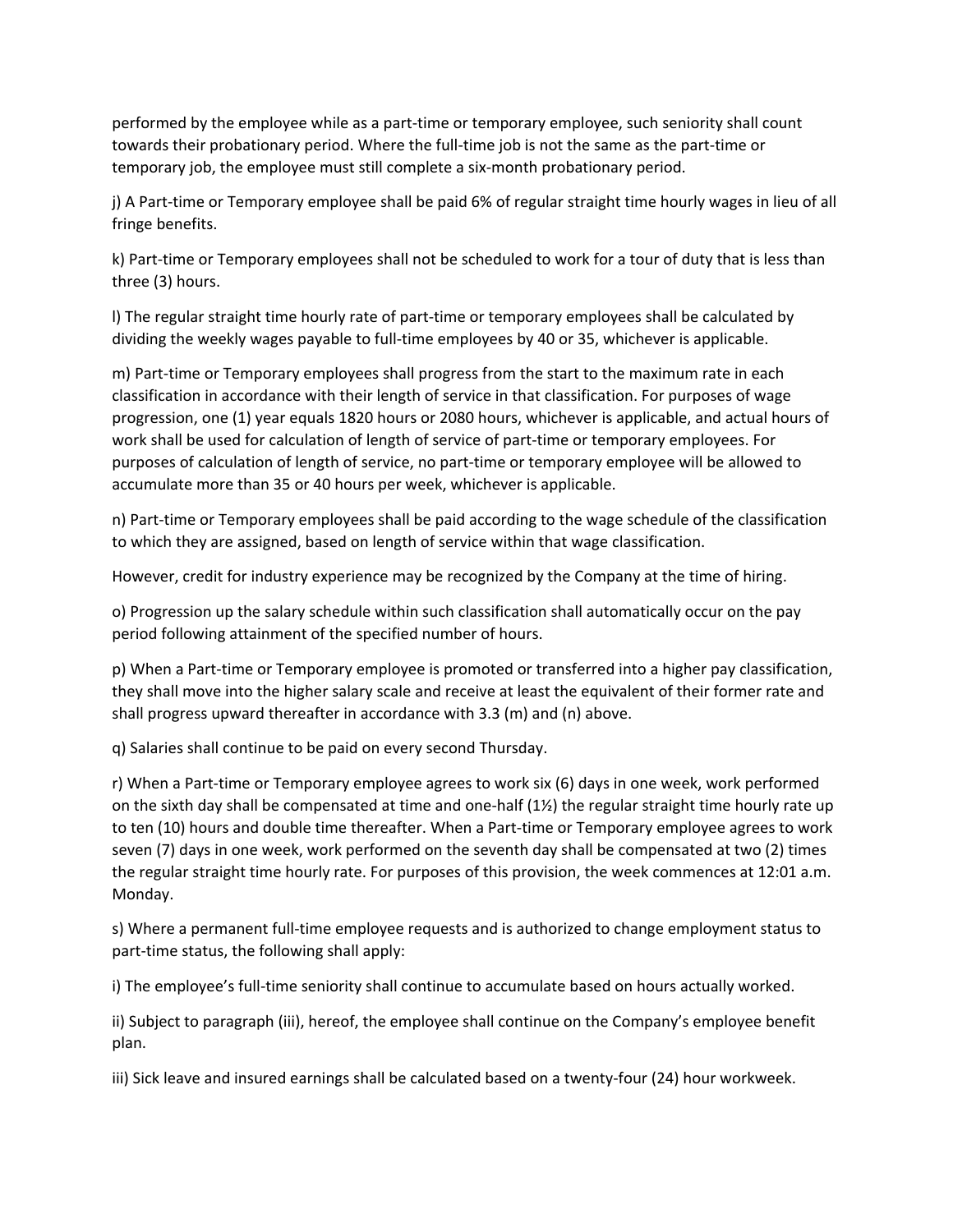iv) The provisions of paragraph (s), shall only apply to an employee who works twenty-four (24) hours per week on a regular basis. The Company reserves the right to require such an employee on an "as-necessary" basis to work additional hours.

t) A Part-time or Temporary employee who has completed three (3) consecutive months of employment shall be given two (2) weeks notice in advance of lay-off, or two (2) weeks pay in lieu thereof at the Company's discretion.

u) The employment of a Temporary Employee, unless provided with notice of layoff as in paragraph (t) above, shall be deemed to be terminated at the expiry of their given term of employment.

#### <span id="page-11-0"></span>3.3.2 Part-Time Employee Benefits

Part-time employees will be entitled to enroll in the Company's insured Employee Benefits Plan for part-time employees subject to the following conditions:

a) Eligibility for enrolment dates shall be February 1st and August 1st of each year for benefit coverage effective March 1st and September 1st of each year.

b) A part-time employee must have worked an average of twenty (20) hours per week exclusive of overtime hours worked during the preceding six (6) month period prior to February 1st and August 1st of each year.

c) A part-time employee who is eligible and participates in the Part-Time Employee Benefits Plan must be insured for each applicable portion of the benefit program (excluding employee and spousal Optional Life Insurance), except a part-time employee may opt out of the Health Care and Dental Care Benefits if the part-time employee has similar coverage under their spouse's plan.

d) The Company may, in its absolute discretion, enroll or continue to enroll an employee in the Insured Employee Benefits Plan, notwithstanding that an employee may not qualify for continuing enrolment pursuant to paragraph (b) hereof, an employee who continues to satisfy the enrolment requirements set for in Article 3.3.2 (b) hereof shall continue to be enrolled in the plan.

e) Vacations, statutory holidays and authorized paid leaves of absence shall be considered as time worked.

f) A part-time employee covered by the dental care plan shall, by payroll deduction pay sixty percent (60%) of the premiums applicable to the dental plan.

g) A part-time employee covered by the extended health care plan shall by payroll deduction, pay twenty-five percent (25%) of the premiums applicable to the extended health care plan.

h) A part-time employee covered by the Long Term Disability Plan shall, by payroll deduction, pay one hundred percent (100%) of the premiums applicable to the Long Term Disability Plan.

i) Subject to paragraphs (f), (g) and (h) hereof, premium costs in respect of the available coverage shall be paid or shared on the same percentage share basis, as may be the case for full-time employees.

j) Any conflict between the details set forth in the Agreement and the plans shall be resolved on the basis of the insurers' policies pertaining to the Company in respect to the plans.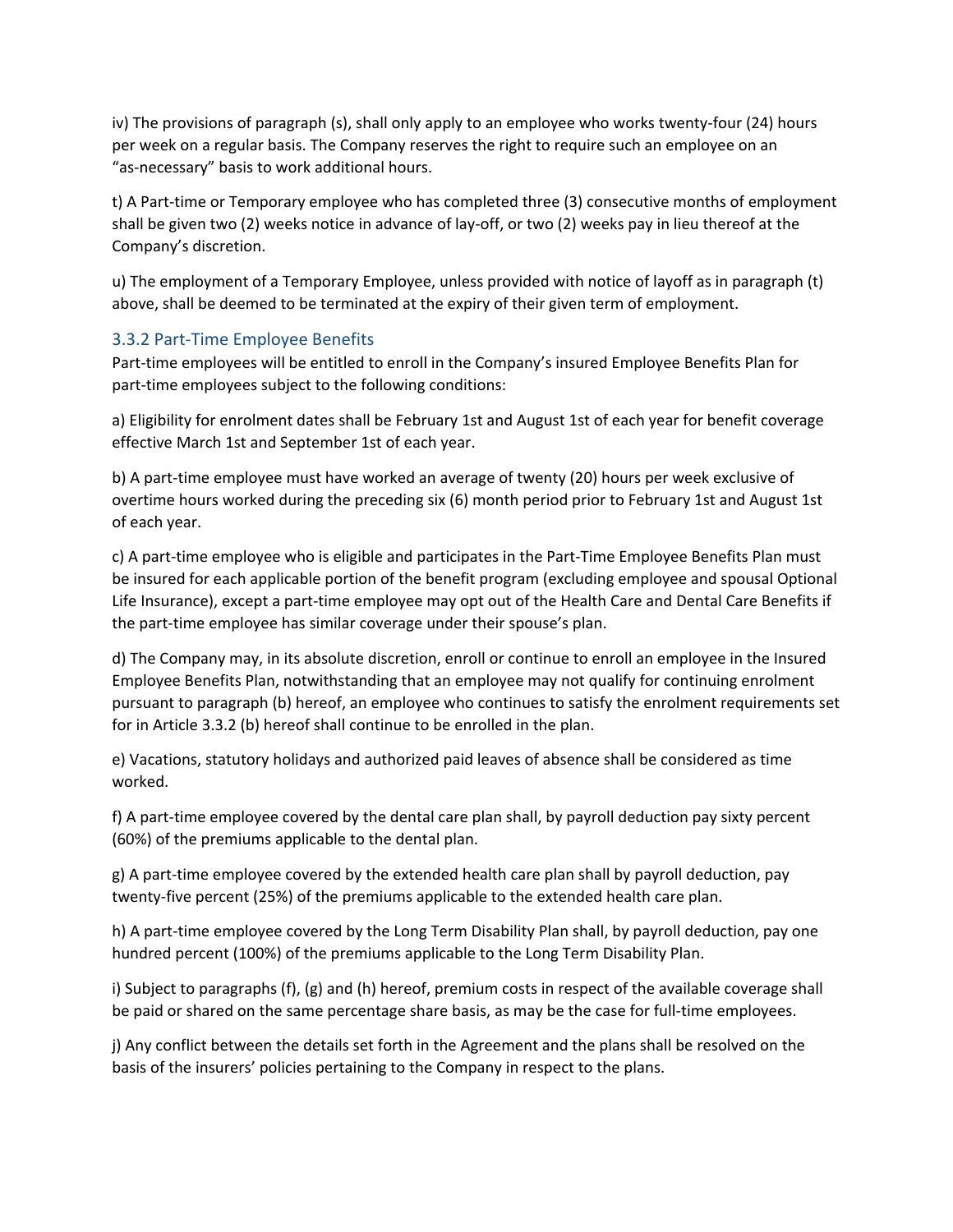k) Eligibility for coverage under the plans shall be as set forth in the insurer's policies. It is recognized that the current policies do not prohibit coverage as contemplated in 3.3.2 (a), (b) and (c) hereof.

l) The Company reserves the exclusive right to alter or amend the plans but the same shall not be done without prior consultation with the Union.

m) Part-time and Temporary employees who do not qualify, or who chose not to enroll for insured employee benefits (as described in 18.4.1; 18.4.2 (b); and or Article 3.3.2) shall be paid 6% of regular straight-time hourly wages in lieu. For insured employee benefits purposes, a part-time employee accepting a temporary position shall maintain their insured employee benefits while filling a temporary position.

#### <span id="page-12-0"></span>3.4 Students

The Company may employ students who are enrolled in a recognized educational institution. Students shall not be hired for the purpose of eliminating the jobs of full-time employees. Students shall be treated in the same fashion as part-time employees pursuant to Article 3.3 of this Agreement.

#### <span id="page-12-1"></span>3.5 Interns

Interns are defined as extra persons who, as part of their studies curriculum, need to be placed for a specific term in a workplace environ as part of an internship placement. Such unpaid placements may include where appropriate: Cooperative Education (Secondary school credit based 'co-op' programs), Internships (with recognized post-secondary programs leading to diploma/degree credit(s)) and Provincial and/or Federal Government training programs. While such individuals are not employees, they may be assigned to assist full-time employees in the bargaining unit provided that they do not perform any work functions except under the direct supervision of the bargaining unit employee to whom they are assigned. The Company will ensure that employees are able to provide direct supervision in order to support the objectives of the internship placement without compromising their work assignments. Where such persons perform work functions, not as extra persons, they shall be paid in accordance with Article 3.4 above.

The name(s) of the intern(s), the name(s) of their sponsor, program, start date, end date and hours required for placement completion shall be provided to the Union prior to the intern's placement in the workplace.

#### <span id="page-12-2"></span>3.6 Employee Provisions

All employees covered by this Agreement shall be considered employees of the permanent establishment.

<span id="page-12-3"></span>3.7 All employees covered by this Agreement shall be provided by the Company with a copy of all the Company's rules and regulations.

<span id="page-12-4"></span>3.8 All employees covered by this Agreement shall be provided by the Company with a current informational booklet(s) summarizing the terms of the insured benefits provided by the Collective Agreement.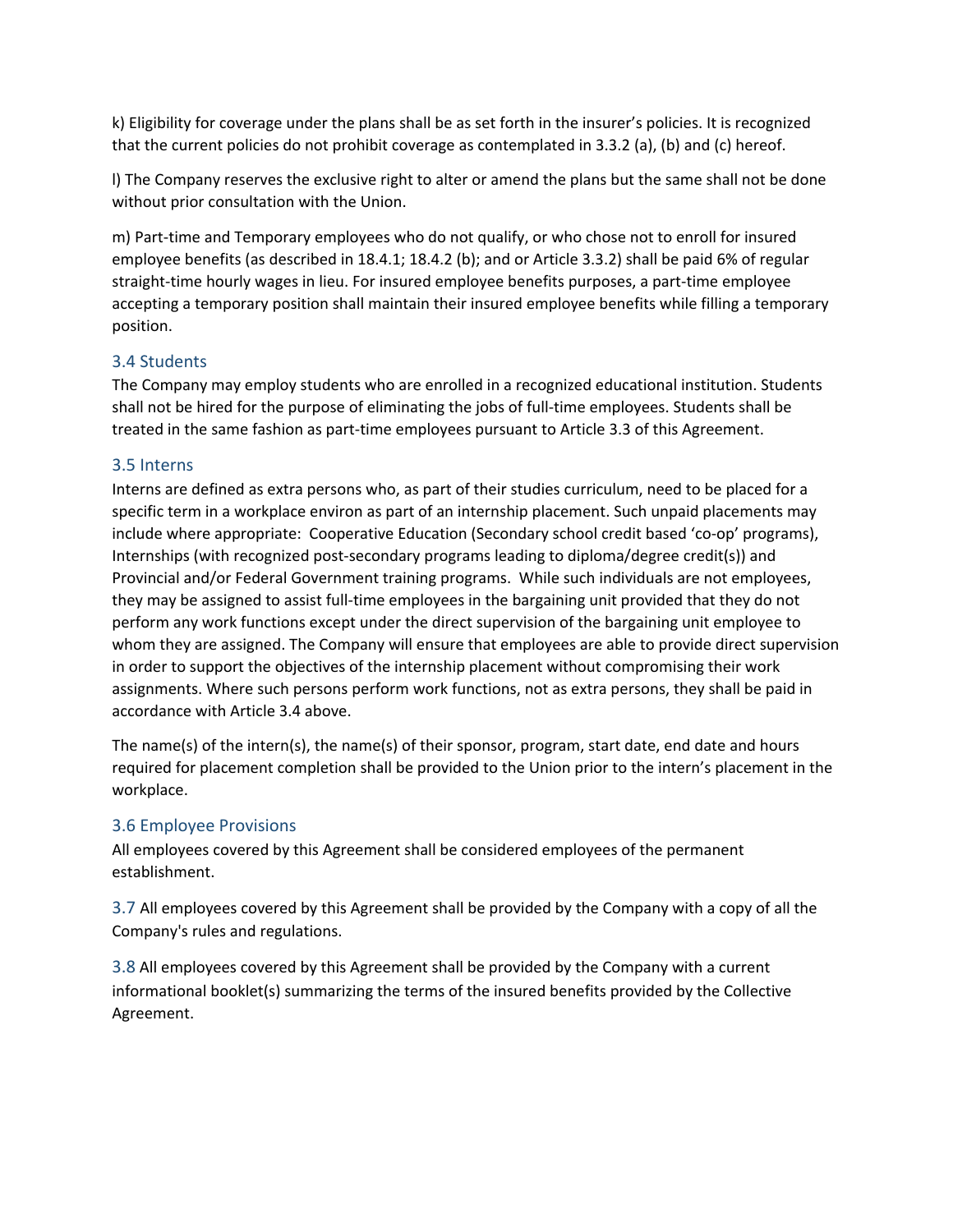#### <span id="page-13-0"></span>3.9 Employee Responsibilities

Employees shall take all necessary and reasonable care and precaution so as to ensure against loss or damage of Company premises, property and equipment. The employee must report any loss or damage immediately to their manager.

*3.9.1* Each employee is responsible to advise the Company, on a timely basis, of any change in their personal status. This will ensure the Company's records and contact information are up to date. Necessary information includes address change, phone number, emergency contact, family status (marriage, divorce, birth, death) and any other information the employee may wish to provide so the Company is aware of any safety and emergency requirements the employee may have. Any employee who fails to notify the Company of such changes shall be responsible for all adverse effects of same.

# <span id="page-13-1"></span>**ARTICLE 4**

### <span id="page-13-2"></span>**Management Rights**

<span id="page-13-3"></span>4.1 The Union acknowledges that it is the exclusive function of the Company to hire, promote, demote, transfer, reclassify, and suspend employees; and also the right of the Company to discipline or discharge any employee for cause, provided that a claim by an employee who has acquired seniority, that they has been disciplined, discharged or suspended without reasonable cause may be the subject of a grievance and dealt with as hereinafter provided; provided further that a claim by a probationary employee that they has been disciplined, other than by discharge or suspension, without reasonable cause may be the subject of a grievance and dealt with as hereinafter provided. The release of a probationary employee shall not be discriminatory contrary to the Canada Human Rights Code.

<span id="page-13-4"></span>4.2 The Union further recognizes the right of the Company to operate and manage its business in all respects. The number and location of plants, the direction of the working forces, the amount and type of supervision necessary, the methods, procedures and standards of operation. The content of the programs, the judgment and final evaluation of personnel qualifications, the right to decide on the number of employees needed by the Company at any time, the right to use improved methods, the right to select and procure machinery and equipment and to design and engineer equipment, which may be incorporated in the Company's plant, and control over all operations, buildings, machinery and equipment is solely and exclusively the responsibility of the Company.

<span id="page-13-5"></span>4.3 The Union further recognizes that the Company has control over all employees and has the right to make, alter and enforce, from time to time, certain Company rules and regulations to be observed by the employees. At least one (1) week (except in mitigating circumstances) prior to implementing any new rules and regulations, the Company will discuss the same with the Union. Any such new or altered rules and regulations shall be communicated to employees, in writing, before taking effect.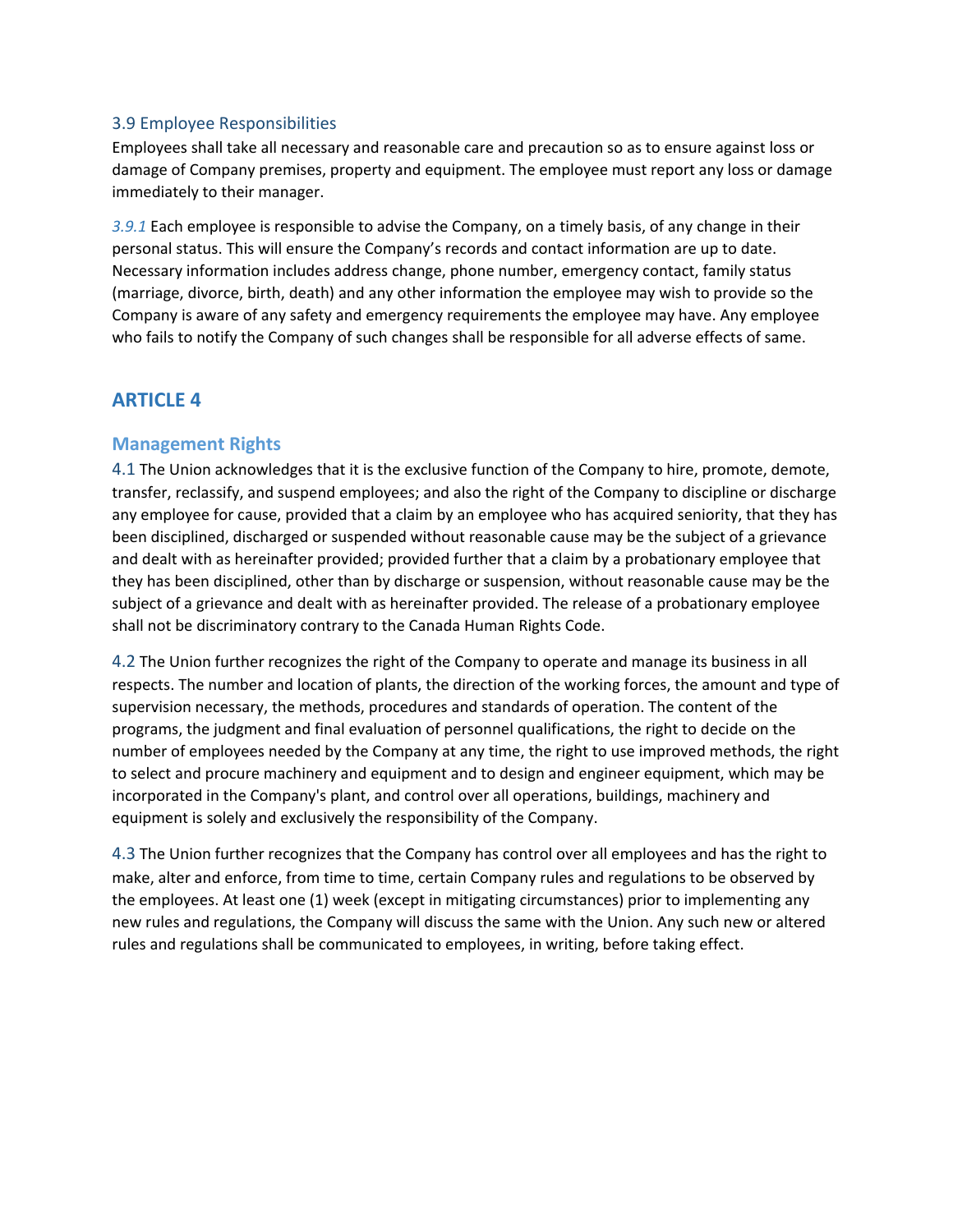# <span id="page-14-0"></span>**ARTICLE 5**

### <span id="page-14-1"></span>**Union Rights**

## <span id="page-14-2"></span>5.1 Union Membership and Dues Check-Off

Pursuant to Section 70 of the Canada Labour Code, the Company agrees to deduct the regular union dues stipulated by the Union by-laws from the gross earnings of bargaining unit employees and to remit the same to the Unifor Local M-1 by payment to the nominee of the President of the Union not later than the 15th day of the following month. The Union shall notify the Company in writing at least 30 days in advance of any change in the amount to be deducted. The Company, when remitting such dues, shall name the employees from whom such deductions have been made, the respective amounts deducted, and the employees who have left or joined the Company since the last remittance.

#### <span id="page-14-3"></span>5.2.1 Posting of Notices

When an employee has been temporarily transferred, promoted, demoted, or reclassified, or when a transfer, promotion, demotion, or reclassification is made permanent, such employee shall be notified in writing within five (5) days from the time the change is made.

*5.2.2* The Company shall mail to the Union President, one (1) copy of each of the following:

a) Employee status change forms which have been provided to employees. Said forms shall be provided as soon as reasonably possible following the change in status.

b) Notice of any vacancy in any classification within the bargaining unit.

c) Any circular or notice, addressed to employees within the bargaining unit, pertaining to the application or interpretation of this Agreement arising from a grievance meeting.

d) On a monthly basis, the names of employees as defined in Article 3.3, their hours of work and the Functional Group to which they are assigned.

e) A Seniority List as referred to in Article 12.2.2.

f) Any disciplinary action placed on an employee's file.

*5.2.3* The Company agrees to provide the Union President, Vice-President, Secretary and National Union Representative with an electronic notification of "Employees – Starts, Lefts and Other" as soon as reasonably possible.

*5.2.4* If the Union desires to post notices on Company bulletin boards or on Company property, such notices shall be first submitted to the management for approval. Neither the Company nor the Union shall make any changes in such notices thereafter.

#### <span id="page-14-4"></span>5.3 Union Access to Premises

Upon reasonable notification, the Company may permit free access to its operating areas by an accredited Union Representative to enable him/her to observe whether the provisions of this Agreement are being complied with.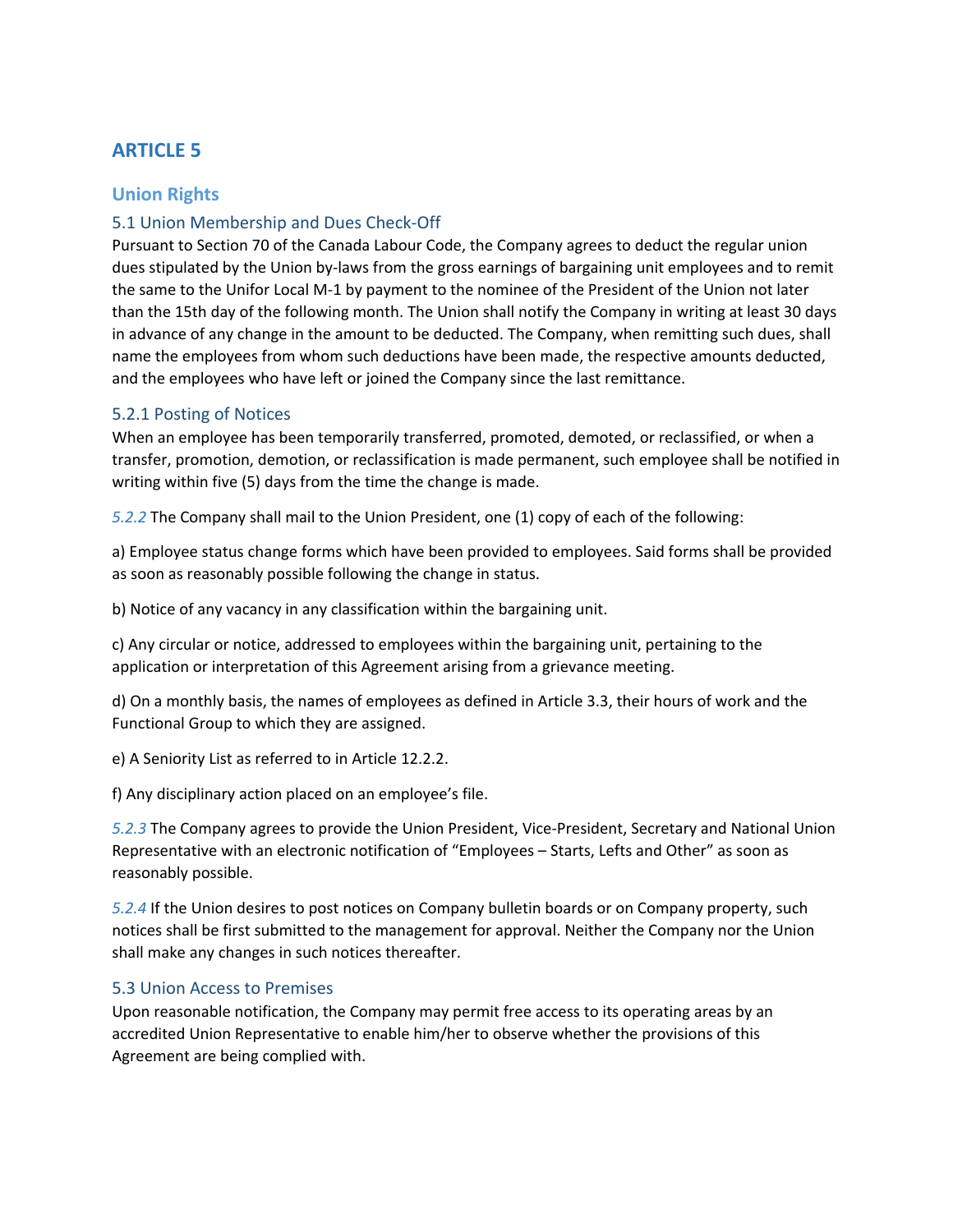#### <span id="page-15-0"></span>5.4.1 Reports on Performance

It is recognized that an allegation with respect to an employee's work record or conduct requires a review of the allegation by the employee's department manager before a decision is made relative to the entry of the same on the employee's work record. It is understood, however, that the department manager shall reach a decision thereon within ten (10) working days of their first becoming aware of the allegation, and if, in their opinion, it is appropriate to make a derogatory notation on the employee's work record, such notation shall be made within the same ten (10) working days. Derogatory notations shall be removed from the employee's work record and destroyed after a period of two (2) years, has elapsed from the date of the incident that precipitated the notice referred to above, provided that no similar or linked incidents have occurred during this two (2) year period.

*5.4.2* Where any Company notices, letters or any other documentation pertaining to job performance are recorded on the employee's work record, and there shall be only one (1) such record, the employee shall be notified in writing within three (3) working days after entry of such notation. The employee shall be given the opportunity to reply, in writing, within ten (10) working days after they has been given the notice referred to above. If the above procedures are not followed, such notations shall not become part of the employee's record. Any employee has the right to review their own work record upon request.

#### <span id="page-15-1"></span>5.5 Leave of Absence

*5.5.1* Upon request by the Union, the Company agrees to release up to three (3) employees to attend negotiating sessions with the Company. A written request for such release shall be submitted fourteen (14) days in advance of the first meeting. It is recognized that the scheduling of such meetings is subject to mutual agreement. The Company shall not be responsible for payment of premiums resulting from changes of shift to enable the release of such employees. Payment for such leave will be determined by the parties during negotiations.

*5.5.2* In addition to any leaves under this Article, the Company agrees to release without pay, but with no loss of leave credits or other earned benefits, up to three (3) employees for one (1) day, upon request of the Union, to attend preparatory meetings prior to collective bargaining. A written request for such release shall be submitted fourteen (14) days in advance of the requested day off.

*5.5.3* The Company will grant leave of absence without pay to not more than three (3) employees to attend Union conventions and conferences for a period or periods not exceeding in the aggregate, ten (10) days for any one employee in any one calendar year, provided that in the opinion of the Company this shall not interfere with the efficient operation of the station. Not more than one (1) employee from each job function is to be released unless mutually agreed.

*5.5.4* Upon request by the Union, the Company agrees to release without loss of pay or leave credit, Union representatives to attend grievance meetings with Management concerning this bargaining unit, not exceeding the number stipulated in Article 6, Section 6.1.3, Step 2 of this Agreement.

*5.5.5* The Company will grant leave of absence without pay, for a period not to exceed one (1) year, to allow an employee to accept a position with the Union, on receipt of a written request from the employee and the President of the Union.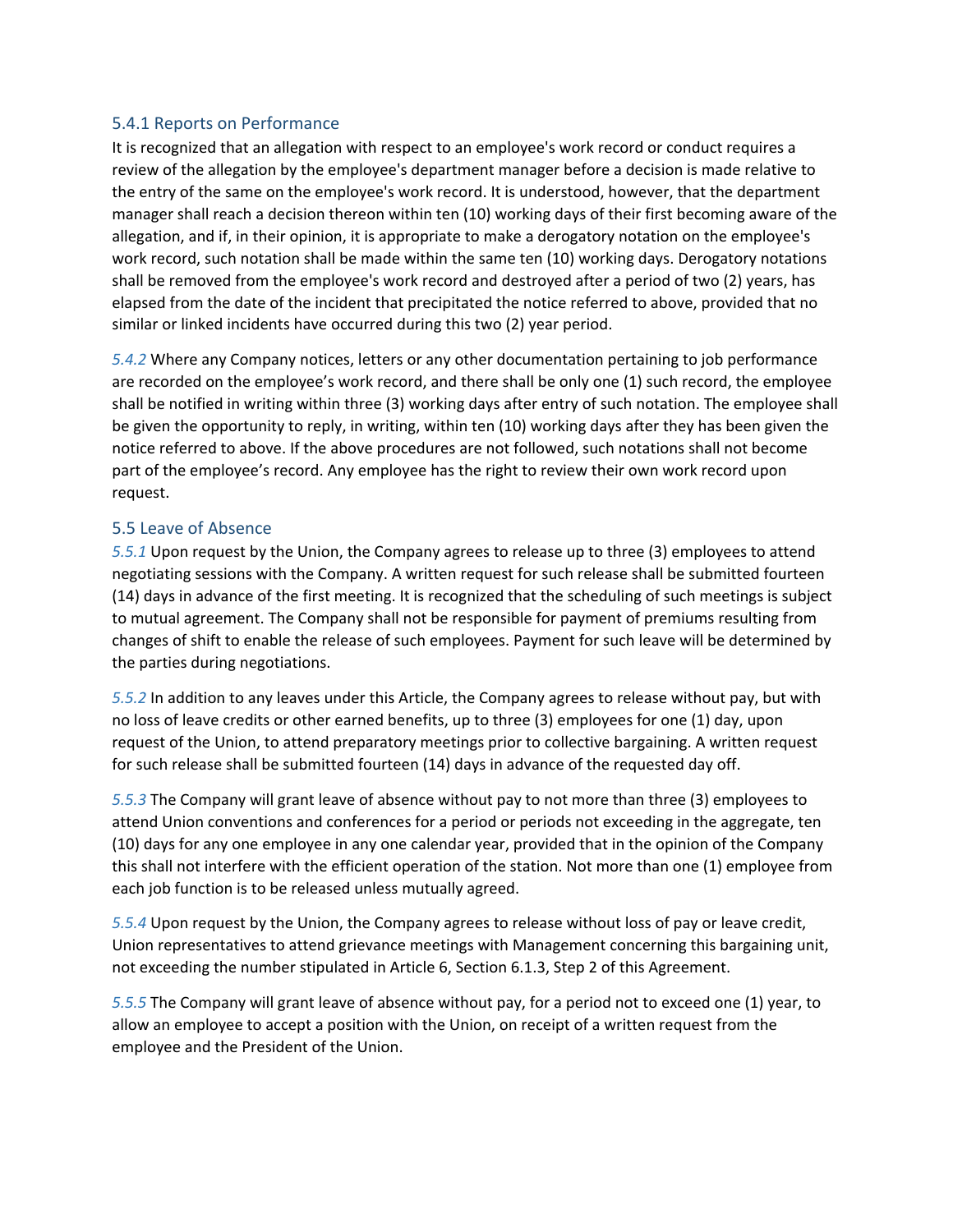*5.5.6* The Company may, at its discretion, grant leave of absence for a reasonable period of time without pay to an employee wishing leave of absence for reasons other than those listed above, provided such leave is requested in writing at least seven (7) days prior to the start of such leave.

#### *5.5.7* Bereavement Leave

a) When an employee is absent due to death in their immediate family, i.e. mother, father, spouse/partner, child, step-child, brother or sister, they will be granted a five (5) day leave of absence with pay. These five (5) days shall be at the time of death and/or for the funeral of the loved one. Scheduled days off shall not be compensated.

b) When an employee is absent due to death in their immediate family, i.e. legal guardian, grandparents, grandchildren, mother-in-law, father-in-law brother-in-law, sister-in-law and any relative permanently residing in the employee's household or with whom the employee resides, they will be granted three (3) days leave of absence with pay. These three (3) days shall be consecutive with the funeral falling on one of them. Scheduled days off shall not be compensated.

c) An employee shall be allowed to absent themselves due to the death of a relative not covered in (a) or (b) above, or a non-family individual subject to operational requirements. The absented time shall be deducted from lieu time, vacation or unpaid days.

d) The Company may grant additional unpaid or paid leave of absence for compassionate reasons.

#### *5.5.8* Family Emergency Leave

- a) Specific requests for family related emergency leave shall be granted to an employee who is required to be absent for: emergency medical/dental appointments, to care for a sick child or other dependent family member, to accompany a child or spouse to a medical appointment, to make alternate arrangements when caregivers are sick and other family emergencies. The employee shall request such leave from their manager in advance or as soon as reasonably possible in the case of emergency. It is understood that the employee will cooperate with their manager in order to minimize time away from work in the above circumstances.
- b) Employees shall be entitled to such leave with pay for up to three (3) days per calendar year; new employees shall be entitled to such leave on a pro-rata basis, i.e., one (1) day for each four (4) months of service during the first calendar year of employment. Where possible, half days may be used to minimize time away from work. Unused days shall not be carried forward to the next calendar year.

*5.5.9* Employees with child-care responsibilities shall be entitled to leave of absence in accordance with the relevant provisions of the Canada Labour Code.

*5.5.10* The Company agrees to provide a SUB-plan approved by all necessary government authorities which provides that any employee with at least six (6) months of seniority who has applied for maternity leave or adoption leave and who qualifies for benefits under The Unemployment Insurance Act on account of such leave shall receive 95% of the employee's basic pay during the mandatory one (1) week waiting period for statutory benefits.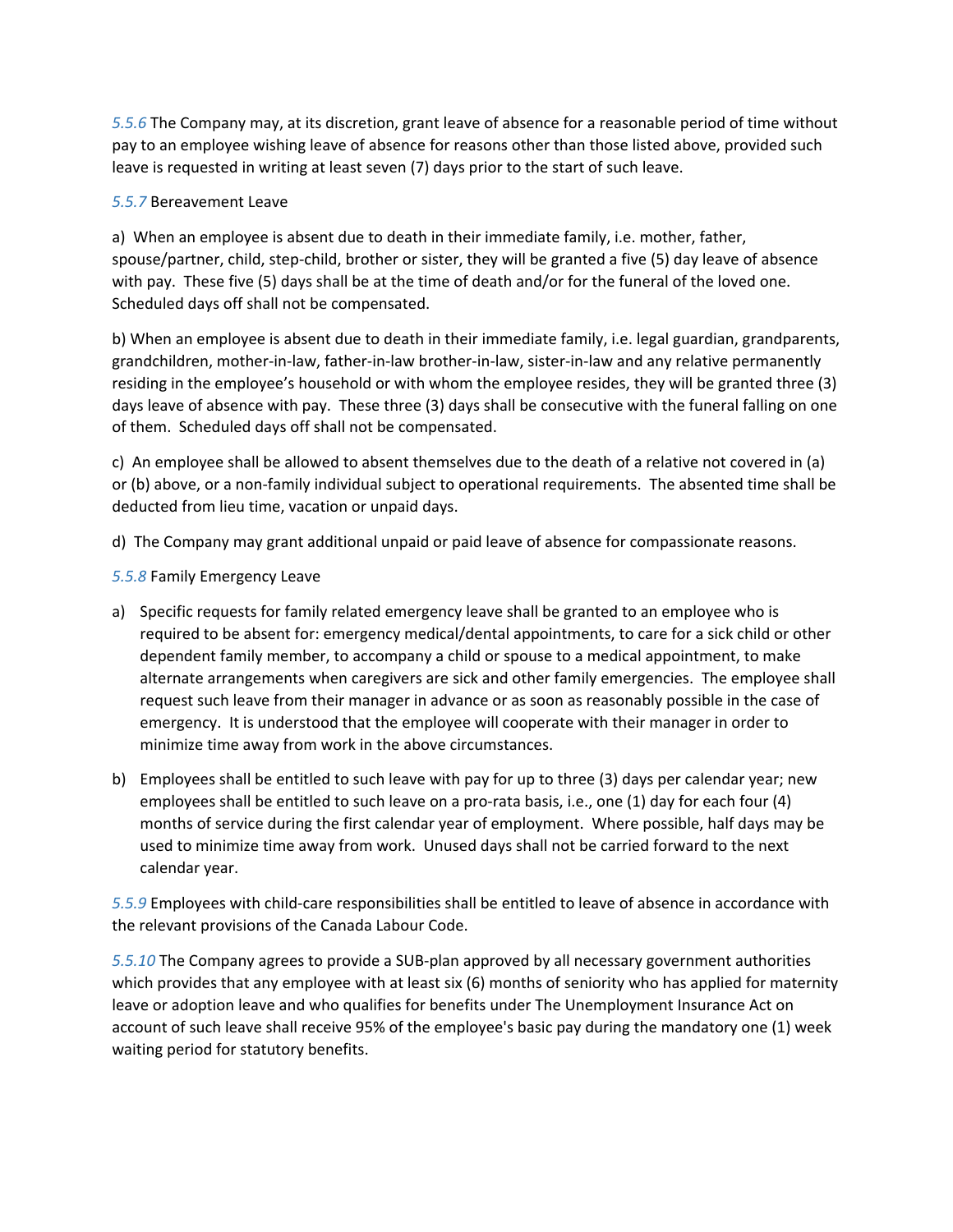*5.5.11* In keeping with the principles contained in the Canadian Human Rights Act the Company agrees to respect and honour the rights of employees.

Accordingly an employee should discuss any accommodation requirement with their manager as soon as possible regarding personal responsibilities or religious observances. This could be applicable with respect to Article 5.5.7 or Article 5.5.8 or Article 13.2.1 Statutory Holiday.

# <span id="page-17-0"></span>**ARTICLE 6**

### <span id="page-17-1"></span>**Grievances**

#### <span id="page-17-2"></span>6.1.1 Grievance Procedure

The Parties to this Agreement are agreed that it is of the utmost importance to adjust complaints and grievances as quickly as possible.

*6.1.2* The Parties recognize that the Canada Labour Code provides that any employee may present their personal grievance to their employer at any time and nothing in this Agreement shall be deemed to deprive him/her of this right.

*6.1.3* Grievances shall be adjusted and settled as follows:

Step 1: The aggrieved employee or Shop Steward shall present the grievance orally or in writing to their Manager. The grievor shall have the assistance of the Shop Steward or a member of the Union Grievance Committee if they so desires. If a settlement is not reached within forty-eight (48) hours (or any other period of time which may be mutually agreed upon) the grievance, provided it is on the prescribed form, may be presented as follows at any time within seventy-two (72) hours thereafter. This time may be extended by an additional seventy-two (72) hours at the request of either party. Any further extension may be agreed upon by mutual consent.

Step 2: The Union Grievance Committee, which shall consist of not more than three (3) employees named by the Union, shall meet with the General Manager or their designee. Should no settlement be reached within seventy-two (72) hours (or such other time as may be mutually agreed upon), the next step of the grievance procedure may be taken at any time within seven (7) days thereafter. Any further extension may be agreed upon by mutual consent.

Step.3: The Union Grievance Committee shall meet with the General Manager of the Company or their designee, and may be accompanied by a National Representative of the Union if they so desire.

If final settlement of the grievance is not completed within nine (9) working days after deliberations have commenced, and if the grievance is one which concerns the interpretation or violation of this Agreement, the grievance may be referred by either party to a Board of Arbitration as provided in Article 6, Section 6.4, provided, however, that no grievance shall be referred to arbitration which usurps the function of Management as set forth in Article 4, Section 4.2, or where no grievance is filed within nine (9) working days after the circumstances giving rise to the grievance became known or should have become known to the employees.

*6.1.4* The parties agree that it is desirable that each step in the grievance and arbitration procedure shall take place within the time limits set forth (or as extended by mutual agreement in writing).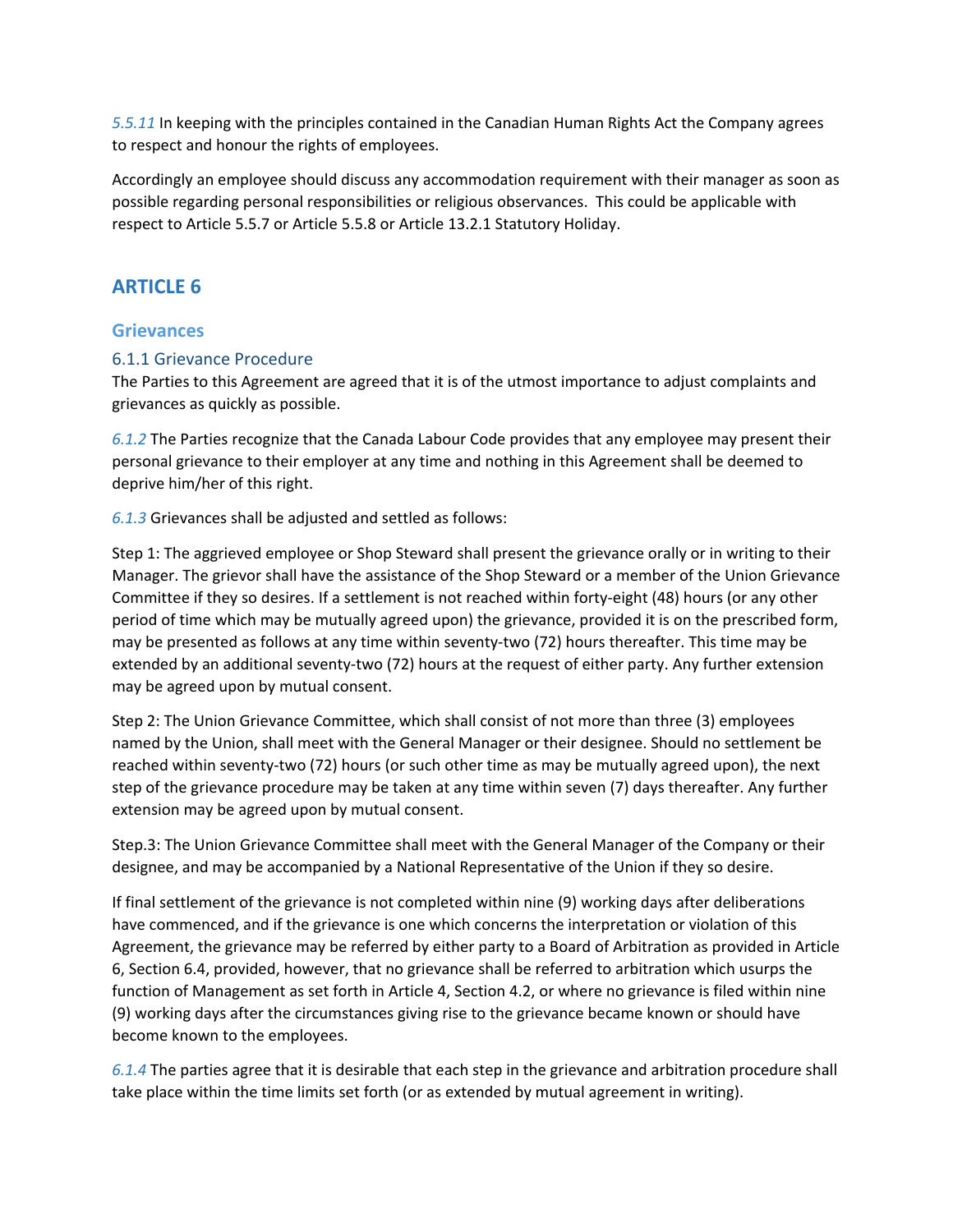Notwithstanding the time limits set forth, however, the Board of Arbitration shall have jurisdiction to extend the time limits at any stage of the grievance and arbitration procedure where there exists reasonable grounds for failure to comply with the time limits, and the other party has not suffered prejudice as a result of the failure to comply.

*6.1.5* In cases of great import, any or all of the above steps may be omitted by mutual consent.

#### <span id="page-18-0"></span>6.2 Management Grievances

It is understood that the Management may at any time request a meeting with the Union Grievance Committee to discuss any complaint with respect to the conduct of the Union, its Officers or representatives, in its day-to-day relationship with the Company or non-Union employees and that, if such complaint by the Management is not settled to the mutual satisfaction of the conferring parties it may be treated as a grievance and referred to arbitration in the same way and to the same extent as the grievance of any employee.

#### <span id="page-18-1"></span>6.3 General Grievances

Should a difference arise between the Company and the Union, regarding the interpretation, administration or alleged violation of this Agreement, it shall be taken up at Step 3 of the Grievance Procedure outlined above. If no satisfactory settlement is reached, either party may file a request for arbitration in the manner outlined in Article 6.4.

#### <span id="page-18-2"></span>6.4

A grievance in order to be processed through the grievance/arbitration procedure shall set out the matter complained of, the specific provisions of the Agreement related to the grievance and the remedy sought.

#### *6.4.1 Arbitration*

Both Parties to this Agreement agree that any dispute or grievance concerning the interpretation or alleged violation of this Agreement, in any respect, which has been properly carried through the grievance procedure outlined in Article 6 and which has not been settled, will be referred to a Board of Arbitration at the request of either of the parties hereto.

*6.4.2* The Board of Arbitration will be composed of one (1) person appointed by the Company and by the Union who shall sit as the sole Arbitrator to hear matters referred by the parties.

*6.4.3* If the parties are unable to agree on the selection of a single arbitrator within ten (10) days the Federal Minister of Labour will be asked to appoint the arbitrator.

*6.4.4* The decision of the Board of Arbitration constituted in the above manner shall be binding on both parties.

*6.4.5* The Board of Arbitration shall not have any power to alter or change any of the provisions in this Agreement or to substitute any new provisions for any existing provisions.

*6.4.6* Each of the parties to this Agreement will jointly bear the expenses of the Arbitrator.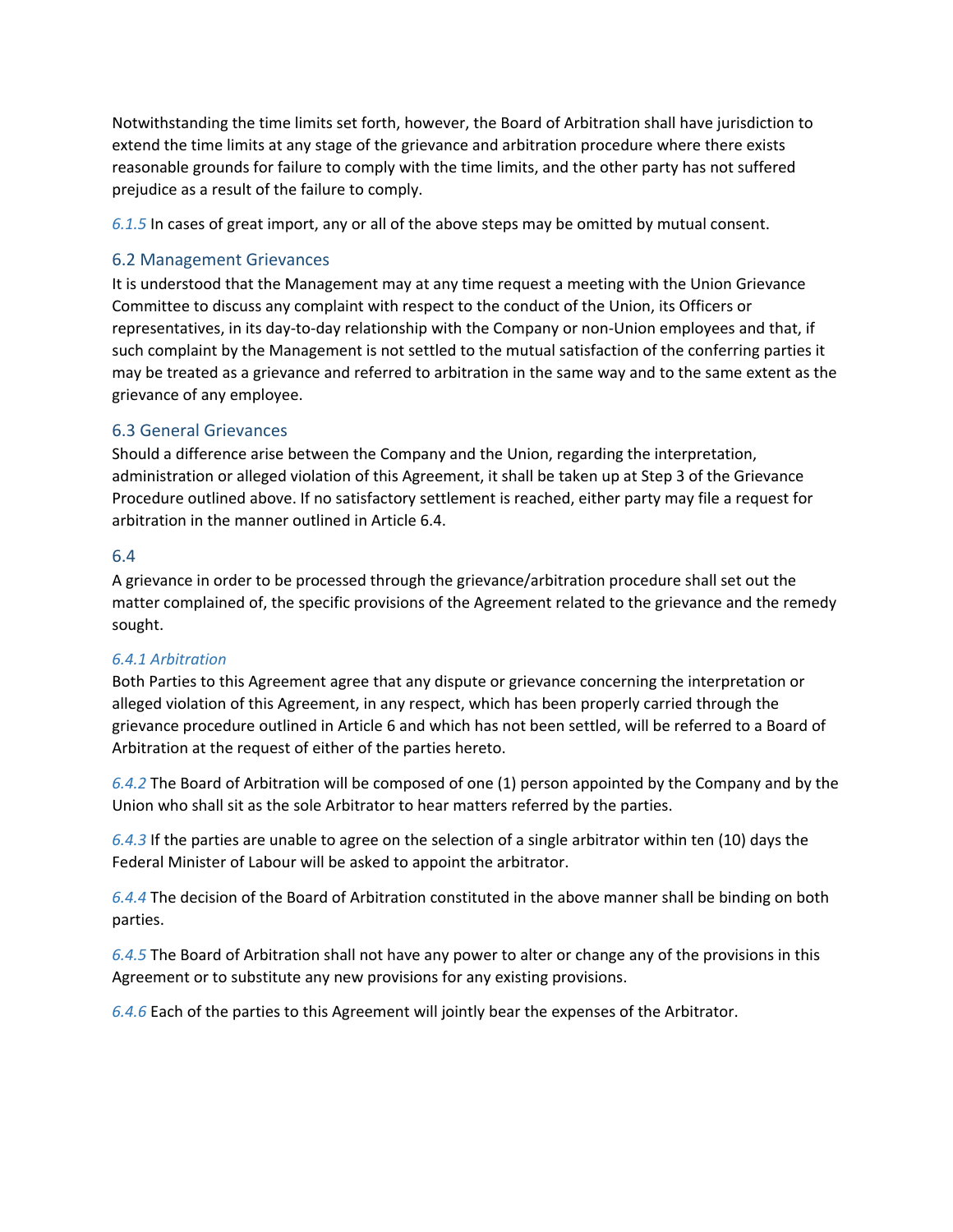# <span id="page-19-0"></span>**ARTICLE 7**

#### <span id="page-19-1"></span>**No Strikes - No Lockouts**

<span id="page-19-2"></span>7.1 In view of the orderly procedure established by this Agreement for the settling of disputes and the handling of grievances, the Union agrees that, during the lifetime of this Agreement, there will be no strike, picketing, or stoppage of work, either complete or partial, and the Company agrees that there will be no lockout.

<span id="page-19-3"></span>7.2 The Company shall have the right to discharge or otherwise discipline employees who take part in or instigate any strike, picketing or stoppage of work contrary to this Agreement, but a claim of unjust discharge or treatment may be the subject of a grievance and dealt with as provided in the grievance procedure.

<span id="page-19-4"></span>7.3 Should the Union claim that a cessation of work constitutes a lockout, it may take the matter up with the Company as provided in the grievance procedure.

<span id="page-19-5"></span>7.4 The Union further agrees not to involve the Company in any dispute which may arise between any other employer and the employees of such other employer.

<span id="page-19-6"></span>7.5 The Company will not assign, transfer or require employees to go to any radio station, television station, transmitter, studio or property owned or operated by a person other than the Company or a related company where a lawful strike of any persons whose functions are similar to those covered by this Agreement is in progress. Nor, in such circumstances, shall the Company feed a program or programs (other than those programs which are normally fed) to an unrelated company or station where the program or programs are exclusively for such unrelated companies or stations.

# <span id="page-19-7"></span>**ARTICLE 8**

#### <span id="page-19-8"></span>**Work Week**

#### <span id="page-19-9"></span>8.1.1 Hours and Scheduling of Work

- a) Except for employees defined in Article 8.1.2, the 40-hour workweek shall obtain and shall commence at 12:01 a.m., Sunday. A regular workweek shall consist of five (5) regular workdays not exceeding a total of forty (40) hours. The workday shall consist of eight (8) consecutive hours inclusive of meal periods and inclusive of break periods. There shall be two (2) consecutive days off. These two (2) consecutive days off may be in separate workweeks, i.e. Saturday and Sunday. The Company shall endeavour to arrange its scheduling so as to allow each employee a minimum of one weekend, (i.e. Saturday and Sunday) off each month. However, this shall not become a subject for a grievance. The five (5) working days in any week need not necessarily be consecutive; they may be separated by the two (2) consecutive days off.
- b) Notwithstanding Article 8.1.1(a) the current practice of assigning split shifts to existing positions may be maintained by the Company. All time worked in excess of eight (8) hours shall be considered overtime and subject to the provisions of Article 8.2.1.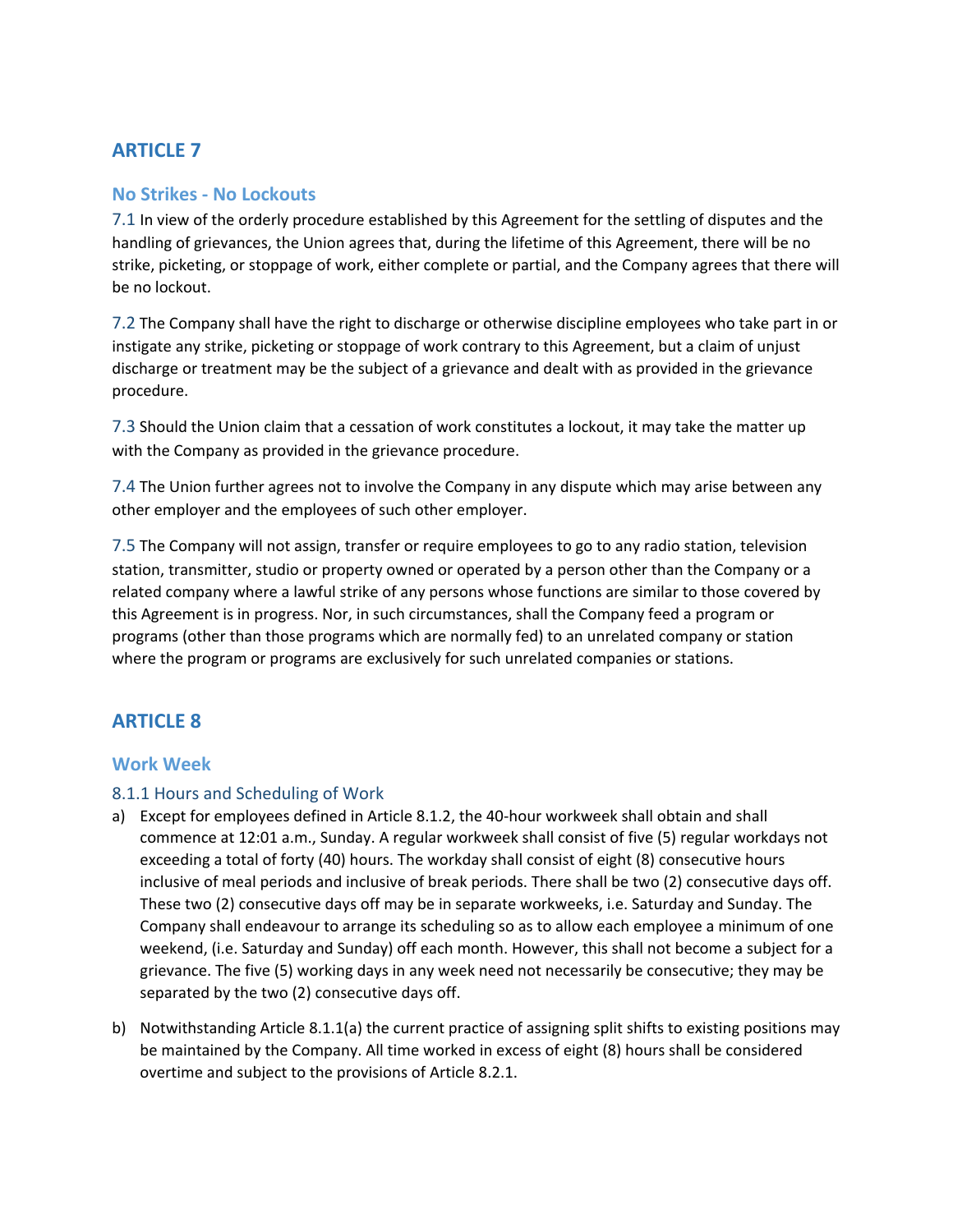- c) No new split shifts may be implemented by the Company without the express written consent of the affected employee and the Union, such consent of the Union not to be unreasonably withheld.
- d) An employee whose tour of duty requires them to work a split shift shall be paid a premium of three (3%) of their basic wage rate for each hour worked.
- e) Should an existing position with an assigned split shift become vacant, the Company may at its discretion continue to fill the position as:
	- I. The original split shift full-time;
	- II. A new full-time shift consisting of regular workdays as defined in Article 8.1.1 a) and a new part-time shift. Subject to operational needs; or
	- III. As two (2) part-time shifts to cover the original split shift.

*8.1.2* The normal working hours for employees in Creative Services, Secretaries, Program Publicists, Program Assistants, Program Coordinators, Accounting personnel and Traffic Department are from 9:00 a.m. to 5:00 p.m., Monday to Friday inclusive. Employees are permitted to take up to one hour for lunch between 12:00 noon and 2:00 p.m. All time worked in excess of eight hours in any one day (inclusive of meal periods) shall be considered overtime and paid at the time and one-half or double time rate as stipulated in Article 8.2.

#### <span id="page-20-0"></span>8.2.1 Overtime

Except for the employees as defined in Article 8.1.2, all time worked in excess of eight (8) hours in any one day shall be considered overtime and shall be paid at the rate of one and one-half  $(1\frac{1}{2})$  times the hourly rate of the employee up to and including the tenth (10) hour. All hours worked in excess of ten (10) hours in any one day shall be paid at the rate of two (2) times the hourly rate. It is understood that overtime work which is not scheduled or assigned within the employee's tour of duty must be authorized in advance using the protocol established by the department. An employee shall not be penalized for leaving work where such assignment or authorization has not been made by management or its designate. No employee shall be repeatedly assigned excessive overtime.

*8.2.2* Notwithstanding anything contained in this Article, or in any Article of this Agreement which may suggest otherwise, it is understood that for the purposes of computing an employee's hourly wage rate for their overtime and all other purposes, their weekly wage rate is divided by forty (40) hours.

#### <span id="page-20-1"></span>8.3 Work on Scheduled Days Off

When an employee agrees to work on a scheduled day off, work performed on that day shall be compensated at one and one-half (1½) times the hourly rate with a minimum credit of eight (8) hours. After eight (8) hours, compensation shall be two (2) times the hourly rate. When an employee who has worked on a scheduled day off, agrees to work on a second and/or third, and/or fourth, day off, in the case of a four-day weekend, work performed on that/those days, shall be compensated at two (2) times the hourly rate, with a minimum of eight (8) hours.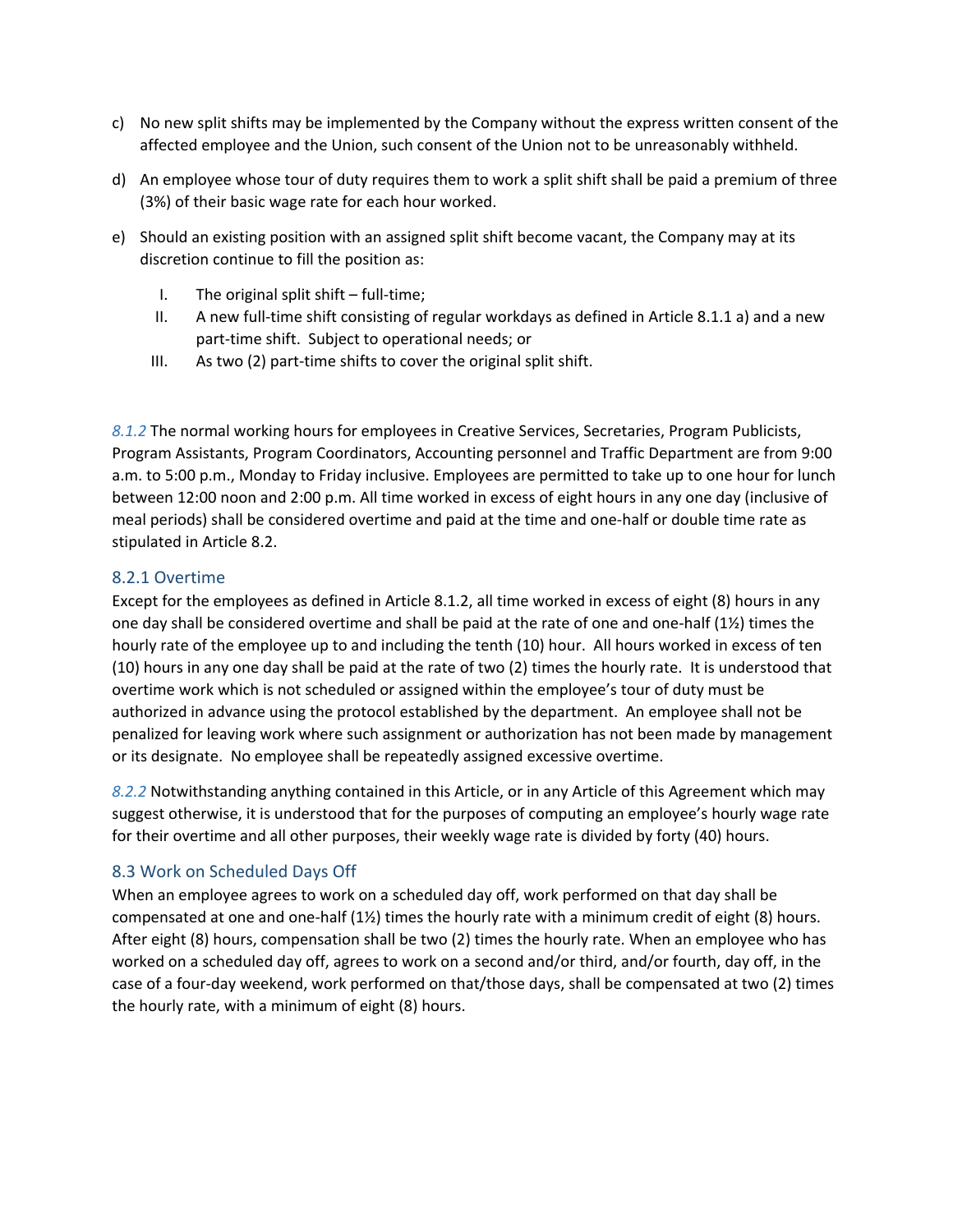### <span id="page-21-0"></span>8.4 Tour of Duty

A tour of duty shall mean the authorized and/or approved time worked by an employee during a day calculated to the end of the last quarter hour in which work was performed. If a tour of duty extends beyond midnight, it shall be considered as falling wholly within the calendar day in which it started.

#### <span id="page-21-1"></span>8.5.1 Turnaround

The turnaround period shall consist of a minimum of twelve (12) hours between the end of one tour of duty and the commencement of the next tour of duty.

#### *8.5.2*

All hours 'which encroach on the turnaround period' shall be paid at the rate of one and one-half (1½) times the hourly rate of the employee, except as follows:

a) Encroachment on a swing-in-shift where employees are on a regular rotating shift pattern. Such encroachment normally occurs in conjunction with an employee's regular scheduled days off.

b) Where the encroachment is less than four (4) hours, the rate shall be one and one-half (1½) times the hourly rate of the employee.

c) Where the encroachment is four (4) hours or more, the rate shall be two (2) times the hourly rate of the employee. This rate shall apply until the minimum turnaround period has been reached.

Encroachment Rate

- 0 3 ½ hours 1½ x
- 4 12 hours 2 x

#### <span id="page-21-2"></span>8.6 Scheduled Days Off

The two (2) consecutive scheduled days off shall consist of forty-eight (48) hours plus the turnaround period of twelve (12) hours for a total of sixty (60) hours. A single day off shall consist of twenty-four (24) hours plus the turnaround period of twelve (12) hours for a total of thirty-six (36) hours. Where two (2) consecutive days off in one week are taken co-terminously to the two (2) consecutive days off in the following week, only one turnaround period shall apply. Once the employee's daily work schedule has been posted, in accordance with Article 8.7.1 and 8.7.2., scheduled days off shall not be changed without the employee's consent.

#### <span id="page-21-3"></span>8.7.1 Posting of Schedules

It is the intention of the Company to ensure that each employee shall be apprised of their daily work schedule at the earliest possible time. The Company will post the work schedule for all employees, except for Mobile Production employees and for employees engaged in single or double hand-held camera production, by 5:00 p.m. Tuesday, two (2) weeks prior to the week covered by the work schedule. Should no starting time be posted or given prior to 1:00 p.m. two (2) days prior to the day in question, the starting time shall be deemed to be 9:00 a.m.

*8.7.2* The Company will endeavour to post the work schedule for Mobile Production employees and for employees engaged in single or double hand-held camera production by 5:00 p.m. Tuesday, two (2) weeks prior to the week covered by the work schedule. However, the work schedule for Mobile Production employees and for employees engaged in single or double hand-held camera production will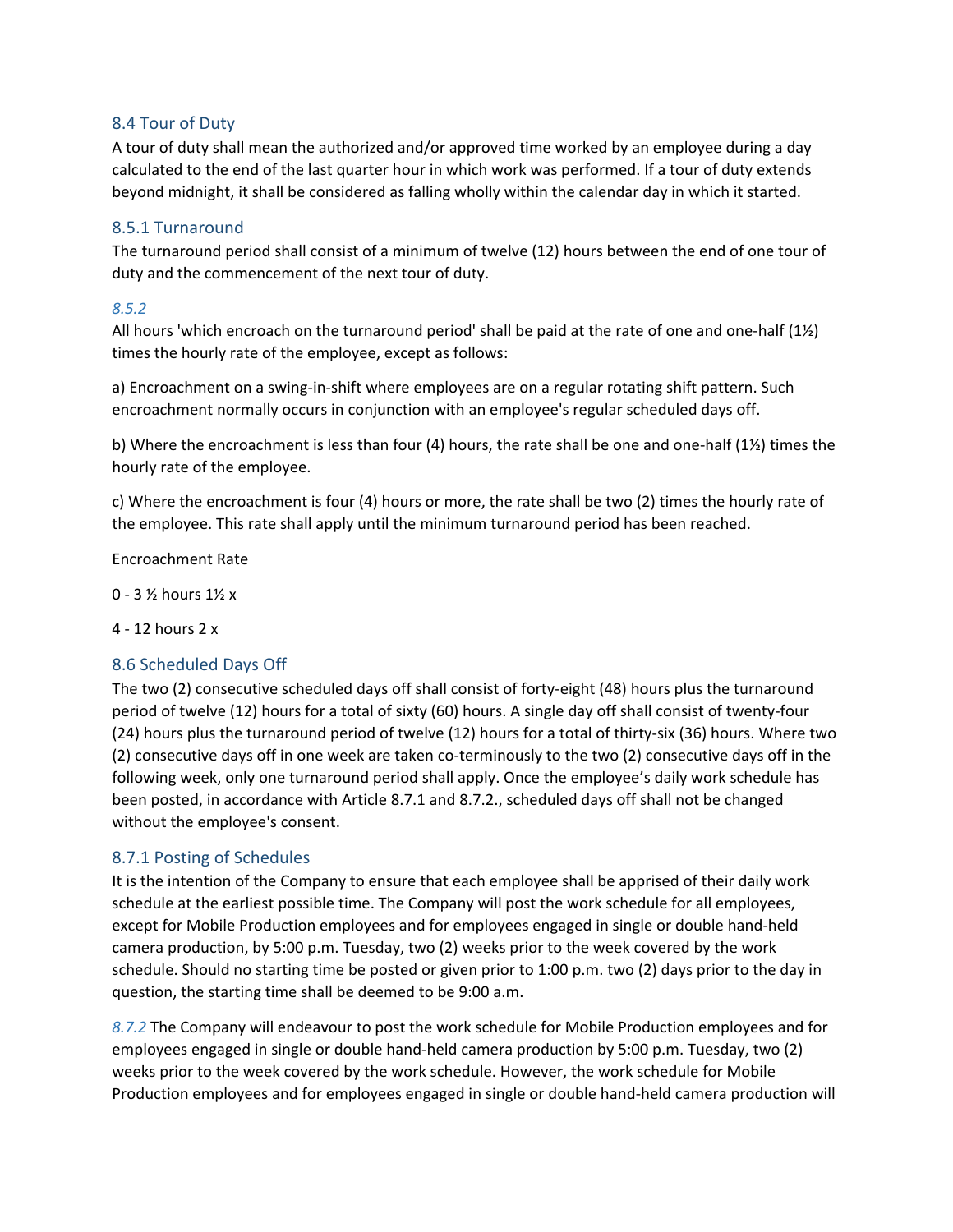be posted no later than 5:00 p.m. Tuesday, one (1) week prior to the week covered by the work schedule. Should no starting time be posted, or given, prior to 1:00 p.m., two (2) days prior to the day in question, the starting time shall be deemed to be 9:00 a.m.

#### <span id="page-22-0"></span>8.8.1 Change of Schedule

Each employee shall be notified of any change in starting time as much in advance as possible. The Company will be deemed to have given notice when such notice has been posted, provided that the employee is scheduled to work in, or from, the location where the notice is posted at some time after the notice is posted, but at least forty-eight (48) hours prior to the new starting time. At the time of notification, the proposed shift shall be clearly identified to the employee. If such notice is not given, the employee shall be credited with the hours originally scheduled, plus any additional hours, at the employee's regular straight time hourly rate. If all hours credited are actually worked, normal overtime, and premiums shall apply.

*8.8.2* In the case of a change of starting time to cover a sick employee, each employee affected shall be notified directly of the change of starting time to cover a sick employee, not later than twelve (12) hours prior to the original start time of the shift being changed. At the time of notification, the proposed shift shall be clearly identified to the employee. If such notice is not given, the employee shall be credited with the hours originally scheduled, plus any additional hours, at the employee's regular straight time hourly rate. If all hours credited are actually worked, normal overtime and premiums shall apply.

*8.8.3* Prior to going on vacation of three (3) days or more, an employee shall be notified directly of their daily work schedule of the week of their return to work. However, should this schedule change, the Company must notify the employee directly of said change. A letter addressed and mailed or delivered to the employee's last known address, or a telephone message left for the employee at the telephone number provided by the employee, shall be deemed notice.

#### <span id="page-22-1"></span>8.9.1 Call Back

For the purposes of calculating overtime premiums and night differential, call back shall be considered to be part of an employee's tour of duty.

*8.9.2* An employee called back to work after a completed tour of duty, outside their regularly scheduled hours, shall be paid (a) one (1) hour call back at one and one-half (1½) times their hourly rate and (b) in addition, for a minimum of two (2) hours at the rate which would be applicable if the tour of duty had been continuous.

## <span id="page-22-2"></span>8.10 Night Differential

An employee whose tour of duty requires him/her to work between the hours of 2:00 a.m. and 6:00 a.m. shall be paid a night differential of fifteen per cent (15%) of their basic wage rate for each hour worked between 2:00 a.m. and 8:00 a.m.

#### <span id="page-22-3"></span>8.11 Leadership

In any instance where the Company appoints or designates an employee to be a "leader" in their functional group, the Company shall pay the employee a premium of ten (10) per cent above the top rate in the group. This is not to be considered to commit the Company to appoint a "leader" or "leaders" in any circumstances.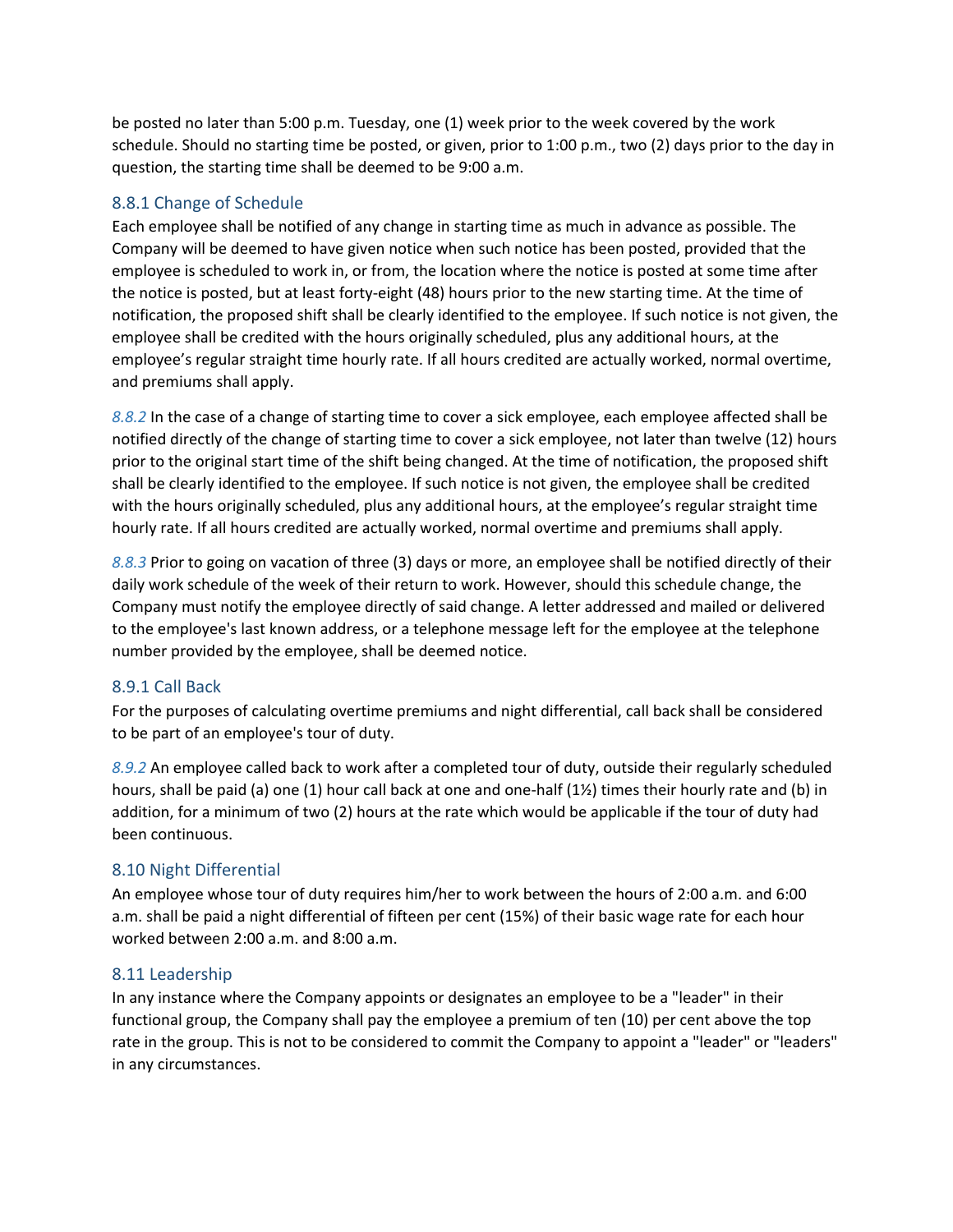### <span id="page-23-0"></span>8.12.1 On-Call - Transmitter and Maintenance Technicians

Where a Transmitter and Maintenance Technician is assigned to be "on-call", the following shall apply.

a) Where the assignment is during non-working hours on a regularly scheduled workday, the employee so assigned will be entitled to claim a premium of \$12.00 for all such assigned time during each twenty-four (24) hour period.

b) Where the assignment is during non-working hours on a regularly scheduled day-off, the employee so assigned will be entitled to claim a premium of \$16.00 for each twenty-four hours so assigned.

*8.12.2* An employee assigned to be "on-call" shall be provided with a pager or cell phone, at the Company's discretion, during the period of their "on-call" assignment.

*8.12.3* The payment of an "on-call" premium shall not affect any other premium to which an employee would have been entitled had there been no "on-call" premium.

*8.12.4* "On-call" premiums shall not be added to the employee's hourly rate.

#### <span id="page-23-1"></span>8.13 Alarm Notification

Notification of alarm begins a half hour incident for which the technician will be paid at the rates defined below. Any subsequent alarm within the same half hour is assumed to be covered by the same half hour incident.

If the technician is on a working day, or is working on a day off, and the alarm occurs outside of the regular tour of duty, the rate will be at the rate, which would be applicable if the tour of duty had been continuous. If the technician is on day(s) off, the rate will be at one and one-half (1½) times the regular rate of pay. Starting with the seventeenth (17) half hour incident, the rate of pay will be at two (2) times the regular rate of pay.

# <span id="page-23-2"></span>**ARTICLE 9**

#### <span id="page-23-3"></span>**Meal and Rest Periods**

#### <span id="page-23-4"></span>9.1 Meal Periods

The Company shall allow employees to eat on the job at a time, which will not interfere with the efficient carrying on of their duties. However, as this is being done on Company paid time, the employees so eating will still be responsible for the performance of their normal duties.

#### <span id="page-23-5"></span>9.2 Rest Periods

All employees shall be entitled to two (2) reasonable rest periods during each eight (8) hour shift, and one (1) additional rest period per each additional four (4) hours of a tour of duty. These rest periods shall be arranged so as not to interfere with the efficient operation of the station. The Company shall continue the policy of permitting employees to consume coffee at convenient periods on the premises, provided that this does not interfere with the efficient performance of their duties.

#### <span id="page-23-6"></span>9.3 Long Shift Meal Period

After ten (10) consecutive hours, and after each additional four (4) hours in any tour of duty, the Company shall provide a reasonable meal period, with a minimum duration of one half-hour, provided a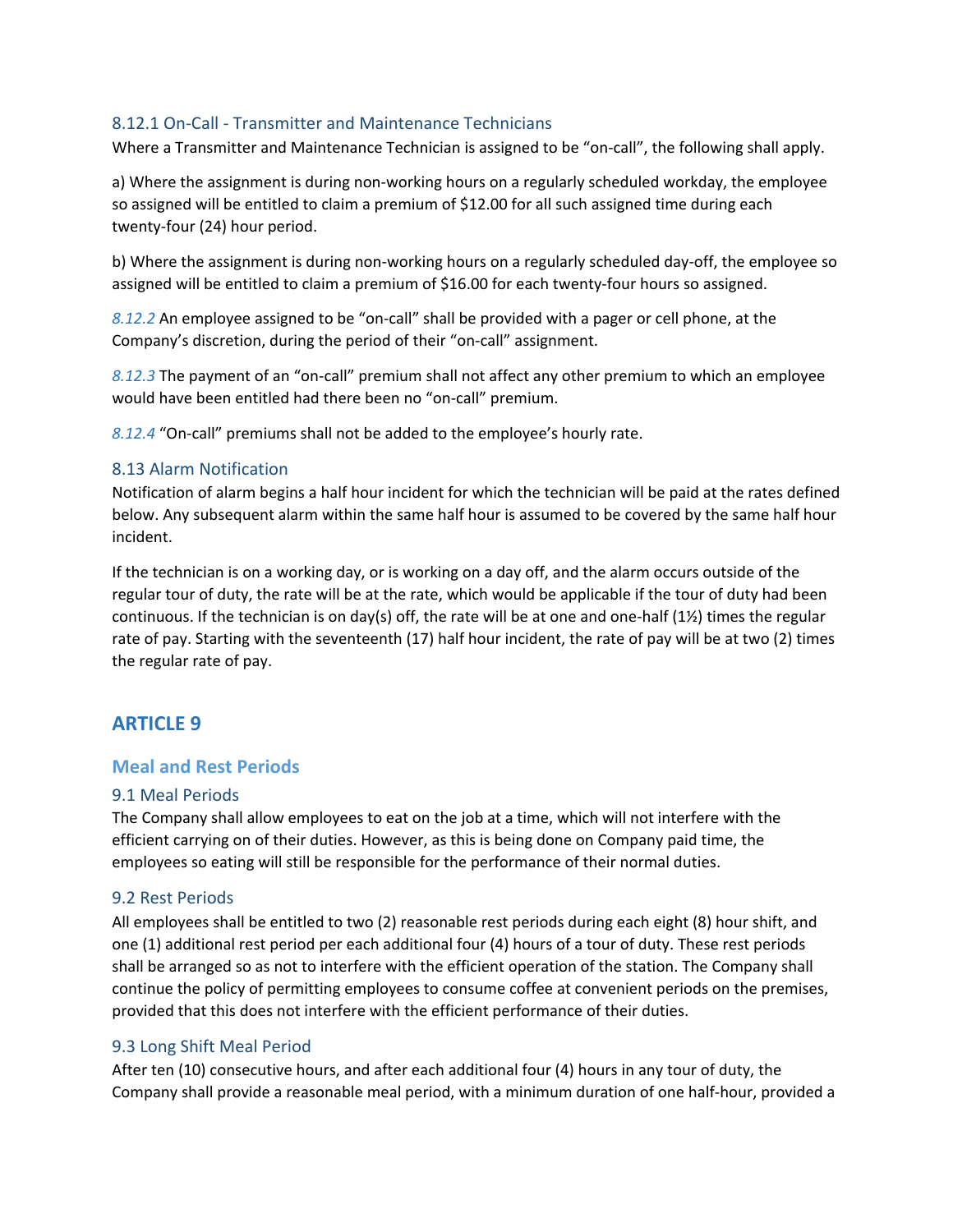reasonable meal period has not been assigned in the previous ten (10) hours. These shall be paid meal breaks.

#### <span id="page-24-0"></span>9.4.1 Meal Allowance

Where an employee is required to work ten (10) or more consecutive hours in any tour of duty, and an adequate meal is not supplied, the employee shall be paid for a meal up to an amount not to exceed \$15.00, effective on ratification. This meal allowance will be paid except where the employee is on overnight assignment and/or is in receipt of per diem.

*9.4.2* An employee working on assignment outside their local area during their assigned meal period, where overnight accommodation is not required, and an adequate meal is not provided, shall receive a meal allowance of \$15.00.

For the purpose of this agreement, "Local Area" shall be defined as any point within a thirty (30) kilometer radius of the employee's regular place of work.

### <span id="page-24-1"></span>9.5 Subsequent Meal Allowance

An employee shall be entitled to a subsequent meal allowance for each four (4) hour period worked at and beyond the first fourteen (14) hours of a tour of duty. This subsequent meal allowance shall be paid at a rate of half the amount of the meal allowance described in 9.4.1.

# <span id="page-24-2"></span>**ARTICLE 10**

## <span id="page-24-3"></span>**Safety**

#### <span id="page-24-4"></span>10.1 General Safety

The Company will continue to make reasonable provisions for the health and safety (including equipment and training) of all employees during their hours of employment. The Company will not require employees to perform any hazardous duties not reasonably compatible with their vocation.

*10.1.1* The Company will continue to make reasonable provisions for assistance in the operation of ENG/EFP cameras, Microwave Truck and related equipment. Where the employee demonstrates the reasonable need for assistance, the Company will comply with such requests. The safety of the operator, other employees and the public shall take precedence at all times.

#### <span id="page-24-5"></span>10.2 Transmitter Safety

Employees assigned to Transmitter(s) may be assigned to perform any installation and maintenance work connected with the Technical plant in which the Transmitter is located. An employee may not be assigned to work beyond the inter-lock of the protective relay system if such work requires him/her to bypass the normal inter-lock functions while the Transmitter is operating, unless another employee is present.

#### <span id="page-24-6"></span>10.3 Protective Items

(a) The Company agrees to supply protective clothing and/or safety devices for employees where conditions require their use, and to supply other special attire where required. Such special attire may include a winter jacket for an employee whose duties regularly require them to work outdoors. It is understood that such protective clothing and/or safety devices remain the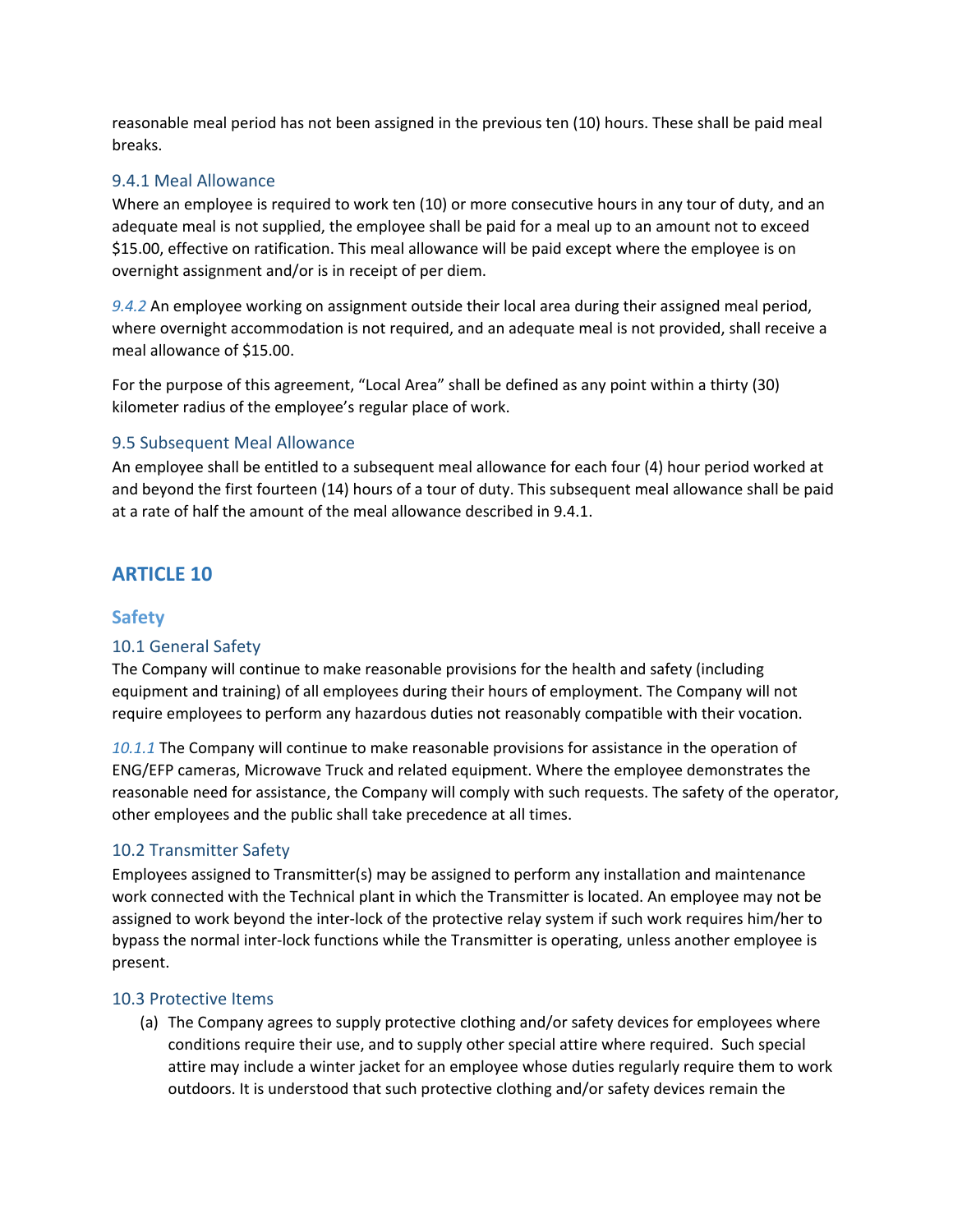property of the Company and shall be returned in good condition on demand (allowing for reasonable wear and tear).

(b) Safety footwear shall be supplied where conditions require their use, with the cost shared on a reimbursement basis up to \$100 dollars every two years upon presentation of receipts. The safety footwear shall become the property of the employee.

# <span id="page-25-0"></span>**ARTICLE 11**

### <span id="page-25-1"></span>**Duties**

<span id="page-25-2"></span>11.1 The Company agrees to continue to assign duties relating to the preparation, audition, rehearsal and broadcast of the Company's television programs to employees as defined in Article 3 of this Agreement on premises owned and/or operated by the Company, and on remote locations where so assigned.

<span id="page-25-3"></span>11.2 **T**he Union agrees that the Company shall not be required to alter existing practices with regard to the following:

a) Engineers employed by the Company who may use technical equipment in the execution of their normal job function.

b) Installation, operation and maintenance of sound and picture loops as provided by wire companies.

c) Outside contractors retained by the Company for a specific installation and modification.

d) Film or stills as provided to the Company by advertising agencies or sponsors.

e) Maintenance of cueing and titling devices, whether mechanical or electrical, rented by the Company for specific programs.

f) Salesmen, Announcers or senior program personnel who may be required to use portable tape recorders in the execution of their normal job functions.

g) The processing of film material by outside firms.

h) The use of Transmitter Technicians to maintain remote transmitters more than two hundred (200) kilometers from the Main Station in Hamilton and the use of local technicians as transmitter monitors at any remote transmitter location. The above monitors would not be required to maintain any transmitter equipment. However, in an emergency, the monitoring person may re-set the transmitter when so directed.

<span id="page-25-4"></span>11.3.1 The Union recognizes that Managers, Assistant Managers and/or Supervisors, as defined in Article 3.1 of this Agreement may continue to perform duties similar to those performed by members of the bargaining unit and agrees that this practice may continue.

*11.3.2* Management's need to actively participate in the production of news will regularly cause management personnel to write, lineup or produce certain aspects of news. Management personnel will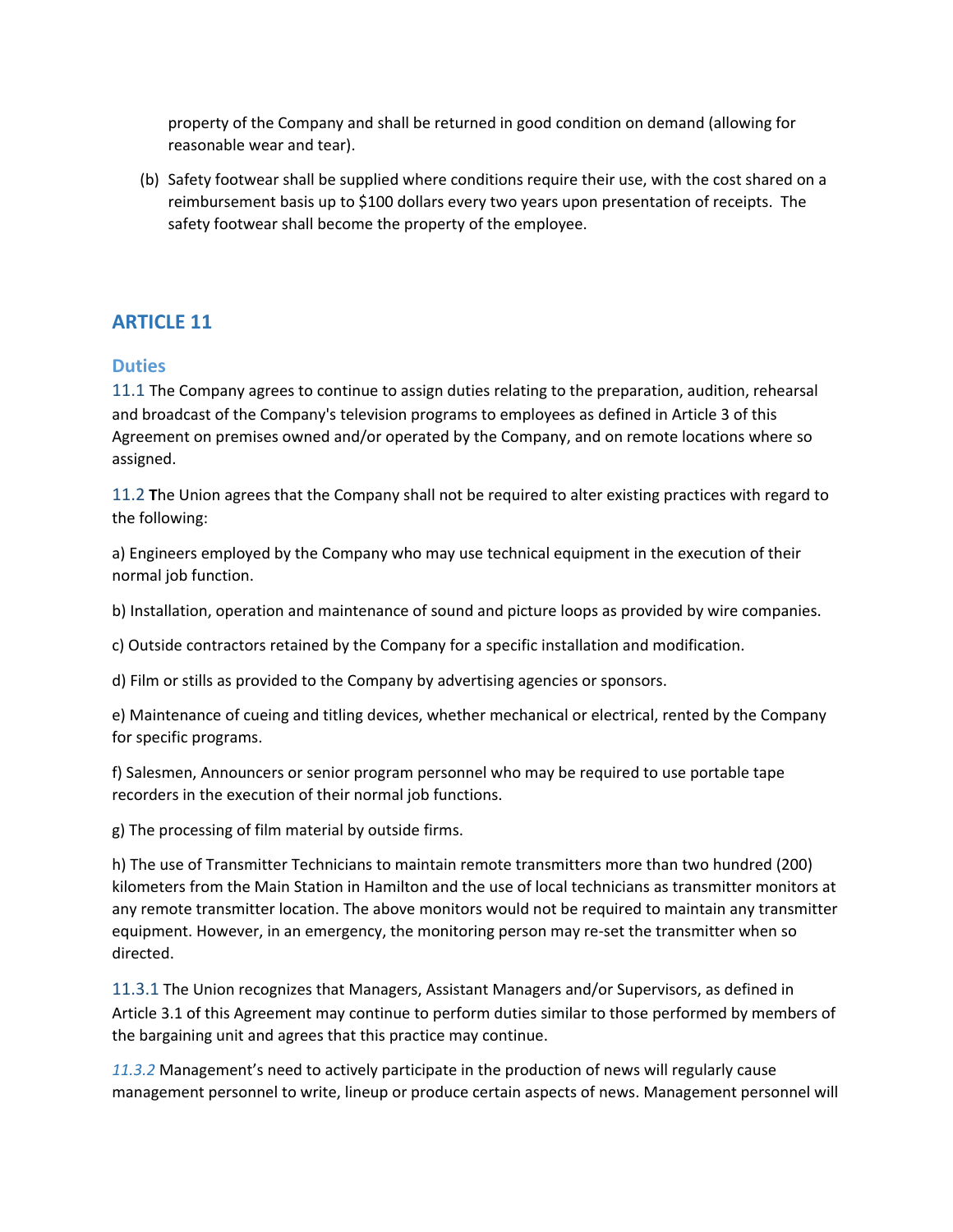not go out to cover news stories, shoot, or edit, in other than exceptional circumstances within the geographic area described in 11.5. Each in-house produced news and current affairs show will have a bargaining unit producer.

However, it is understood that the practices as outlined in Articles 11.3.1 and 11.3.2 shall not be done to the extent of displacing employees in the bargaining unit, nor for the purpose of avoiding payment of overtime, nor to avoid filling of an existing job vacancy.

<span id="page-26-0"></span>11.4 The following shall apply with respect to News Gathering activities:

a) In respect of News Gathering within the geographical area normally covered by the existing Hamilton, Toronto and Niagara area News Bureaus, the News Gathering duties shall continue to be performed by bargaining unit employees, provided however, as in the past, non- assigned and/or non-predicted events may be covered by a freelance person, where employees stationed in the particular bureau affected are not available. However, normally scheduled events may also be covered by a freelance person, when a bargaining unit employee is ill and where no other bargaining unit employee is available.

b) In respect of News Gathering outside the three (3) geographical areas set forth in Paragraph (a) hereof, where the Company assigns a News Gathering employee(s) to be resident in such a geographical area for News Gathering purposes, the Collective Agreement shall apply to that employee(s).

c) Where the Company assigns a News Gathering employee(s) pursuant to Paragraph (b) herein, News Gathering duties within the assigned geographical area shall not be performed by freelance persons except:

i) in the case of an overload situation, where the assigned person(s) is not capable of attending to all the News Gathering requirements within their regularly assigned shift; and/or

ii) during periods where the assigned person(s) is not scheduled to work.

d) For purposes of applying the Collective Agreement, the normal place of employment for employees who are assigned to a geographical area other than Hamilton, shall be the location within the geographical area designated by the Company.

e) Except as provided in this Article, the Company shall not be restricted in the utilization of freelance personnel for News Gathering.

f) No News Gathering, bargaining unit employee shall be laid-off as a direct result of the utilization of freelance personnel, and the normally scheduled regular hours of work of such employees shall not be reduced as a result of the utilization of freelance personnel.

<span id="page-26-1"></span>11.5 At a remote location where another Union has an effective Collective Agreement whose members perform duties similar to the duties performed by members of the bargaining unit as defined in Article 3, the crew supervisor or their designee shall be responsible for the supervision of such duties.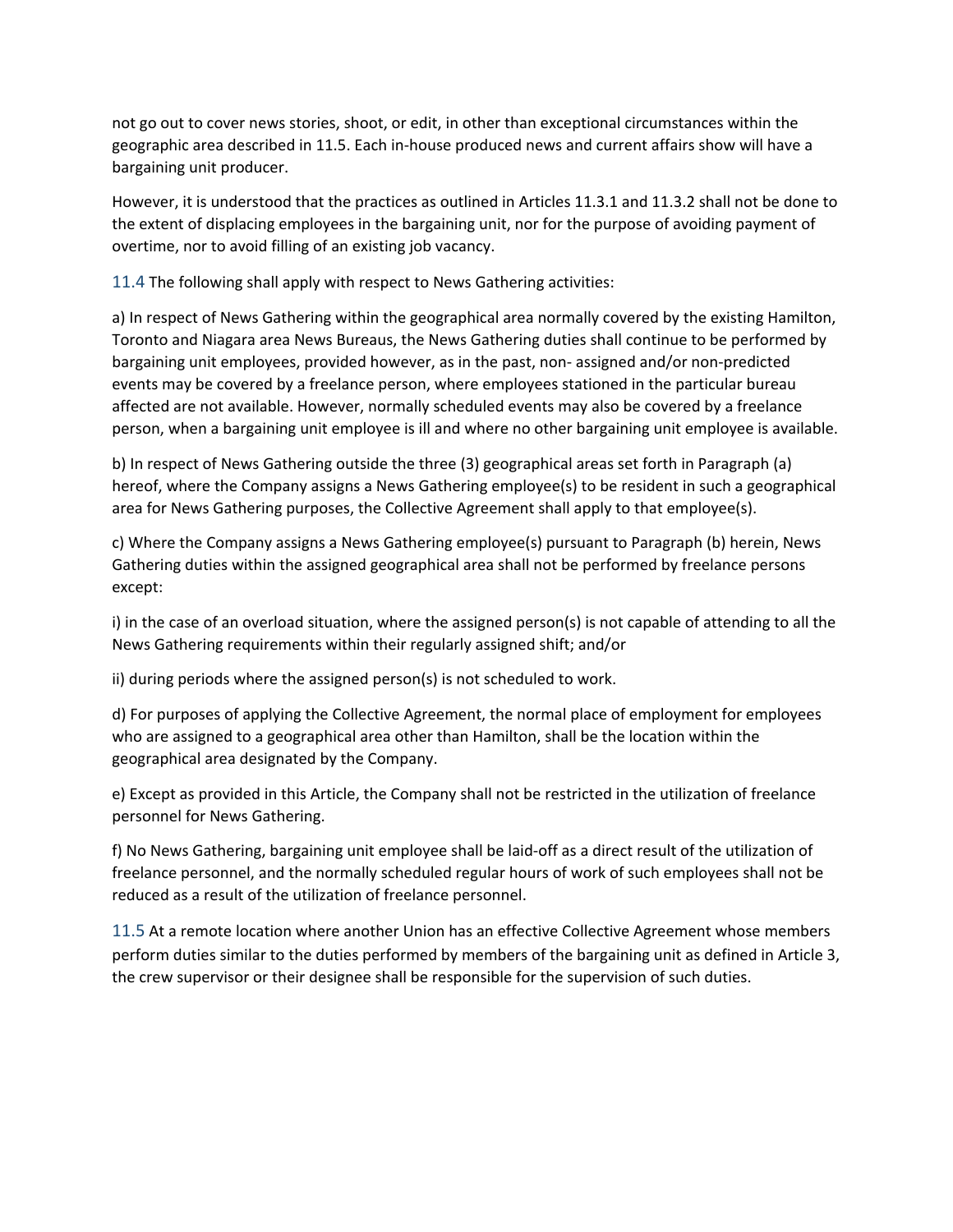# <span id="page-27-0"></span>**ARTICLE 12**

# <span id="page-27-1"></span>**Seniority**

### <span id="page-27-2"></span>12.1 Probation

An employee will be considered probationary for the first six (6) months. An employee will have no seniority rights during the probationary period. At the end of the probationary period, their seniority shall date back to the day on which their employment began. Where the Company terminates an employee during the probationary period, the termination shall be deemed to be for just cause, unless the Union can establish that the termination was discriminatory within the meaning of the Canada Human Rights Code.

#### <span id="page-27-3"></span>12.2.1 Company Seniority

Company seniority shall mean the length of continuous service with the Company computed from the date of hiring.

*12.2.2* The Company will post a Seniority List within sixty (60) days following the end of each calendar year.

## <span id="page-27-4"></span>12.3.1 Functional Groups and Lay-Offs

When the Company determines that a lay-off is required within a functional group; the employee with the least company seniority in that functional group shall be laid off first. For the purposes of this article the functional groups shall be as follows:

Group B:

All employees engaged in the job function covered by the General Television Group, except VTR Operators.

Group D.1:

All employees engaged in the job function of VTR Operator.

Group E.2:

All employees engaged in the job function of Remote Technical Director

Group E.4:

All employees engaged in the job function of Supervisor of On-Air Operations.

Group F.1:

All employees engaged in the job function of Transmitter and Maintenance Technician

Group F.3:

All employees engaged in the job function of Special Engineering Projects Supervisor

Group G.1: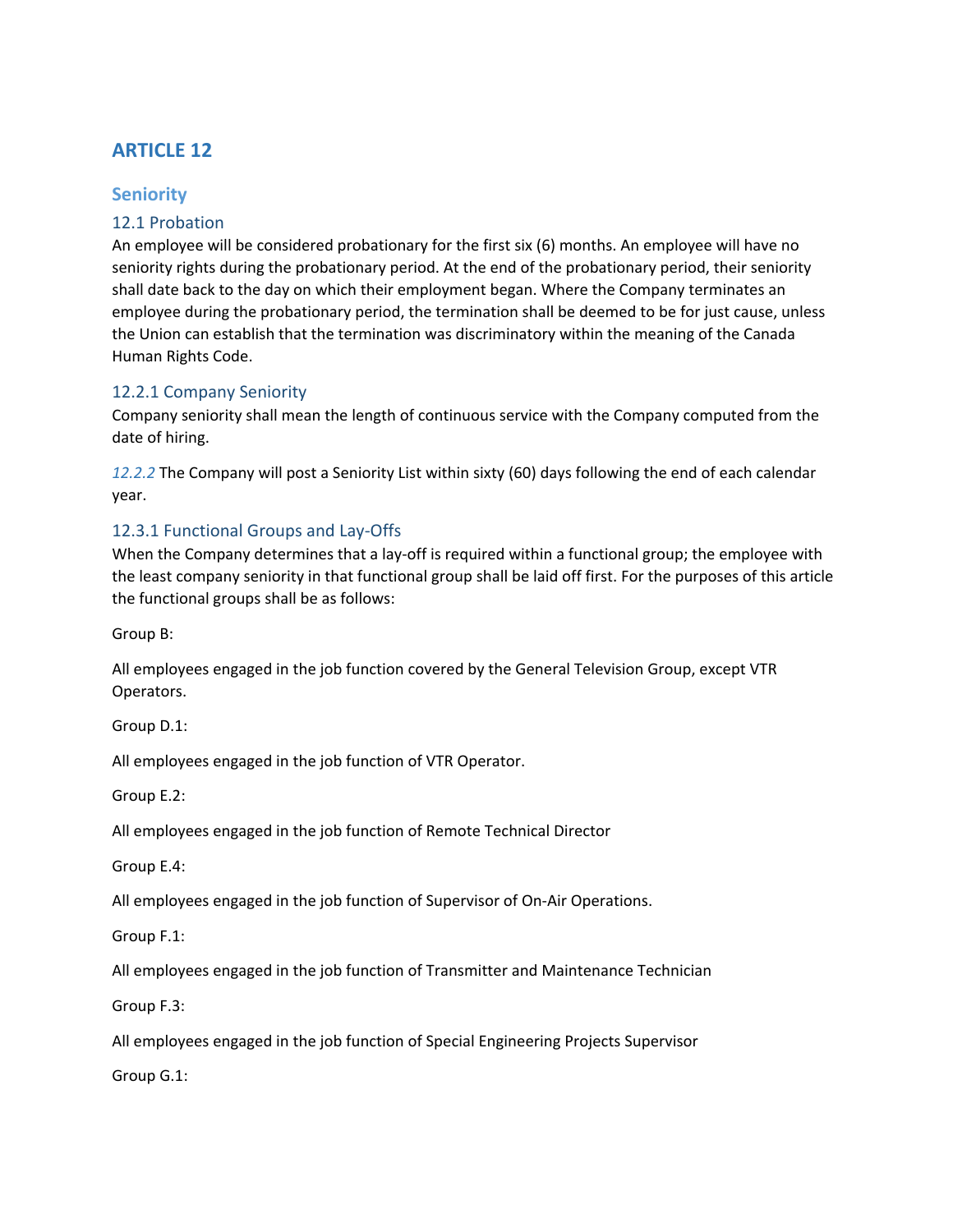All employees engaged in the job function of News Reporter

Group G.2:

All employees engaged in the job function of Videographer

Group I.1:

All employees engaged in the job function of Electronic News Gathering, Camera/Editor.

Group I.2:

All employees engaged in the job function of Microwave Operator.

Group J:

All employees engaged in the job function of Electronic Graphic Artist

Group K:

All employees engaged in the job function of Writer/Producer

Group P:

All employees engaged in the job function of Production Assistant

Group R:

All employees engaged in the job function of Shipper/Receiver

Group S:

All employees engaged in the job function of Field Producer

Group U:

All employees engaged in the job function of VTR Program Editors who are fully competent in all of the Company's editing suites

Group V.1:

All employees engaged in the job function of Accounting Clerk.

Group V.2:

All employees engaged in the job function of Accounts Payable/Receivable.

Group W:

All employees engaged in the job function of Sales Assistant

Group BB:

All employees engaged in the job function of Assignment Editor

Group DD: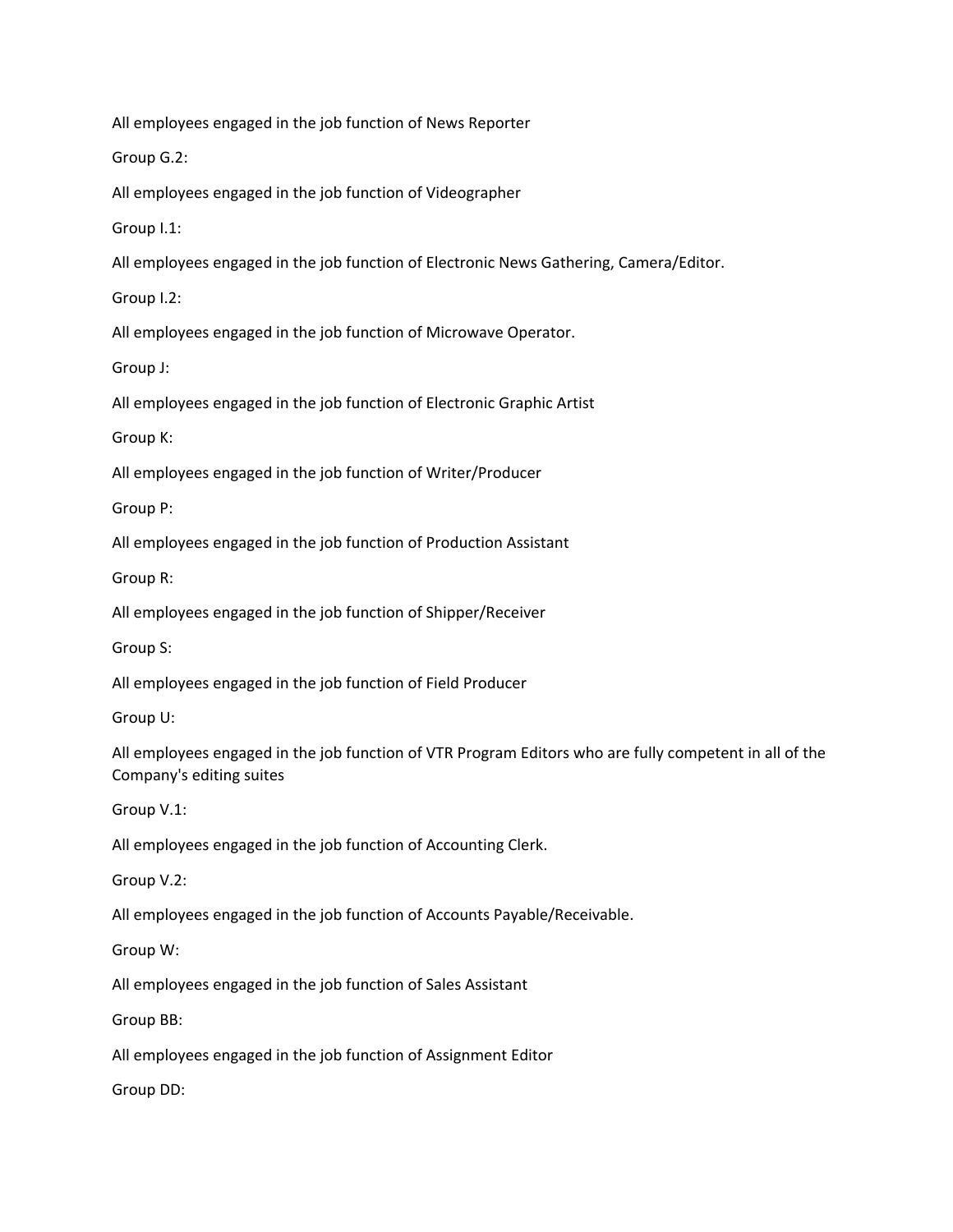All employees engaged in the job function of News Producer

Group EE:

All employees engaged in the job function of News Writer

Group FF:

All employees engaged in the job function of Line-Up Editor

Group GG:

All employees engaged in the job function of Director(s).

Group HH:

All employees engaged in the job function of IT Coordinators.

*12.3.2* An employee about to be laid-off from any one of the functional groups who has in another functional group either:

i) Three (3) months or more continuous service.

ii) Six (6) months of accumulated service may apply their Company Seniority and bump to such other group on that basis. This provision shall not apply where an employee is not qualified in the functional group to which they wishes to revert, and who was notified in writing of their failure to qualify. Notwithstanding anything which may suggest otherwise, any employee in Groups F.1, F.2, F.3 or F.4, who have not been employed in that capacity for a period of one (1) year shall not automatically be deemed to be qualified to return to that function. An employee about to be laid-off from Functional Groups F.2, F.3 or F.4, will be entitled to revert down to Group F.1 and apply their Company Seniority in that Group.

a) For purposes of Articles 12.3.2 and 12.4.3, in determining continuous and accumulated service,

i) only a completed shift of seven (7) or eight (8) hours, as the case may be, shall be counted,

ii) one (1) month shall be deemed to be twenty-one and two-thirds (21⅔) working days,

iii) if service is interrupted by vacation, sick leave, leave of absence or lay-off, and the employee returns to the same functional group, service shall be deemed to be continuous. However, any period of interruption shall not be counted for the purposes of Article 12.3.2.

*12.3.3* The Company will give two (2) weeks' notice of lay-off resulting from a general reduction of staff due to shortage of work, provided that:

a) The Company, in its discretion, may instead of notice, provide pay in lieu of notice, in whole or in part.

b) Sick leave will not be granted for illness occurring during the period of notice, except at the discretion of the Company.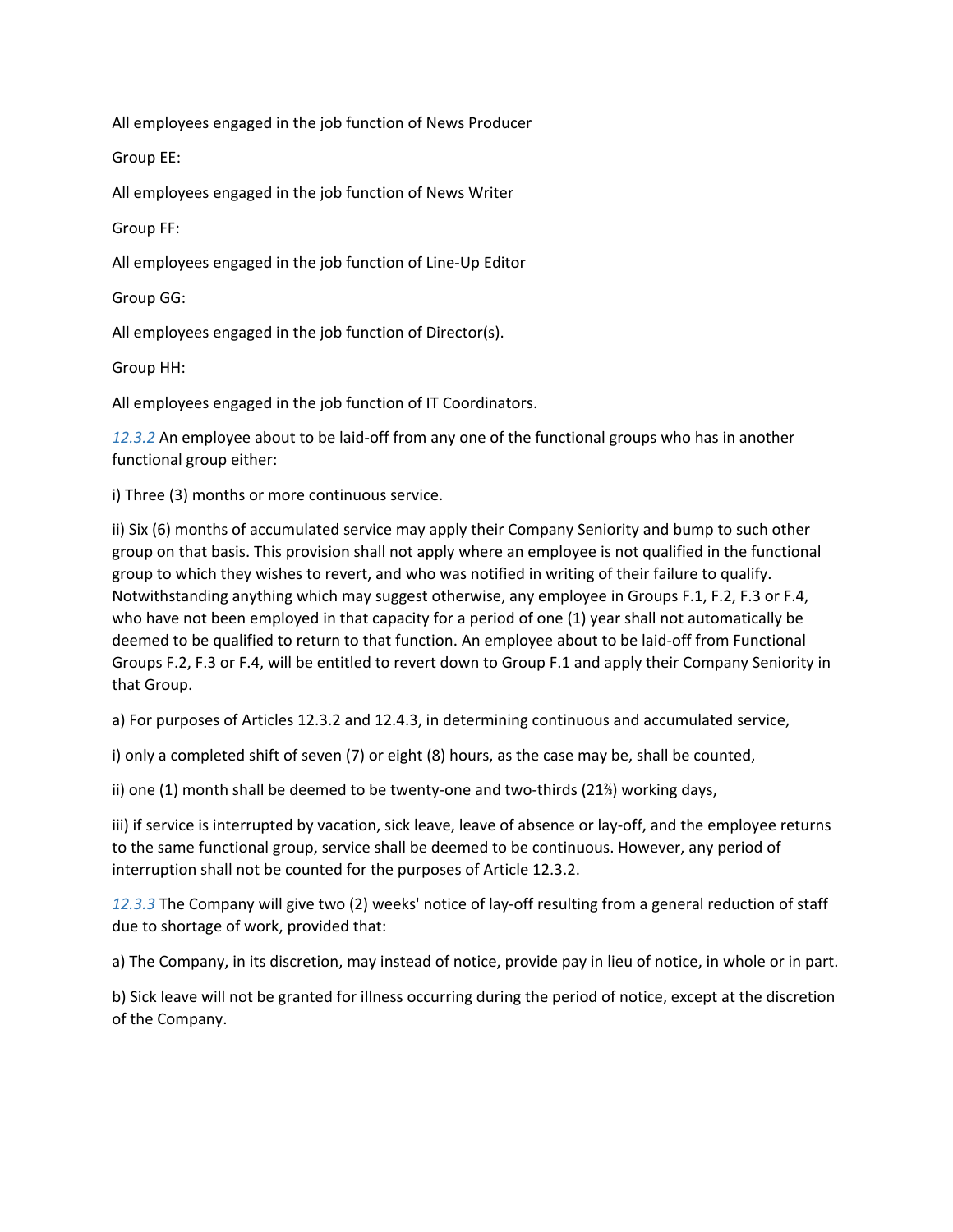#### <span id="page-30-0"></span>12.4.1 Re-engagement of Laid-Off Employees

An employee to be laid off will be given an opportunity to make application to fill any existing job vacancy. When vacancies occur, the Company agrees to recall laid-off employees (who have acquired seniority) as follows:

*12.4.2* Where the vacancy is in the same functional group in which the employee was engaged prior to the lay-off, recall shall be in the order of company seniority.

*12.4.3* Where the vacancy is in another functional group in which the employee has attained either continuous or accumulated service, on the basis described in Section 12.3.1, the employee shall have the right to be recalled in order of Company Seniority.

*12.4.4* Where it has not been possible to fill a vacancy by the application of Paragraph 12.4.2 hereof, then recall shall be in the order of Company seniority, provided that the employee possesses the skill, competence, efficiency, training and experience necessary to perform the job.

*12.4.5* Where an employee has been laid off for a period exceeding one (1) year, they shall be given preferential consideration for re-employment provided that they has an application for re-employment on file.

### <span id="page-30-1"></span>12.5.1 Loss of Seniority

An employee shall lose their seniority standing for any of the following reasons:

*12.5.2* If they voluntarily quits their employment with the Company.

*12.5.3* If they is discharged and is not reinstated pursuant to the provisions of the grievance procedure.

*12.5.4* If they has been laid off due to the lack of work for less than one (1) year and fails to report for work within ten (10) days after they has been requested to do so by the Company. Such notice shall be given by registered mail sent to the employee at the last address given by him/her to the Company.

*12.5.5* If an employee has been off the payroll for a continuous period of one (1) year or more, except by reason of relevant provisions of Articles defined under Leave of Absence.

#### <span id="page-30-2"></span>12.6.1 Severance Pay

An employee who has completed their probationary period and who is laid-off, shall (upon a request being made in writing to the Company) be paid Severance pay as follows:

i) In the case of a lay-off caused by a transfer, contracting or assignment of work and/or which is caused by the introduction of Technological Change, as referred to in Article 24, severance pay shall be based on three (3) weeks regular salary for each full year of continuous service to a maximum of seventy-eight (78) weeks.

ii) In the case of all other lay-offs, the severance pay shall be based on two (2) weeks regular salary for each full year of continuous service to a maximum of fifty-two (52) weeks.

In the case of incomplete years, the severance pay shall be on a pro-rata basis calculated to the nearest month.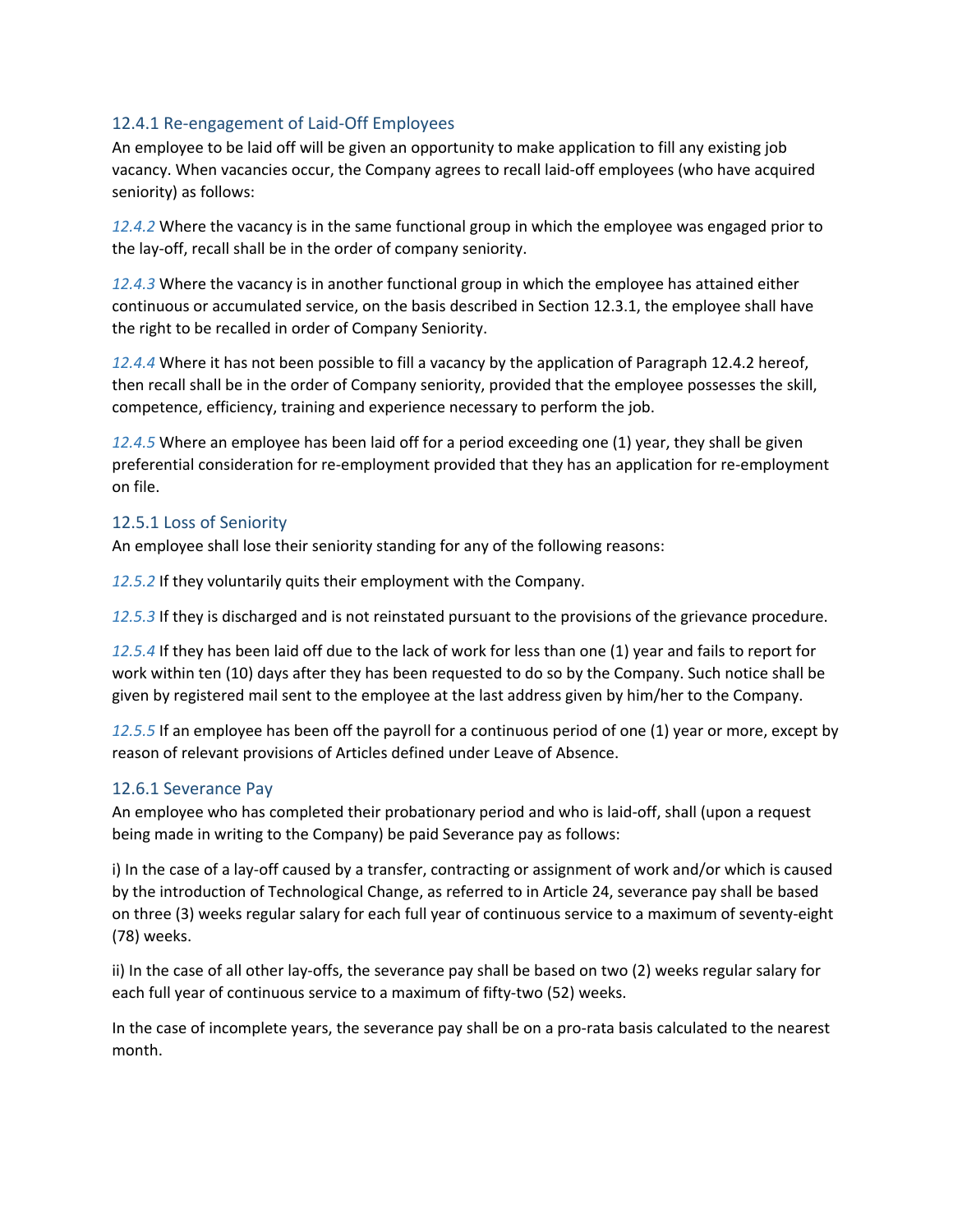It is agreed that the Company shall have the discretion to pay severance pay on a salary continuance basis.

*12.6.2* Severance payments as in Article 12.6.1 shall be deemed to include any severance payment required by any statute.

*12.6.3* An employee who makes a request in writing pursuant to Article 12.6.1 hereof, after having been paid their Severance Pay shall be deemed to have surrendered all their seniority rights and all rights to re-engagement.

*12.6.4* In addition to severance pay as set forth in Article 12.6.1 (i) hereof, the following notice (or pay in lieu thereof) provision shall apply:

i) In the case of lay-off as a result of Technological Change, the one hundred and twenty day (120) notice as referred to in Article 24.4.2 (or pay in lieu thereof) shall apply.

ii) In the case of lay-off as a result of a transfer, contracting or assignment of work, the employee shall be given one hundred and twenty (120) days notice (or pay in lieu thereof).

#### <span id="page-31-0"></span>12.8 Temporary Promotion to Supervisor

In the event that an employee covered by this Agreement should be temporarily promoted to a supervisory or confidential position beyond the scope of this Agreement, they retain the seniority previously acquired and shall have added thereto the seniority accumulated while serving in such supervisory or confidential capacity.

#### <span id="page-31-1"></span>12.9.1 Job Vacancies

All job vacancies shall be posted on all bulletin boards for a minimum period of ten (10) days, however the Union may agree to change this requirement under special circumstances. The Union's consent shall not be unreasonably withheld. If the posted job vacancy is not filled within six (6) months of the closing date of the posting, the job must be re-posted before it can be filled.

*12.9.2* In order to be posted, temporary jobs must be at least one (1) month in duration and the Company shall have at least ten (10) days notice of the need to fill the vacancy.

*12.9.3* The job posting will indicate, the functional group and wage classification of the job, a summary of the primary duties of the job, and a notation as to whether the vacancy is permanent or temporary and, if temporary, the expected duration of the position.

#### <span id="page-31-2"></span>12.10.1 Promotions and Permanent Transfers

In all cases of promotions or permanent transfers from one functional group to another within the Bargaining Unit, Company seniority shall apply, provided, in the opinion of the Company, the successful applicant shall possess the necessary skill, competence, efficiency, training and experience. The Company shall act in a bona fide manner in determining whether the employee is qualified.

*12.10.2* If no employee within the bargaining unit possesses the necessary qualifications as described in 12.10.1, the Company may hire from any source.

#### <span id="page-31-3"></span>12.11 Trial Period

An employee promoted or transferred to fill a vacancy in any job function shall be on a trial period in such job function for a period up to sixty (60) days. The Company may at any time during this trial period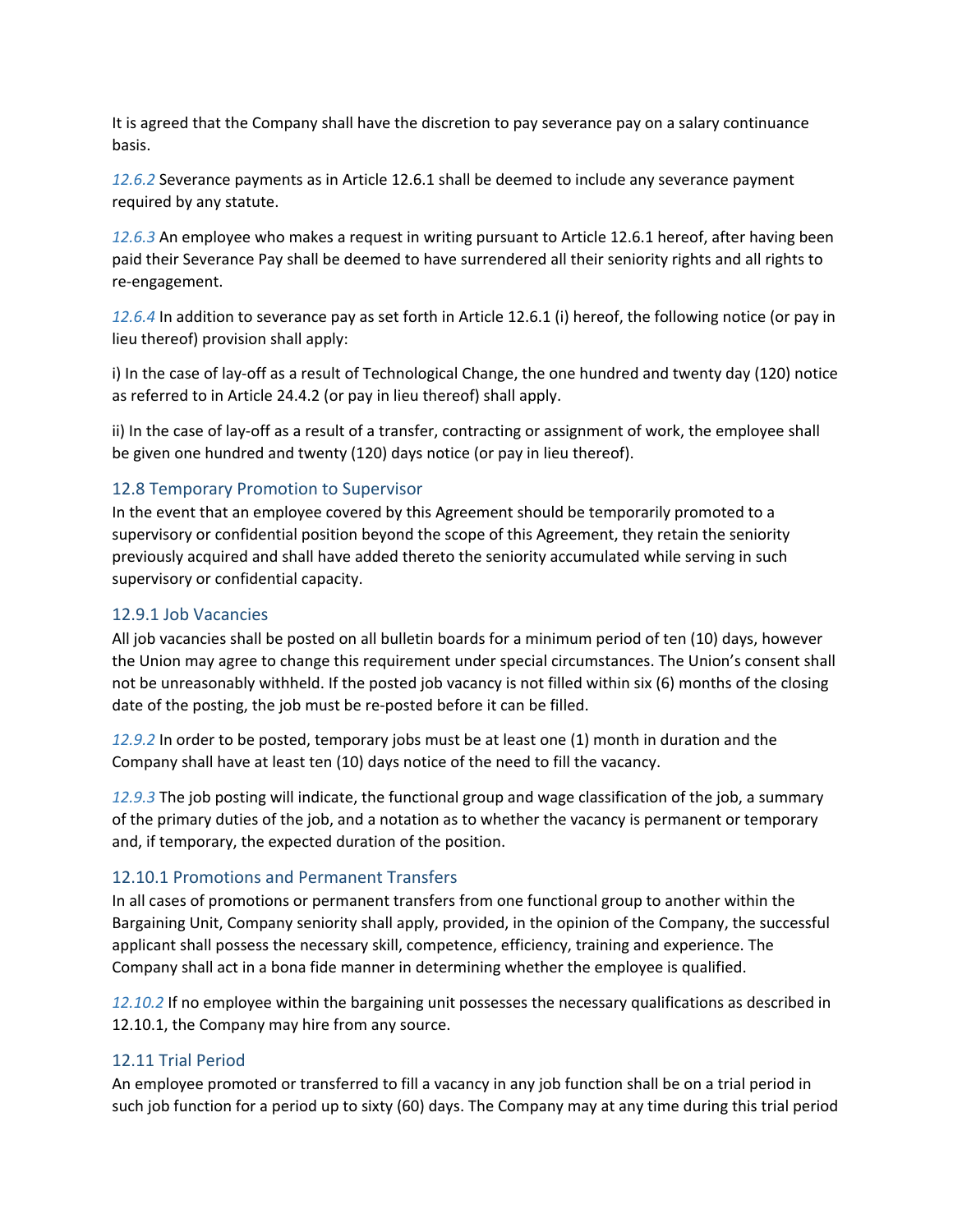return the employee to their former job function with no loss of seniority if the employee is unable to satisfactorily perform the duties of the new job. At the conclusion of a successful trial period, the employee shall be advised, in writing, that their promotion or transfer has been made permanent.

#### <span id="page-32-0"></span>12.12.1 Temporary Transfers - Company Convenience

Where the Company temporarily transfers or assigns an employee to another job classification, in which the rate of pay is different to that in effect in such employee's regular job classification, the employee shall be paid while so employed as follows:

*12.12.2* If the rate of pay in the job classification to which they is transferred or assigned is less than the employee's regular pay, they shall receive their own higher rate of pay.

*12.12.3* Should an employee be temporarily assigned by their Manager to perform work in a higher wage schedule, than the wage schedule to which they is permanently assigned, then they shall receive an additional amount "upgrade" of two (\$2.00) dollars per hour per tour of duty, with a minimum credit of eight (8) hours, for an upgrade to one or two higher wage schedules; and where an employee is assigned to a wage schedule which is three (3) or more higher than the wage schedule to which they is permanently assigned, then they shall receive three (\$3.00) dollars per hour per tour of duty, minimum credit of eight (8) hours. This Article shall not be used for the purpose of reducing the number of employees in the classification to which such an employee is being upgraded, except as follows:

i) to replace a full-time employee on vacation,

ii) to replace a full-time employee on leave of absence, including child care leave, or Long Term Disability,

iii) to replace a full-time employee in the case of the first day of illness,

iv) any work assignment related to peak load periods or special projects.

The Company shall notify the Union whenever an employee has been upgraded for more than thirty (30) days.

*12.12.4* Each year by the end of January the Company shall publish a list of all jobs covered by the bargaining unit. Employees will be invited to express their interest in writing to their manager in temporarily transferring to any job other than their own.

#### <span id="page-32-1"></span>12.13.1 Employee Requested Transfer

Where an employee has received notice of layoff and the employee requests to be transferred to a job vacancy, and where the employee does not have functional group seniority, the Company shall transfer the employee provided they is qualified as determined by the Company. Such qualifications may include creativity, knowledge, experience, skill, ability, attitude, training and/or education as well as other relevant factors. The Company shall act in a bona fide manner in determining whether the employee is qualified for the requested transfer. The employee transferred shall be paid accordingly:

*12.13.2* If the rate of pay in the job classification to which they is transferred is less than the employee's regular pay, they shall receive the lower rate of pay in the job classification to which they is transferred.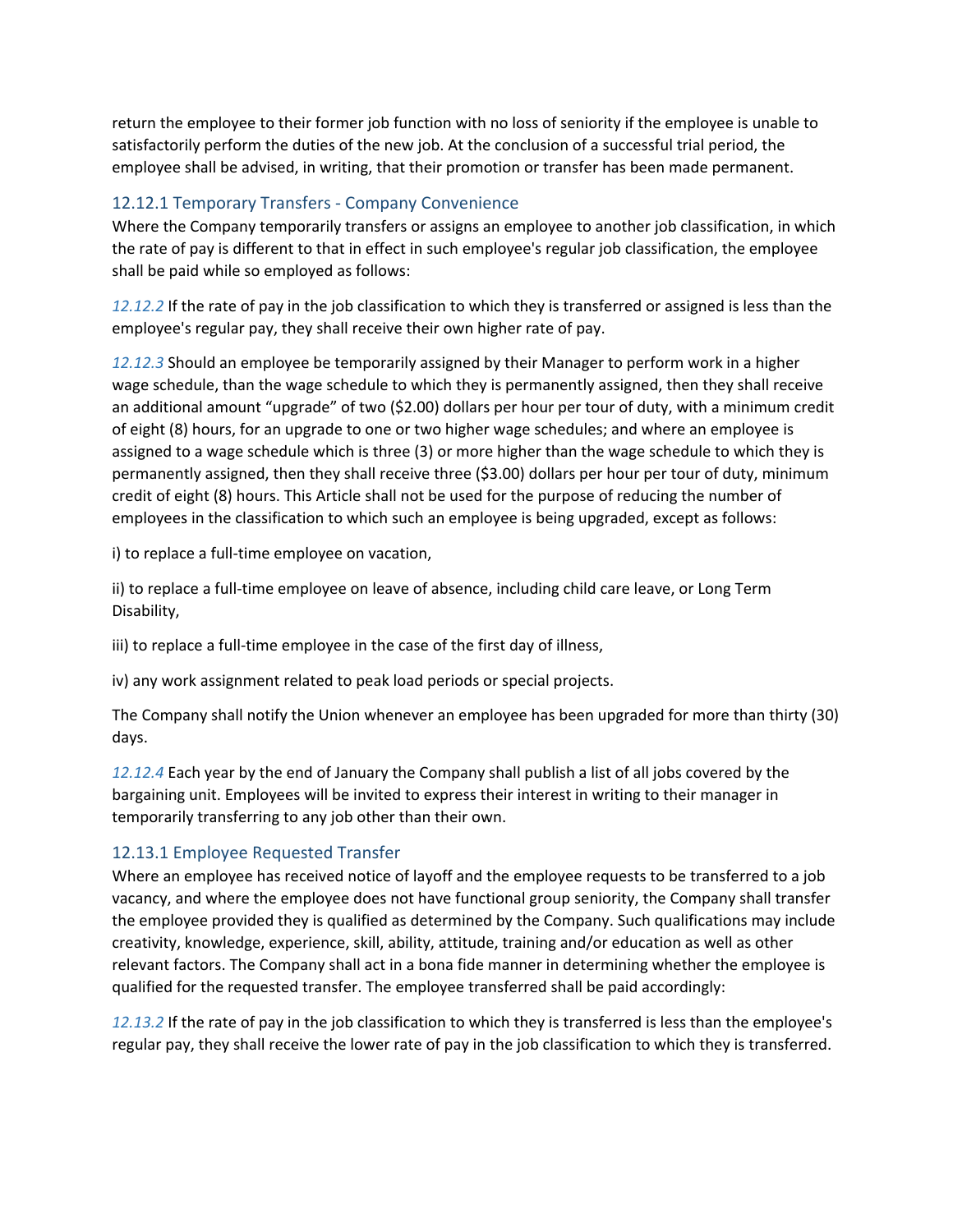*12.13.3* If the rate of pay in the job classification to which they is transferred is higher than the employee's regular pay, they shall receive such higher rate.

### <span id="page-33-0"></span>12.14.1 Discharge Cases

No employee who has attained seniority may be disciplined or discharged without just cause.

*12.14.2* In the event of an employee who has attained seniority being discharged from employment and the employee feeling that an injustice has been done, the case may be taken up as a grievance.

*12.14.3* A claim by an employee who has attained seniority that they has been unjustly discharged from their employment shall be treated as a grievance, if a written statement of such grievance is lodged with the General Manager or their designee within three (3) days after the employee ceases to work for the Company. All such cases shall be disposed of within ten (10) days of the date on which the employee was notified in writing of their discharge, except where a case is taken to arbitration.

*12.14.4* Such special grievance may be settled by confirming the management's action in dismissing the employee, or by reinstating the employee in their former position with full compensation for the time lost, or by any other arrangement which is just and equitable in the opinion of the conferring parties.

# <span id="page-33-1"></span>**ARTICLE 13**

### <span id="page-33-2"></span>**Vacation and Holidays**

*13.1* Employees shall be entitled to an annual vacation with pay.

*13.2.1* The Company recognizes ten (10) holidays:

New Year's Day, Good Friday, Victoria Day, Canada Day, Civic Day, Labour Day, Thanksgiving Day, Remembrance Day, Christmas Day, and Boxing Day,

*13.2.2* Employees, other than Creative Services, Sales Assistants and Accounting personnel, shall be required to work on all holidays falling in their regular work schedules.

*13.2.3* Creative Services, Sales Assistants and Accounting personnel shall not suffer reduction in salary through the occurrence of the named holidays. Employees of those departments required to perform work on any of the named holidays will be paid at time and one-half  $(1/2)$  rates for the time worked and shall receive a minimum of a full day's pay for the day, in addition to regular salary, where applicable.

In the event it is determined that the foregoing makes provision for a condition of employment lesser than that set forth in the Canada Labour Code, the applicable provision of the code shall supercede the foregoing.

*13.3.1* Vacations plus compensation for holidays shall be as follows:

a) Vacation entitlements are for every completed year of employment, accrued on a monthly basis. The "year of employment" is the period beginning on the date an employee is hired, or on any anniversary of that date, and ending 12 consecutive months later. After 90 days employment, employees may use their accrued vacation subject to Articles 13.4 and 13.5.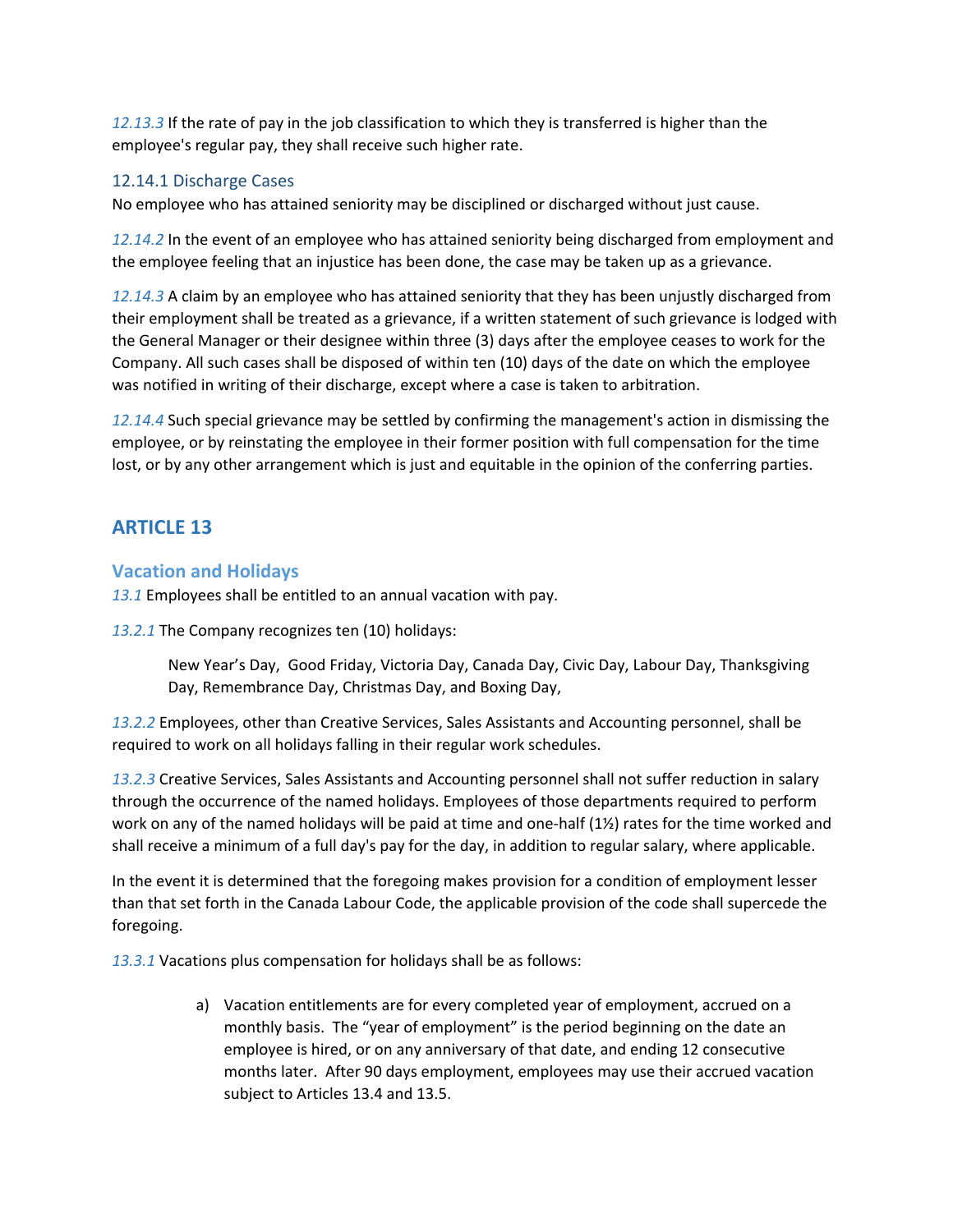- b) Vacation pay is calculated as a percentage of the gross wages an employee earns during the "year of employment." Where the vacation entitlement is 2 weeks, vacation pay is 4 per cent of earnings in the entitlement year; where the entitlement is 3 weeks, the vacation pay is 6 per cent of earnings; where the entitlement is 4 weeks, the vacation pay is 8 per cent of earnings; and where the entitlement is 5 weeks, the vacation pay is 10 per cent of earnings.
- c) The term "wages" includes every form of payment for work performed, but does not include allowances, benefits or expenses.

| Years of<br>employment | <b>Vacation Time</b> | Accrual Rate per<br>month | Vacation<br>Pay |
|------------------------|----------------------|---------------------------|-----------------|
| $1 - 3$                | 10 days (2 weeks)    | $0.83$ days               | 4%              |
| $4 - 9$                | 15 days (3 weeks)    | $1.25$ days               | 6%              |
| $10 - 19$              | 20 days (4 weeks)    | $1.67$ days               | 8%              |
| $20 +$                 | 25 days (5 weeks)    | $2.08$ days               | 10%             |

d) For employees other than Creative Services, Sales Assistants and Accounting personnel: In addition to the two (2), three (3), four (4) or five (5) weeks vacation mentioned above, an employee may, production activities permitting, take an extra two (2) weeks vacation in lieu of statutory holidays earned and not taken during the employment year. These additional weeks may be scheduled separately from the employee's regular vacation. Where it is not possible to schedule these additional two (2) weeks of vacation, the employee shall receive the basic rate plus one and one-half (1½) times for any or all days worked in the first week of their lieu vacation. In such case as an employee is required to work any or all of the second week of their lieu vacation, the employee shall receive the basic rate plus two (2) times the basic rate.

*13.4.1* Before November 15th of each year, employees shall advise the Company, in writing, of their preference of days off to be scheduled over the Christmas and New Year's Holidays. If an employee so requests (unless the Company is unable to make satisfactory arrangements to replace the employee) they shall be scheduled off on either Christmas Day or New Year's Day.

*13.4.2* The Company shall post each employee's work schedule for the weeks that include Christmas Eve, Christmas Day, New Year's Eve and New Year's Day, no later than December 1st. Once posted, any changes to the scheduled days off for the weeks including the specified holidays, shall result in the employee being credited with the originally scheduled hours plus two (2) times the employees basic hourly rate for any hours worked on the scheduled days off. For the purposes of this Article, in the event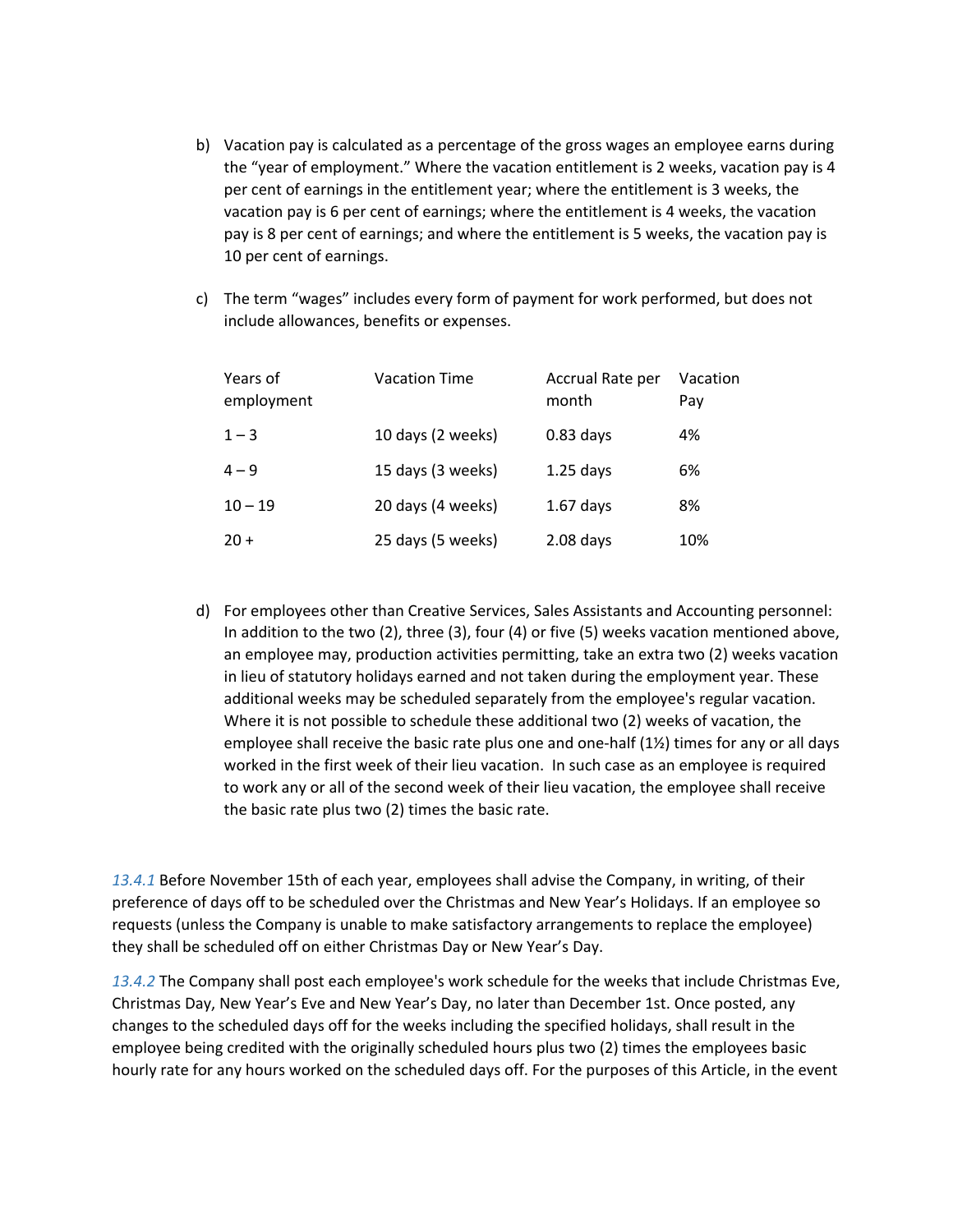an employee is called in to cover an illness, only the regular applicable rates and premiums under the Collective Agreement for all hours worked shall apply.

*13.4.3* If Christmas Day or New Year's Day falls on the employees scheduled day off, as per Article 8.1.1, and the employee does not work on that day, another day off with pay that week shall be given to the employee.

*13.4.4* If an employee does not work on Christmas Day the employee shall be on a day off with pay in addition to the employees scheduled days off as per Article 8.1.1.

*13.4.5* If an employee works Christmas Day and/or New Year's Day, the following shall apply:

i) An additional day off with pay for each holiday worked at some other time convenient to both the employee and the Company, as included within the extra two (2) weeks vacation in lieu of Statutory Holiday as per Article 13.3.1 (d);

ii) The applicable premiums under the Collective Agreement for all hours worked; and.

iii) Paid one and one-half (1½) times the basic hourly rate of the employee for all hours worked.

*13.4.6* Any tour of duty starting on Christmas Eve or New Year's Eve, but scheduled, based on an eight (8) hour tour of duty, such that four (4) or more hours falls on Christmas Day or New Year's Day, the tour of duty shall be treated as if the holiday was worked, and compensated as in Article 13.4.5.

*13.5.1* The vacation year shall be from January 1 to December 31 excluding the weeks in which Christmas Day and New Year's Day occur. When the projected vacation is to begin and/or end during the period between May 31 and September 30, the following shall apply:

The Company will post a vacation planner on or before February 15 in each department. Employees shall submit their requests on the planner and on the prescribed form by March 15. Preference shall be given employees within their job classification on the basis of Company Seniority for the first three (3) weeks of vacation requested. Once every employee in their job classification has been granted a maximum of three (3) weeks vacation, employees, within their job classification, may make additional vacation requests, which will be granted on the basis of Company Seniority. Confirmed vacation schedules shall be posted, and each employee shall be notified in writing, no later than April 15 of each year. Confirmation of vacation to be taken between May 31 and September 30 for which a request is submitted after the April 15 deadline shall be given to the employee, in writing, within ten (10) working days of application for such vacation.

*13.5.2* When the projected vacation falls outside of May 31 to September 30, the following procedure shall apply:

The employee's application for vacation shall be submitted on the prescribed form and shall be confirmed, in writing, as soon as possible, but no later than ten (10) working days following the application. Preference shall be given on the basis of Company Seniority unless confirmation has already been granted for the same time period.

*13.5.3* Requests for any vacation by the day or by the week, or a request to begin any vacation on any day of the week, or a request for any vacation of more than three (3) consecutive weeks or a request for any vacation during the weeks in which Christmas Day and New Year's Day occur, may be granted at the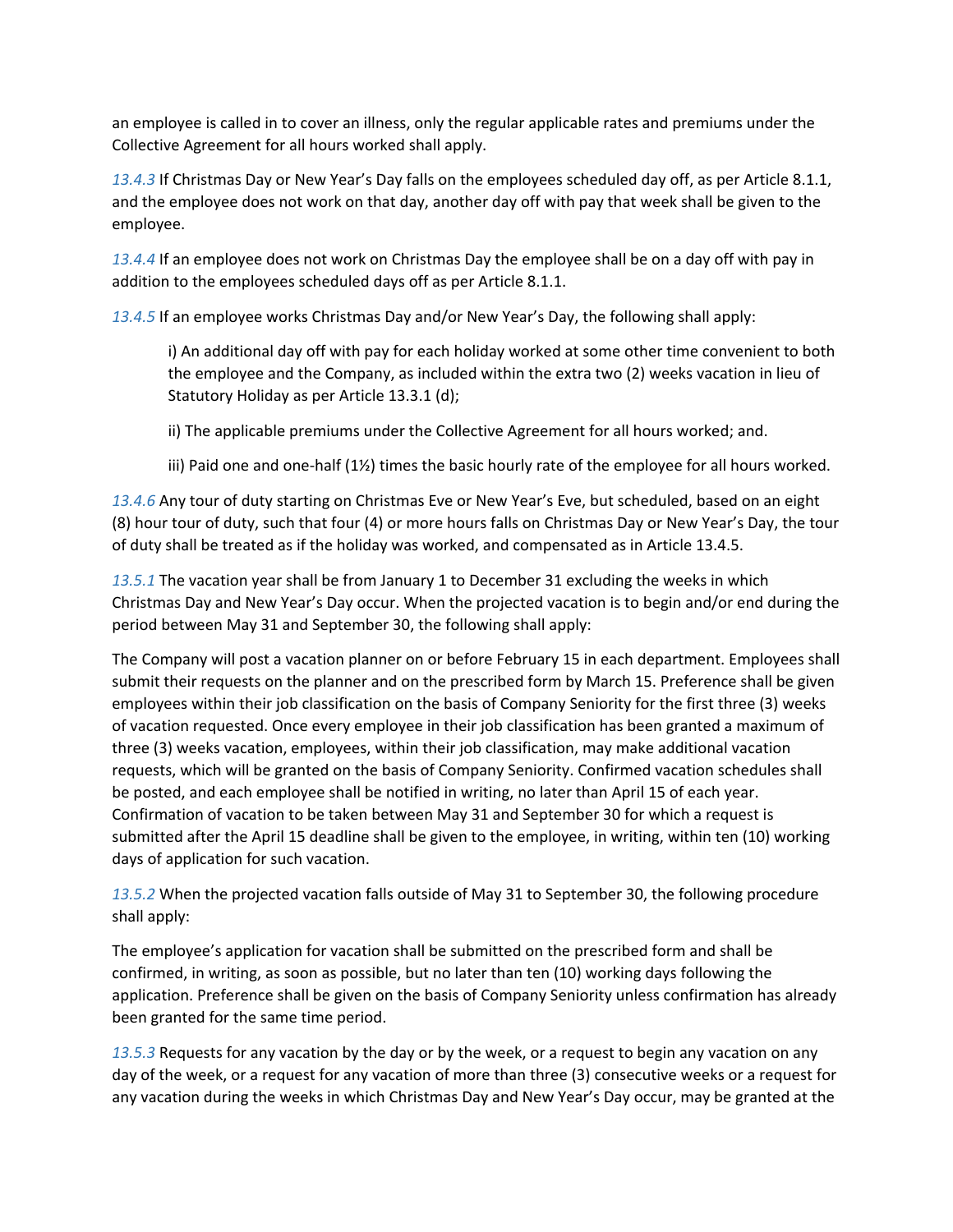discretion of the Company, and written confirmation to the employee of such request shall be prompt and not unduly withheld. An employee shall not request a vacation by the day where they has time-off in lieu of overtime to their credit as referred to in Article 13.7 of the Collective Agreement.

(a) Notwithstanding Article 13.4.1, to accommodate a request for either Christmas Day or New Years' Day in conjunction with an employee's days off, an employee may not request more than one (1) weeks' vacation during the Christmas – New Years' period (December 21st to January 4th). For clarity, the vacation period cannot be scheduled to include both the Christmas and New Years' holidays.

*13.5.4* Where employees require long-term notice of vacation schedules to plan and confirm travel arrangements, the Company will endeavour to confirm the granting or denial of such vacation requests, in writing, within ten (10) working days following the application. However, if the vacation period requested is to be taken between May 31 and September 30, and is requested prior to April 1, the employee shall submit a request on the prescribed form for such vacation. The Company shall post such notice for a period of seven (7) working days. Should no senior employee request vacation for the same time period within the ten (10) working days following the application, the Company may then confirm said vacation request. The impact of such approval shall not become subject of a grievance.

*13.5.5* If an employee works Christmas Day and/or New Year's Day, the following shall apply:

i) An additional day off with pay for each holiday worked at some other time convenient to both the employee and the Company, as included within the extra two (2) weeks vacation in lieu of Statutory Holiday as per Article 13.3.1 (f);

ii) The applicable penalties under the Collective Agreement for all hours worked; and.

iii) Paid one and one-half (1½) times the basic hourly rate of the employee for all hours worked.

*13.6* All payment for unused vacation, and/or payment for unused vacation in lieu of statutory holidays as referred to in Article 13.3.1 (f), will be paid at the base rate at which the vacation was earned.

#### <span id="page-36-0"></span>13.7 Overtime

a) Employees who perform overtime work may, where there is mutual agreement to do so between the employee and their Department Manager, elect to take time off with pay on the basis of one and one-half (1½) times the hourly rate in lieu of payment for overtime hours.

b) This banked time may be accumulated and shall not exceed forty (40) hours at any one time.

c) An employee shall accumulate on the basis of one and one-half (1½) hours of time off with pay for each hour of overtime worked. An employee may only elect to take time off with pay for overtime hours, which would be paid at the rate of time and one-half (1½) the regular straight time hourly rate.

d) Time off with pay in lieu of overtime payment shall be scheduled to be taken at a time, or times, convenient to the employee and to the Company in periods of not less than eight (8) hours.

e) In the event pursuant to (d) above, an employee has not scheduled all their accumulated time off within six (6) months following December 31st of any calendar year, the Company shall pay the employee for the hours accumulated to December 31st.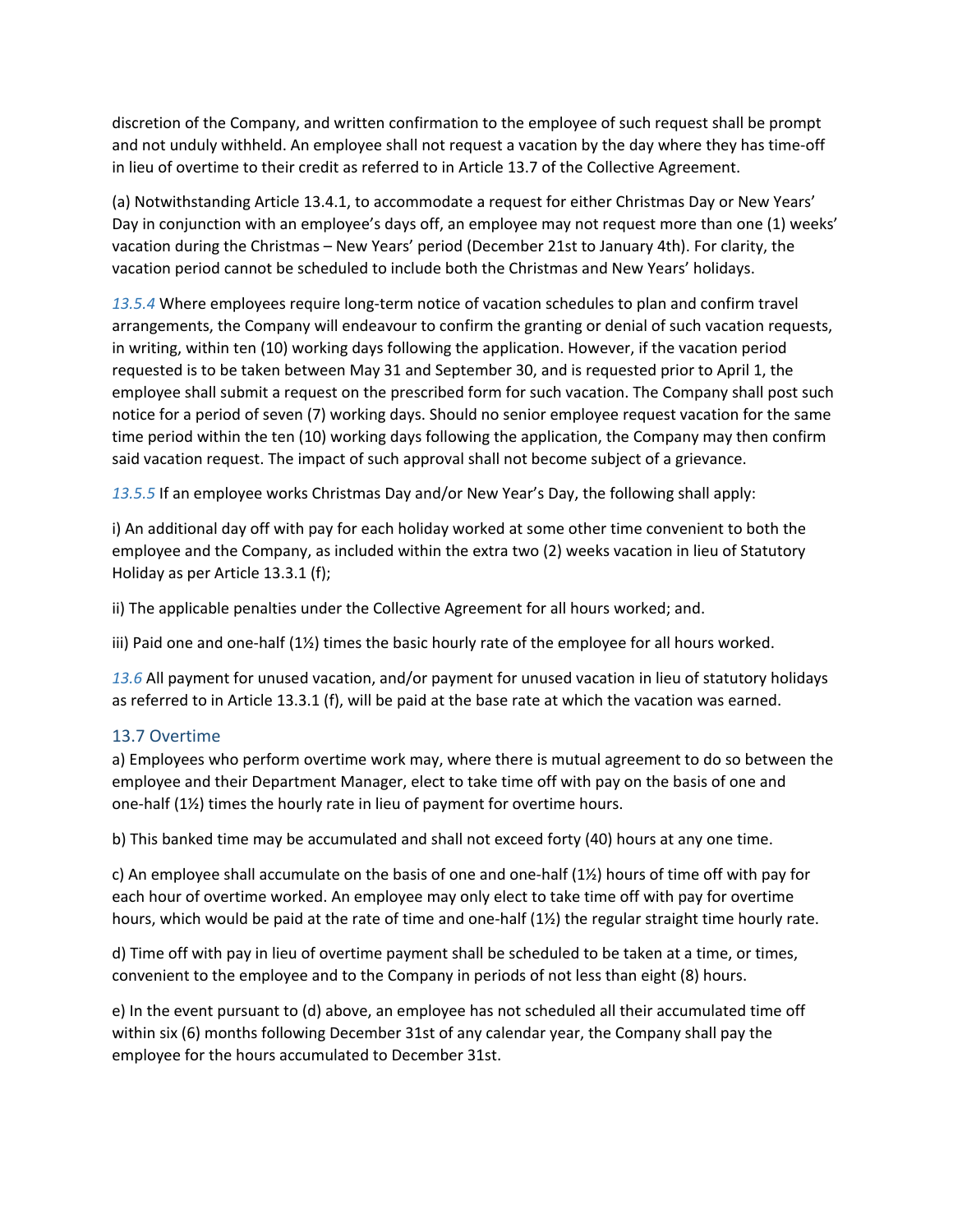#### <span id="page-37-0"></span>13.8 Vacation and Holidays

Any outstanding vacation entitlement owed to an employee as calculated pursuant to the Canada Labour Code, shall be paid by no later than April 30th of any given year.

# <span id="page-37-1"></span>**ARTICLE 14**

#### <span id="page-37-2"></span>**Classification and Wage Schedules**

*14.1* Groups for the purpose of classification and minimum weekly wage scales applicable thereto shall be as follows:

**GROUP 3:** Co-op Student-Technology

**GROUP 5:** Accounts Payable, Accounting Clerk and Accountant

**GROUP 7:** Accounts Receivable, Shipper/Receiver and CG & Graphic Build

**GROUP 8:** Production Assistant, Accounts Payable/Receivable and Sales Assistant

**GROUP 9:** General Operator, VTR Operator, Electronic Graphic Artist*,* Writer/Producer, Electronic News Gathering (E.N.G.) Editor, Electronic News Gathering (E.N.G.) Camera Ingest*,* Electronic News Gathering (E.N.G.) Camera/Editor, Field Producer, News Writer, Editor & Studio Camera Operator and General Creative Services Operator

**GROUP 10:** Transmitter and Maintenance Technician, News Reporter, Audio Operator, VTR Program Editor, Line-Up Editor, Microwave Operator, IT Network Coordinator and Web Content Creator.

**GROUP 11:** Videographer and Director.

**GROUP 13:** Remote Technical Director, Special Engineering Projects Supervisor, Assignment Editor, and Director/Switcher

**GROUP 14:** News Producer and Supervisor On-Air Operations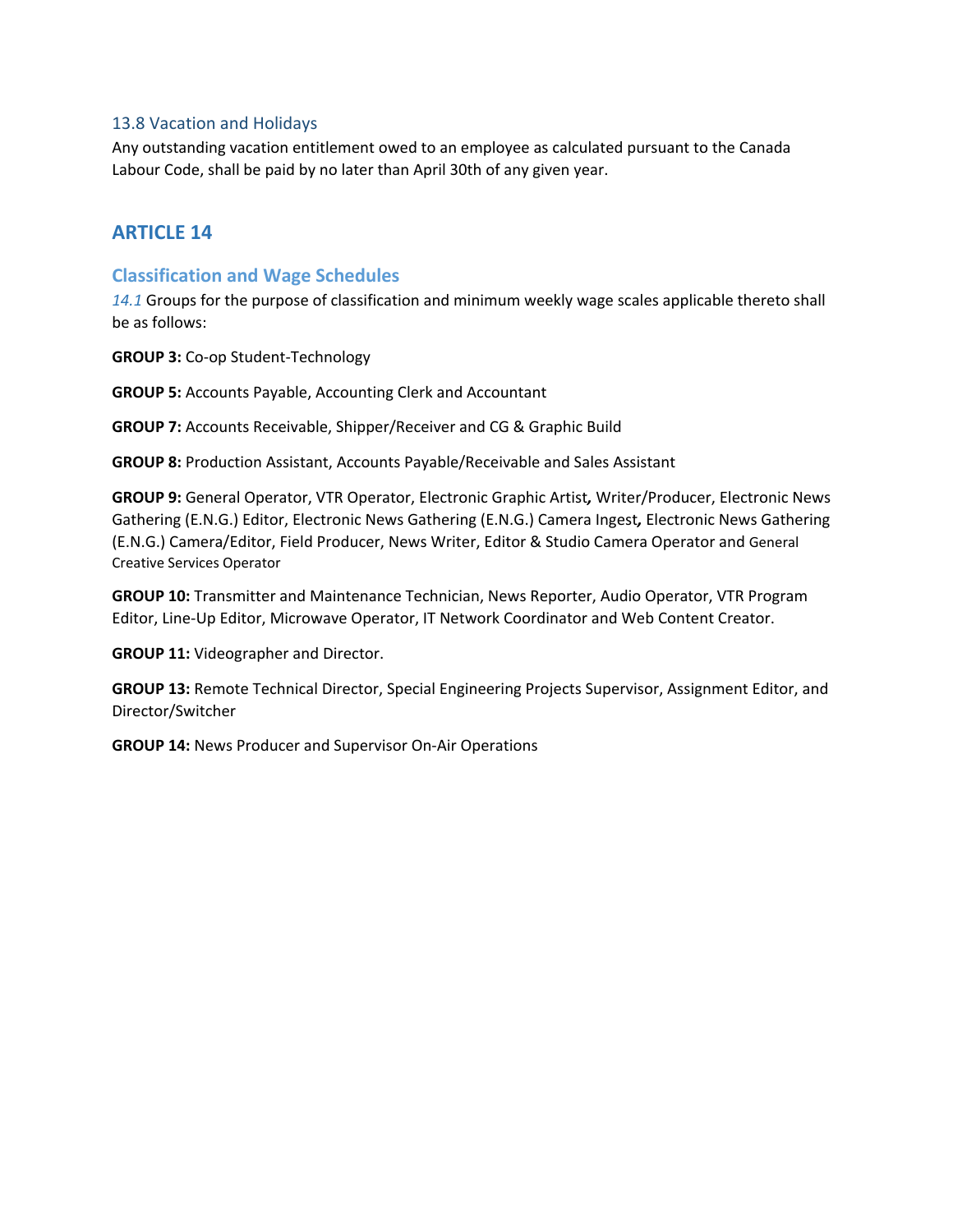# **Article 14 Classification and Wage Schedules**

|                                                   |                |        |        | September 2018                     |           |        |       |  |
|---------------------------------------------------|----------------|--------|--------|------------------------------------|-----------|--------|-------|--|
| Co-Op Student                                     | <b>GROUP 3</b> | Hourly | Weekly | <b>Bi-Weekl</b><br><b>V</b>        | Annually  | Hourly | Weekl |  |
|                                                   | Start          | 14.50  | 580.00 | 1160.00                            | 30,160.00 | 14.79  | 591.6 |  |
|                                                   | 1 year         | 14.50  | 580.00 | 1160.00                            | 30,160.00 | 14.79  | 591.6 |  |
|                                                   |                |        |        |                                    |           |        |       |  |
|                                                   |                |        |        | September 2018                     |           |        | Ser   |  |
| Accounts Payable, Accounting Clerk,<br>Accountant | <b>GROUP 5</b> | Hourly | Weekly | <b>Bi-Weekl</b><br><b>V</b>        | Annually  | Hourly | Weekl |  |
|                                                   |                |        |        |                                    |           |        |       |  |
|                                                   | Start          | 15.00  | 600.00 | 1200.00                            | 31,200.00 | 15.30  | 612.0 |  |
|                                                   | 1 year         | 15.00  | 600.00 | 1200.00                            | 31,200.00 | 15.30  | 612.0 |  |
|                                                   | 2 years        | 15.21  | 608.25 | 1216.51                            | 31,629.13 | 15.51  | 620.4 |  |
|                                                   | 3 years        | 16.79  | 671.59 | 1343.17                            | 34,922.45 | 17.13  | 685.0 |  |
|                                                   | 4 years        | 18.40  | 736.12 | 1472.24                            | 38,278.11 | 18.77  | 750.8 |  |
|                                                   | 5 years        | 19.99  | 799.45 | 1598.90                            | 41,571.42 | 20.39  | 815.4 |  |
|                                                   | 6 years        | 20.26  | 810.21 | 1620.42                            | 42,130.98 | 20.66  | 826.4 |  |
|                                                   | 7 years        | 20.85  | 834.11 | 1668.22                            | 43,373.69 | 21.27  | 850.1 |  |
|                                                   |                |        |        | $\sim$ $\sim$ $\sim$ $\sim$ $\sim$ |           |        |       |  |

|                                                                 |                |        |        | September 2018       |           |        | Ser   |
|-----------------------------------------------------------------|----------------|--------|--------|----------------------|-----------|--------|-------|
| Accounts Receivable and Shipper/Receiver. CG<br>& Graphic Build | <b>GROUP 7</b> | Hourly | Weekly | <b>Bi-Weekl</b><br>۷ | Annually  | Hourly | Weekl |
|                                                                 | Start          | 15.00  | 600.00 | 1200.00              | 31,200.00 | 15.30  | 612.0 |
|                                                                 | 1 year         | 15.00  | 600.00 | 1200.00              | 31,200.00 | 15.30  | 612.0 |
|                                                                 | 2 years        | 16.16  | 646.50 | 1293.00              | 33,617.92 | 16.49  | 659.4 |
|                                                                 | 3 years        | 17.95  | 718.19 | 1436.39              | 37,346.07 | 18.31  | 732.  |
|                                                                 | 4 years        | 19.72  | 788.70 | 1577.40              | 41,012.42 | 20.11  | 804.4 |
|                                                                 | 5 years        | 21.42  | 856.82 | 1713.64              | 44,554.61 | 21.85  | 873.9 |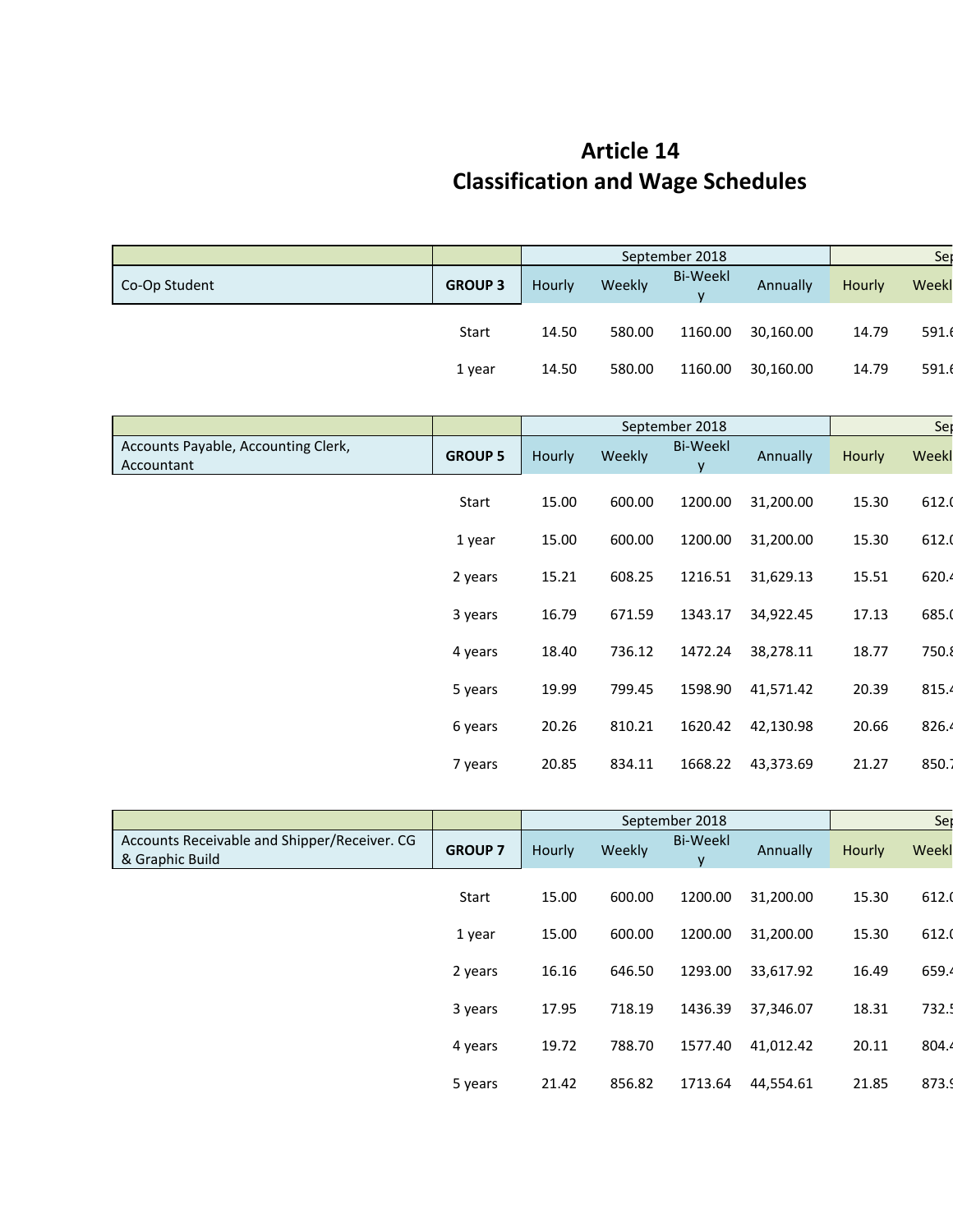| 6 years |  | 21.69 867.57 1735.14 45.113.61 22.12 | 884.9L |
|---------|--|--------------------------------------|--------|
| 7 years |  | 22.32 892.67 1785.33 46,418.68 22.76 | 910.5  |

|                                                                              |                |        |         | September 2018       |           |        | Ser   |
|------------------------------------------------------------------------------|----------------|--------|---------|----------------------|-----------|--------|-------|
| <b>Production Assistant, Accounts</b><br>Payable/Receivable, Sales Assistant | <b>GROUP 8</b> | Hourly | Weekly  | <b>Bi-Weekl</b><br>y | Annually  | Hourly | Weekl |
|                                                                              | Start          | 15.00  | 600.00  | 1200.00              | 31,200.00 | 15.30  | 612.0 |
|                                                                              | 1 year         | 14.28  | 571.20  | 1142.40              | 29,702.40 | 14.57  | 582.6 |
|                                                                              | 2 years        | 16.43  | 657.25  | 1314.50              | 34,176.93 | 16.76  | 670.3 |
|                                                                              | 3 years        | 19.03  | 761.22  | 1522.43              | 39,583.19 | 19.41  | 776.4 |
|                                                                              | 4 years        | 21.75  | 869.96  | 1739.91              | 45,237.77 | 22.18  | 887.3 |
|                                                                              | 5 years        | 24.38  | 975.12  | 1950.25              | 50,706.39 | 24.87  | 994.6 |
|                                                                              | 6 years        | 24.65  | 985.87  | 1971.75              | 51,265.39 | 25.14  | 1005. |
|                                                                              | 7 years        | 25.24  | 1009.77 | 2019.54              | 52,508.10 | 25.75  | 1029. |
|                                                                              |                |        |         |                      |           |        |       |

|                                                                                                                                                                                             |                |        |         | September 2018 |           |               | Ser    |
|---------------------------------------------------------------------------------------------------------------------------------------------------------------------------------------------|----------------|--------|---------|----------------|-----------|---------------|--------|
| General Operator, VTR Operator, Electronic                                                                                                                                                  |                |        |         | Bi-Weekl       |           |               |        |
| Graphic Artist, Writer/Producer, Electronic                                                                                                                                                 | <b>GROUP 9</b> | Hourly | Weekly  | v              | Annually  | <b>Hourly</b> | Weekl  |
| News Gathering (E.N.G.) Editor, E.N.G Camera<br>Ingest, E.N.G. Camera/Editor, Field Producer,<br>News Writer, Editor & Studio Camera Operator,<br><b>General Creative Services Operator</b> | Start          | 15.00  | 600.00  | 1200.00        | 31,200.00 | 15.30         | 612.0  |
|                                                                                                                                                                                             | 1 year         | 16.52  | 660.84  | 1321.67        | 34,363.44 | 16.85         | 674.0  |
|                                                                                                                                                                                             | 2 years        | 19.39  | 775.55  | 1551.10        | 40,328.71 | 19.78         | 791.0  |
|                                                                                                                                                                                             | 3 years        | 22.32  | 892.67  | 1785.33        | 46,418.68 | 22.76         | 910.   |
|                                                                                                                                                                                             | 4 years        | 25.39  | 1015.75 | 2031.49        | 52,818.78 | 25.90         | 1036.  |
|                                                                                                                                                                                             | 5 years        | 28.23  | 1129.27 | 2258.55        | 58,722.24 | 28.80         | 1151.  |
|                                                                                                                                                                                             | 6 years        | 28.50  | 1140.03 | 2280.07        | 59,281.80 | 29.07         | 1162.  |
|                                                                                                                                                                                             | 7 years        | 29.13  | 1165.12 | 2330.24        | 60,586.32 | 29.71         | 1188.4 |

|                                               |                 |        |        | September 2018  |           |        | Sei   |
|-----------------------------------------------|-----------------|--------|--------|-----------------|-----------|--------|-------|
| Transmitter & Maintenance Technician, News    |                 |        |        | <b>Bi-Weekl</b> |           |        |       |
| Reporter, Audio Operator, VTR Program Editor, | <b>GROUP 10</b> | Hourly | Weekly |                 | Annually  | Hourly | Weekl |
| Line-Up Editor, Microwave Operator, IT        |                 |        |        |                 |           |        |       |
| Network Coordinator, Web Content Creator      | Start           | 16.13  | 645.30 | 1290.60         | 33.555.57 | 16.46  | 658.2 |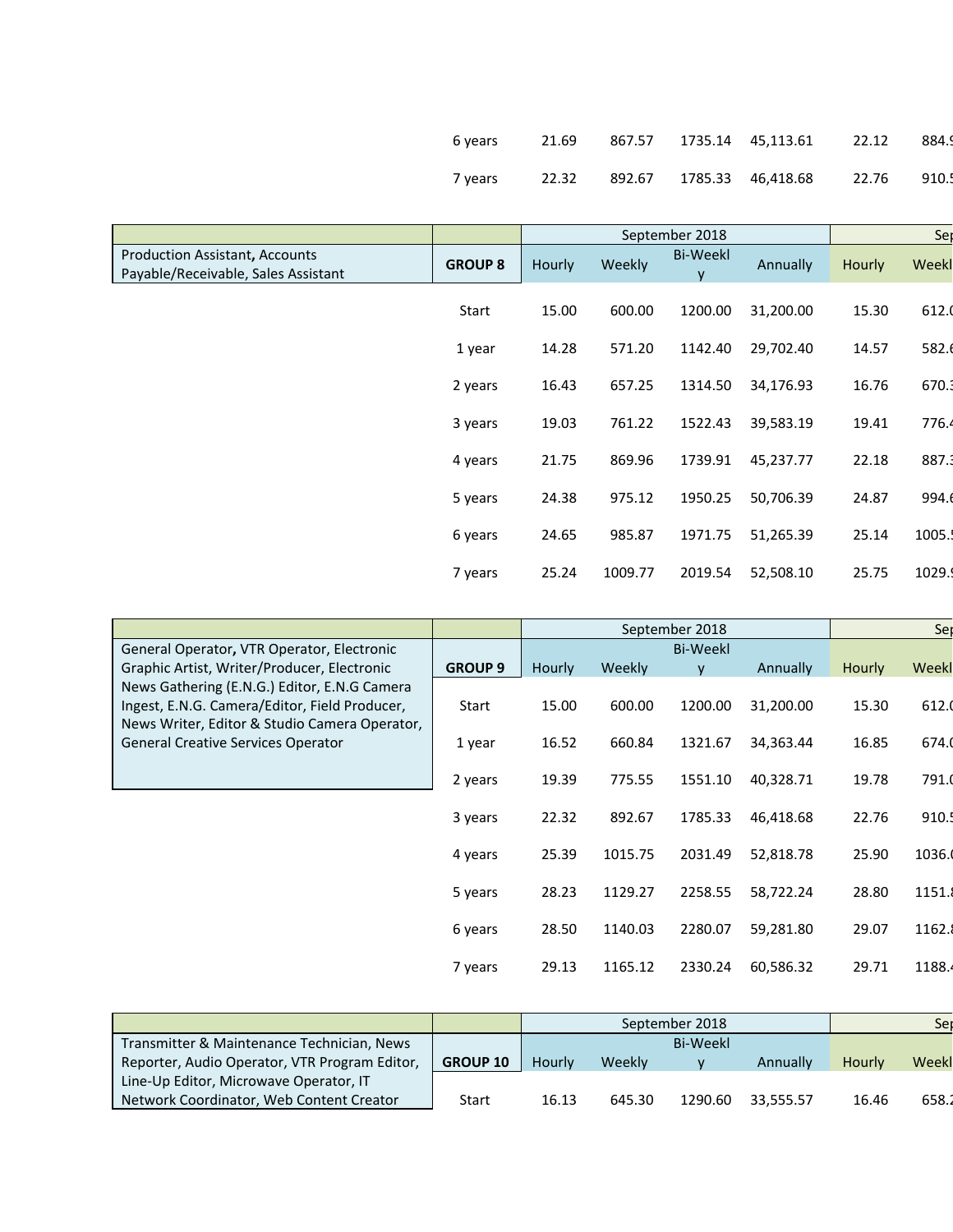| 1 year  | 19.12 | 764.80  | 1529.60 | 39,769.70 | 19.50 | 780.1  |
|---------|-------|---------|---------|-----------|-------|--------|
| 2 years | 21.90 | 875.93  | 1751.86 | 45,548.45 | 22.34 | 893.4  |
| 3 years | 24.83 | 993.05  | 1986.09 | 51,638.42 | 25.32 | 1012.  |
| 4 years | 27.63 | 1105.38 | 2210.75 | 57,479.52 | 28.19 | 1127.  |
| 5 years | 30.35 | 1214.12 | 2428.23 | 63,134.11 | 30.96 | 1238.4 |
| 6 years | 30.65 | 1226.07 | 2452.13 | 63,755.47 | 31.26 | 1250.  |
| 7 years | 31.25 | 1249.97 | 2499.93 | 64,998.18 | 31.87 | 1274.  |

|                        |                 |        |         | September 2018  |           |        | Se    |
|------------------------|-----------------|--------|---------|-----------------|-----------|--------|-------|
|                        |                 |        |         | <b>Bi-Weekl</b> |           |        |       |
| Videographer, Director | <b>GROUP 11</b> | Hourly | Weekly  | v               | Annually  | Hourly | Weekl |
|                        | Start           | 16.28  | 651.27  | 1302.55         | 33,866.25 | 16.61  | 664.3 |
|                        | 1 year          | 20.52  | 820.96  | 1641.92         | 42,689.98 | 20.93  | 837.3 |
|                        | 2 years         | 23.30  | 932.10  | 1864.20         | 48,469.27 | 23.77  | 950.1 |
|                        | 3 years         | 27.28  | 1091.04 | 2182.08         | 56,734.00 | 27.82  | 1112. |
|                        | 4 years         | 30.02  | 1200.97 | 2401.94         | 62,450.39 | 30.62  | 1224. |
|                        | 5 years         | 31.67  | 1266.70 | 2533.40         | 65,868.42 | 32.30  | 1292. |
|                        | 6 years         | 31.97  | 1278.65 | 2557.30         | 66,489.77 | 32.61  | 1304. |
|                        | 7 years         | 32.47  | 1298.96 | 2597.92         | 67,545.97 | 33.12  | 1324. |

|                                                |                 |        |         | September 2018  |           | Ser           |       |
|------------------------------------------------|-----------------|--------|---------|-----------------|-----------|---------------|-------|
| Remote Technical Director, Special Engineering |                 |        |         | <b>Bi-Weekl</b> |           |               |       |
| Projects Supervisor, Assignment Editor,        | <b>GROUP 13</b> | Hourly | Weekly  | v               | Annually  | <b>Hourly</b> | Weekl |
| Director/Switcher                              |                 |        |         |                 |           |               |       |
|                                                | Start           | 16.94  | 677.56  | 1355.12         | 35,233.12 | 17.28         | 691.1 |
|                                                | 1 year          | 22.65  | 905.80  | 1811.61         | 47.101.84 | 23.10         | 923.9 |
|                                                | 2 years         | 28.26  | 1130.47 | 2260.95         | 58,784.60 | 28.83         | 1153. |
|                                                | 3 years         | 33.82  | 1352.74 | 2705.49         | 70,342.64 | 34.49         | 1379. |
|                                                | 4 years         | 34.09  | 1363.49 | 2726.99         | 70,901.64 | 34.77         | 1390. |
|                                                | 5 years         | 34.66  | 1386.20 | 2772.41         | 72,082.55 | 35.35         | 1413. |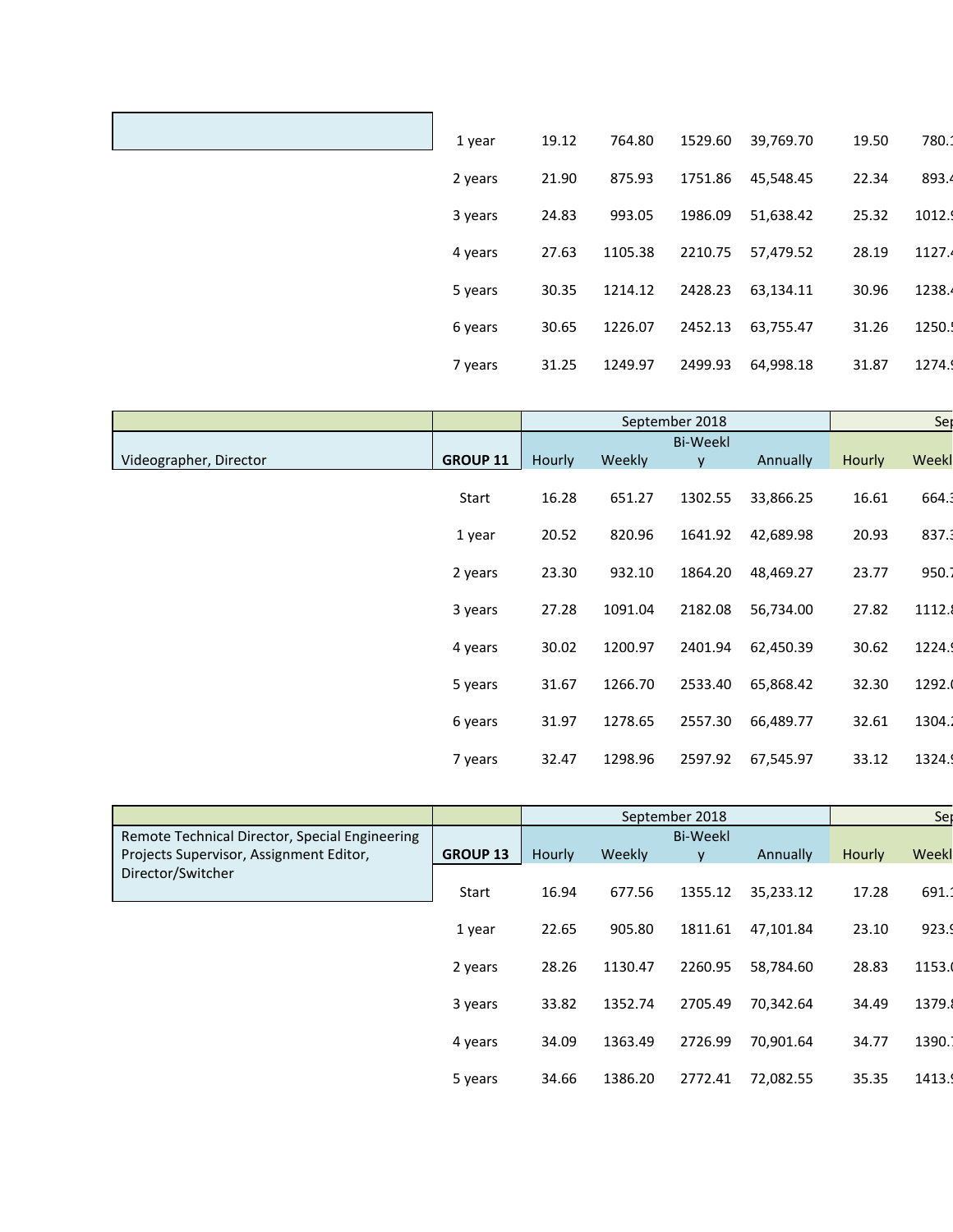| 6 years |  |                                    | 36.75 1470.0  |  |
|---------|--|------------------------------------|---------------|--|
| 7 years |  | 37.49  1499.72  2999.44  77,985.46 | 38.24  1529.1 |  |

|                                             |                 |        |         | September 2018  |           |        | Ser   |
|---------------------------------------------|-----------------|--------|---------|-----------------|-----------|--------|-------|
|                                             |                 |        |         | <b>Bi-Weekl</b> |           |        |       |
| News Producer, Supervisor On-Air Operations | <b>GROUP 14</b> | Hourly | Weekly  | ۷               | Annually  | Hourly | Weekl |
|                                             | Start           | 22.68  | 907.00  | 1814.01         | 47,164.20 | 23.13  | 925.  |
|                                             | 1 year          | 28.50  | 1140.03 | 2280.07         | 59,281.80 | 29.07  | 1162. |
|                                             | 2 years         | 29.99  | 1199.78 | 2399.56         | 62,388.59 | 30.59  | 1223. |
|                                             | 3 years         | 34.63  | 1385.00 | 2770.01         | 72,020.20 | 35.32  | 1412. |
|                                             | 4 years         | 36.63  | 1465.07 | 2930.14         | 76,183.74 | 37.36  | 1494. |
|                                             | 5 years         | 38.48  | 1539.15 | 3078.31         | 80,036.05 | 39.25  | 1569. |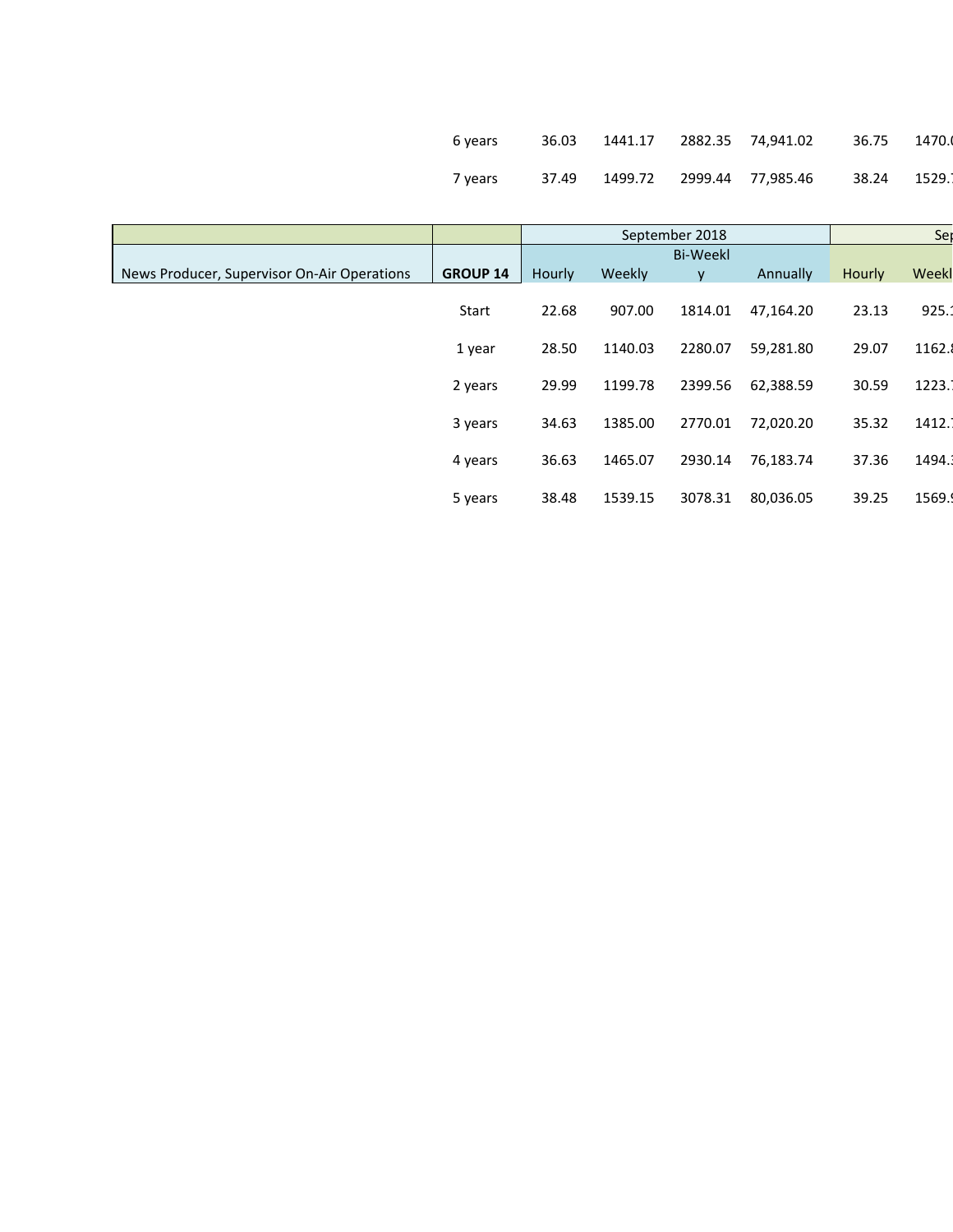# <span id="page-42-0"></span>**ARTICLE 15**

#### <span id="page-42-1"></span>**General Wage Provisions**

*15.1* Employees shall be paid according to the wage schedule of the classification to which they are assigned, based on length of service within that wage classification. However, credit for industry experience may be recognized by the Company at the time of hiring.

*15.2* Progression up the salary schedule within such classification shall automatically occur on the pay period nearest the employee's semi-annual or annual anniversary date of appointment, transfer or promotion to a wage classification.

*15.3.1* When an employee is promoted or transferred into a higher pay classification, they shall move into the higher salary scale and receive at least the equivalent of their former rate and shall automatically progress upward on the pay period nearest the employee's annual anniversary date of their upgrading.

*15.3.2* Progression up the wage schedules for employees temporarily transferred, shall automatically occur on the pay period nearest the employee's accumulation of 1820 or 2080 hours, whichever is applicable, at that higher wage classification.

*15.4* Salaries shall continue to be paid on every second Thursday.

*15.5* Payment for overtime shall be made every second Thursday and shall cover the week ending Sunday, two (2) weeks prior to the pay period. A statement showing overtime hours worked, gross overtime paid, less all deductions shall accompany the payment.

*15.6* Employees shall complete their time sheets at such time and on such forms as prescribed by the Company.

It is understood that if an employee is late in completing their time sheet, by 1 p.m. of each Monday, or does so improperly, a delay of one (1) pay period may result with regards to premiums.

It is also clearly understood that when an employee establishes a pattern of failure to submit time sheets in a timely manner, and has not responded to a written request to do so, the following shall occur:

i) The Company reserves the right to refuse to pay a claim for payments referred to herein, where the employee has not filed their time sheets within the time period set forth above.

It is also agreed that time sheets will not be altered without providing the employee with notice of the change.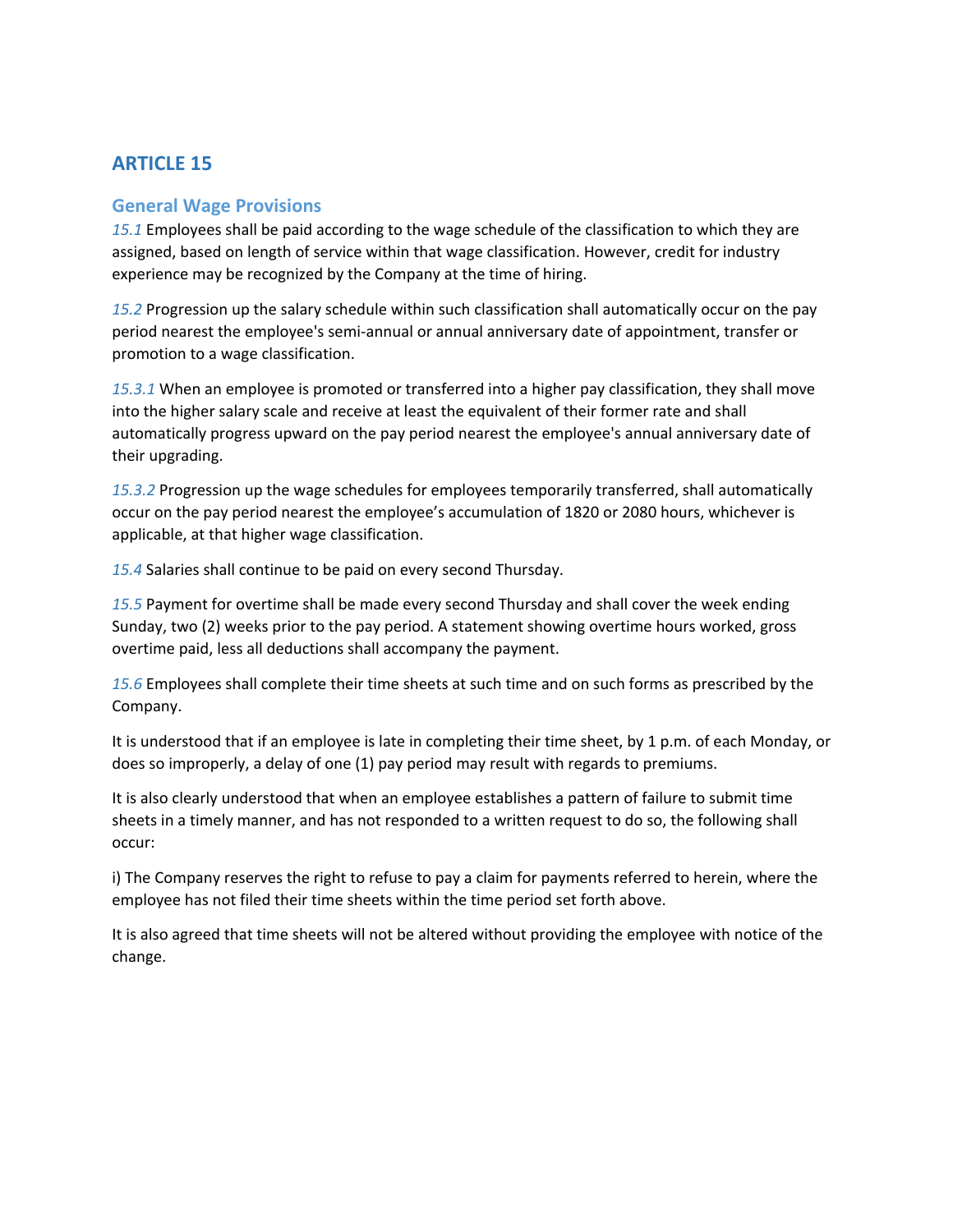# <span id="page-43-0"></span>**ARTICLE 16**

### <span id="page-43-1"></span>**Traveling Expenses**

*16.1* The Company shall reimburse each employee for all necessary traveling and other expenses when such travel and methods of travel is authorized by the Company. Use of the employee's own motor vehicle for transportation in connection with their assigned duties must be previously authorized before reimbursement will be made.

*16.2* In such authorized cases, the Company shall reimburse him/her at the rate of forty cents (40¢) per kilometer, effective on ratification. Where the Company authorizes a higher amount, such higher amount shall be paid.

*16.3* Employees shall not be required to use their automobiles on Company business unless they consent thereto.

*16.4* Where an employee is required to use their car on Company business in order to carry on their job with the Company, and where they insures their car for public liability up to one million dollars (\$1,000,000.), the Company will reimburse such employee for the differential in the cost of such insurance between the business rate and the rate for pleasure driving on receipt from their insurance company of a copy of the policy and the certificate from the insurance company of the cost of such differential.

*16.5* Employees shall be reimbursed monthly for all authorized expenses, made for and on behalf of their assignments, upon submitting a statement for approval to their department head.

*16.6* If an employee is assigned by the Company to work at more than one place in the same area on the same day, the Company shall furnish transportation or mileage at the rate of forty cents (40¢) per kilometer, effective on ratification*,* paid from the place of first employment and return. Where the Company authorizes a higher amount such higher amount shall be paid.

#### *16.7*

a) On overnight assignments, each employee shall be paid per diem for each meal to which they is entitled. They shall be paid at the minimum rates of \$13.00 for breakfast, between the hours of 6:00 a.m. and 10:45 a.m., \$16.00 for lunch, between the hours of 11:00 a.m. and 3:45 p.m., \$28.00 for supper, between the hours of 4:00 p.m. and 10:00 p.m., provided a suitable meal is not provided. The per diem payment is payable in advance.

b) Subsequent meals as prescribed in Article 9.5.

c) The cost of the first five (5) minutes of a phone call home on the first day and every other day thereafter.

d) Employees requiring overnight accommodation shall, where practicable, receive single occupancy first-class accommodation equivalent to AAA or CAA standards at the Company's expense.

(e) On out of country assignments per diems shall be paid in U.S. dollars.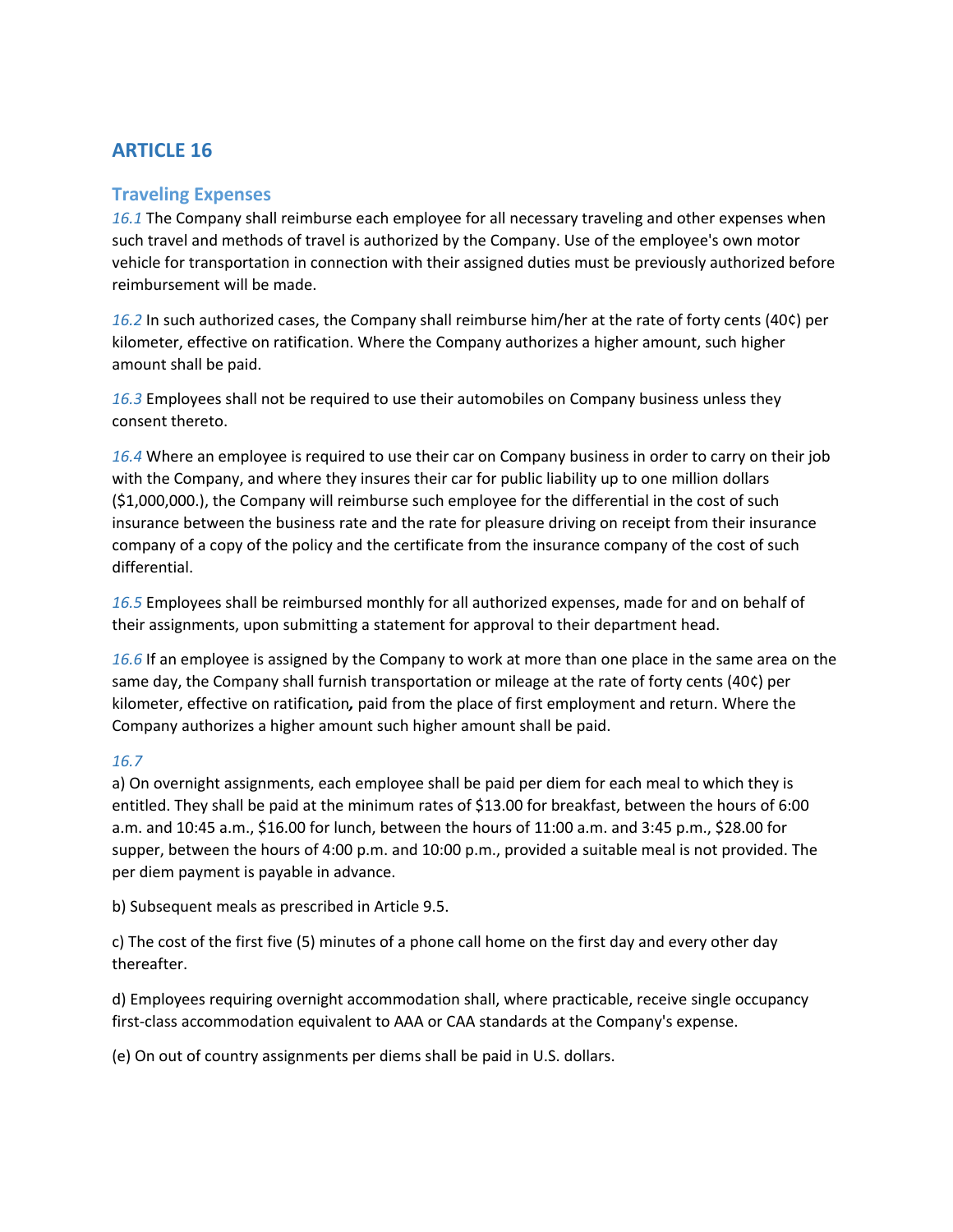*16.7.1* Where the Company has made no prior arrangement to be billed directly for accommodation, the per diem will be increased by an amount equivalent to the cost of accommodations.

*16.8* The Company agrees to maintain appropriate liability insurance on any Company vehicle which the Company requires an employee to drive. Said vehicles will be maintained in a safe operating condition. It is the responsibility of the employee to report immediately any operating deficiencies so that they may be remedied. Company vehicles are not to be used for personal use without prior Company approval. The Company is not obligated to extend liability insurance to cover the unauthorized use of Company vehicles for personal use.

# <span id="page-44-0"></span>**ARTICLE 17**

# <span id="page-44-1"></span>**Traveling Time Credits**

*17.1* For pay purposes, employees shall be credited with all time consumed while traveling on Company assignments, except as provided in Section 17.5, 17.6 and 17.7 of this Article.

*17.2* For out-of-town Company assignments, such time shall be computed as follows:

a) From scheduled time of the carrier's departure when the employee leaves from their home for travel by common courier.

b) From the assigned hour of departure from their home when the employee travels by automobile direct to the assignment.

c) From the time they leaves their home office when the employee reports there before proceeding to travel.

*17.3* When an employee is required to work at a studio or remote location within the area, other than their normal place of employment, they shall be credited with all time consumed in transit between such normal place of employment and any other studio or remote location and return.

*17.4* Under no circumstances shall traveling time credits apply to cover an employee traveling between their home and their normal place of work.

*17.5* When traveling is on a common carrier between the hours of 8:00 a.m. and 12:00 midnight, local time, full time shall be credited up to and only for the first eight (8) hours of travel.

*17.6* When travel is on a common carrier between the hours of 12:00 midnight and 8:00 a.m., local time, and suitable sleeping facilities are available, no credit shall be allowed. For the purposes of this paragraph, a single occupancy berth in a common carrier or a business class, executive class seat or equivalent seat on a plane is construed to be suitable sleeping facilities. When travel is designated by the Company, on conveyances, which do not have suitable sleeping facilities, full-time credit shall be allowed.

*17.7* The Company, at its discretion, may schedule an employee to travel out of a distant city any time after 8:00 a.m., using a common carrier without incurring over-time pay for a short turnaround.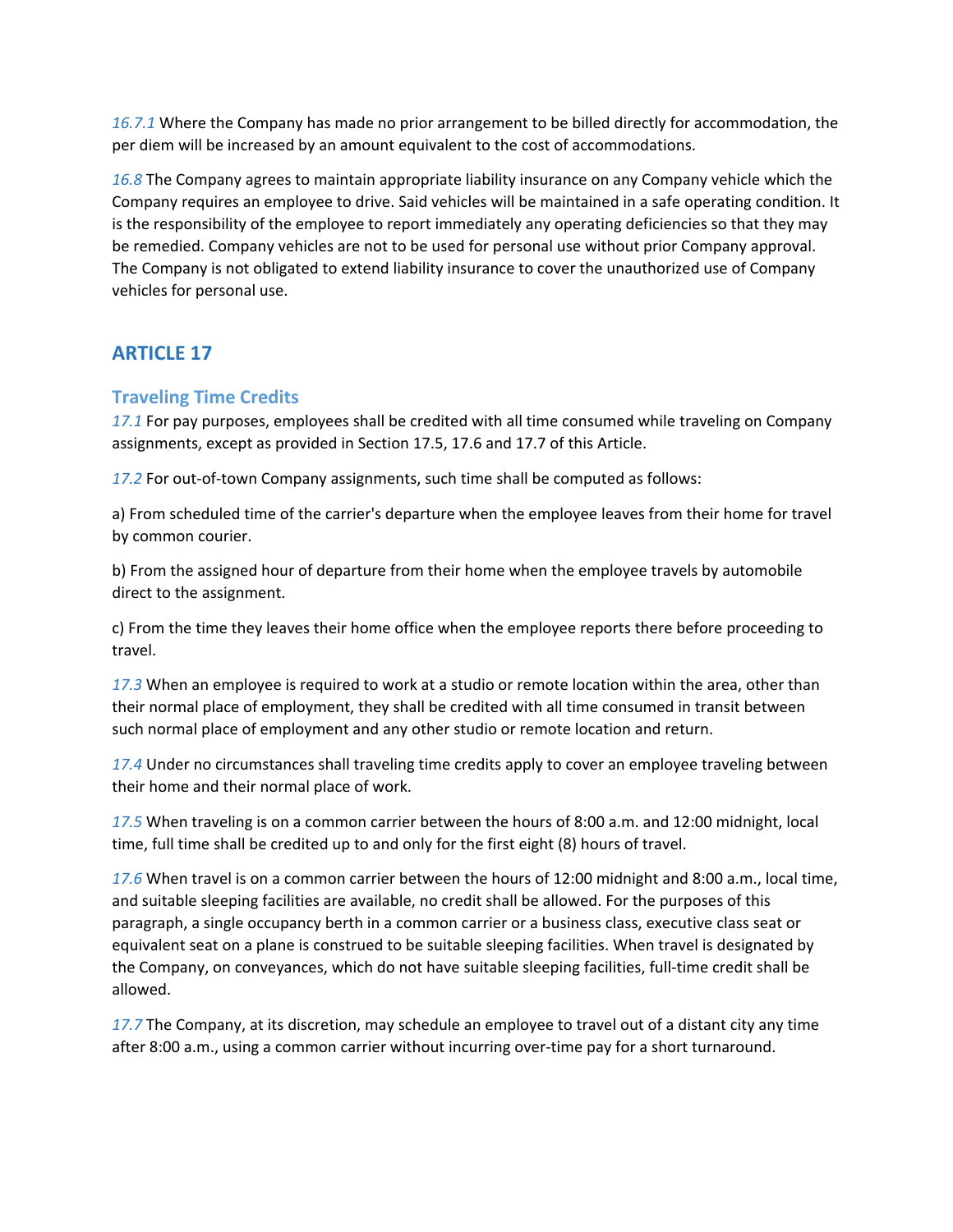# <span id="page-45-0"></span>**ARTICLE 18**

#### <span id="page-45-1"></span>**Sick Leave**

*18.1.1* After ninety (90) days employment, an employee shall be entitled to sick leave with pay, up to five (5) days per instance, provided that the employee complies with the following requirements:

a) When taken, notify his/her department head as soon as reasonably possible.

b) Where the absence does not exceed three (3) days, the employee shall give satisfactory written declaration. If absence exceeds three (3) days, the employee may be required to submit a letter from their physician. If the absence exceeds five (5) working days it is the employee's responsibility to request a Short-term Disability Form as soon as reasonably possible. This request may be made by telephone.

c) Where there is an unsatisfactory pattern of absenteeism developing, the Company may require that the employee furnish satisfactory medical proof of illness for absences of three (3) days or less. The Company undertakes to verbally inform the employee of any perceived sick leave abuse prior to requesting certification; will meet with the employee to discuss the impact of their absences, supports available, potential accommodations and other steps and expectations to ensure that the employee is well at work. The Company will reimburse employees for medical fees, not covered by the Ontario Medical Plan or the Company Benefit Plan, incurred in obtaining medical certification requested pursuant to this clause.

*18.1.2* Where applications for leave appear to be made too frequently, or where there is reason to doubt the bona fides of a certificate, the application may be subject to investigation.

*18.1.3* When an employee is ill they shall take sick leave days as payment during the illness up to a maximum of five (5) days. At the expiration of the five (5) sick leave days and if the employee remains ill they may be eligible for short term disability benefits as per Article 18.2.2 (b). At the expiration of the sixteen (16) weeks short term disability and if the employee remains ill they may be eligible for long term disability benefits as per Article 18.2.2. (c).

*18.1.4* Under no circumstances shall sick leave be construed as vacation time.

*18.1.5* Where an employee is required to take time off work due to illness which is directly related to pregnancy, they shall be entitled to sick leave payment provided that such absence due to illness is prior to the date scheduled for the Commencement of maternity leave.

#### *18.1.6* Doctor's Appointments

Doctor's appointments are generally not considered sick days and should be, whenever possible, scheduled outside of regular working hours. However, when an employee can demonstrate to the Company that they can only attend their physician as part of regular ongoing treatments during the working hours, the employee must provide the Company with documentation from their physician at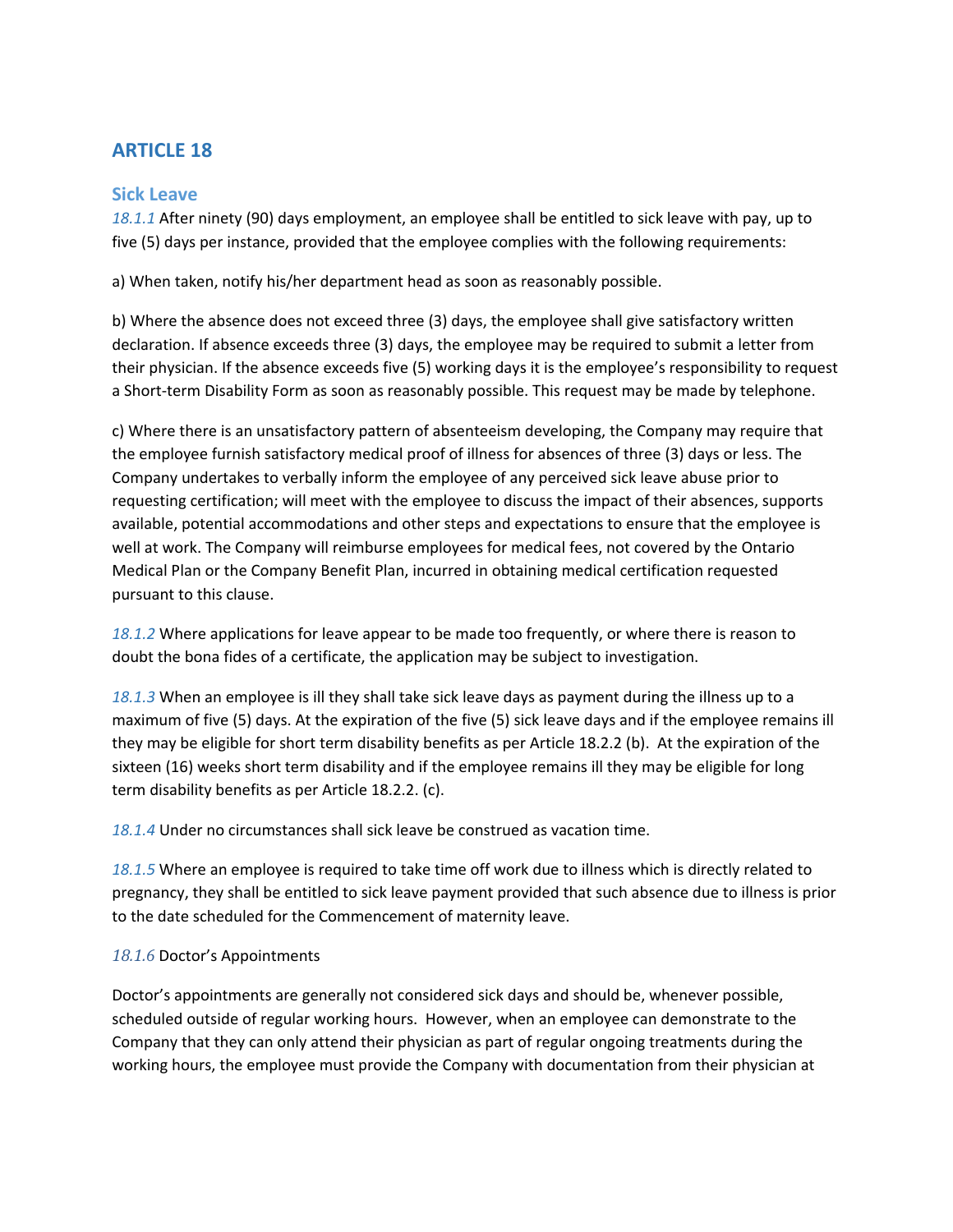the commencement of the ongoing treatment program, outlining the anticipated schedule for treatments, including dates when the series will likely commence and cease.

#### *18.2.1 Insurance Coverage*

- a) **Basic Life -** 200% of annual earnings.
- b) **Optional Life -** Up to \$500,000 in units of \$10,000. (Employee paid)
- c) **Dependent Life -** \$6,000 for spouse and \$2,000 for each child
- d) **Accidental Death and Dismemberment -** Up to 200% of annual earnings
- (e) **Business Travel Accident Plan -** \$50,000 accidental death benefit

#### *18.2.2 Income Protection*

Income Protection consists of three periods of benefits, the Sick Pay Benefit, Short-Term and Long-Term Disability Benefits.

For the purposes of the Sick Pay Benefit and the Long Term Disability Benefit, "total disability" and "totally disabled" mean, that during the time the employee is absent from work, that they are unable to perform the regular duties pertaining to their occupation, or modified duties, because of the injury or illness and that they are not engaged in any gainful occupation.

#### a) Sick Pay Benefit

Employees shall be paid their regular salary, excluding overtime and premiums, for up to five (5) days per instance of total disability.

b) Short-Term Disability Benefits

Short-Term Disability coverage from the start of the second week up to the end of the 17<sup>th</sup> week of total disability is provided by the Unemployment Sick Pay Benefit available through Service Canada. Note that the waiting period may be waived by Service Canada.

The Company will provide additional income support as part of the *SUB Plan Policy*.

Short term disability payments will be offset by any disability benefits payable to the employee from other plans such as the Canada Pension Plan.

c) Long-Term Disability Benefits

After expiration of the employee's short-term disability benefits, the employee will receive 66⅔% of the first \$ 2,250 of monthly earnings, 50% of the next \$3,500 of monthly earnings and 45% of the excess to a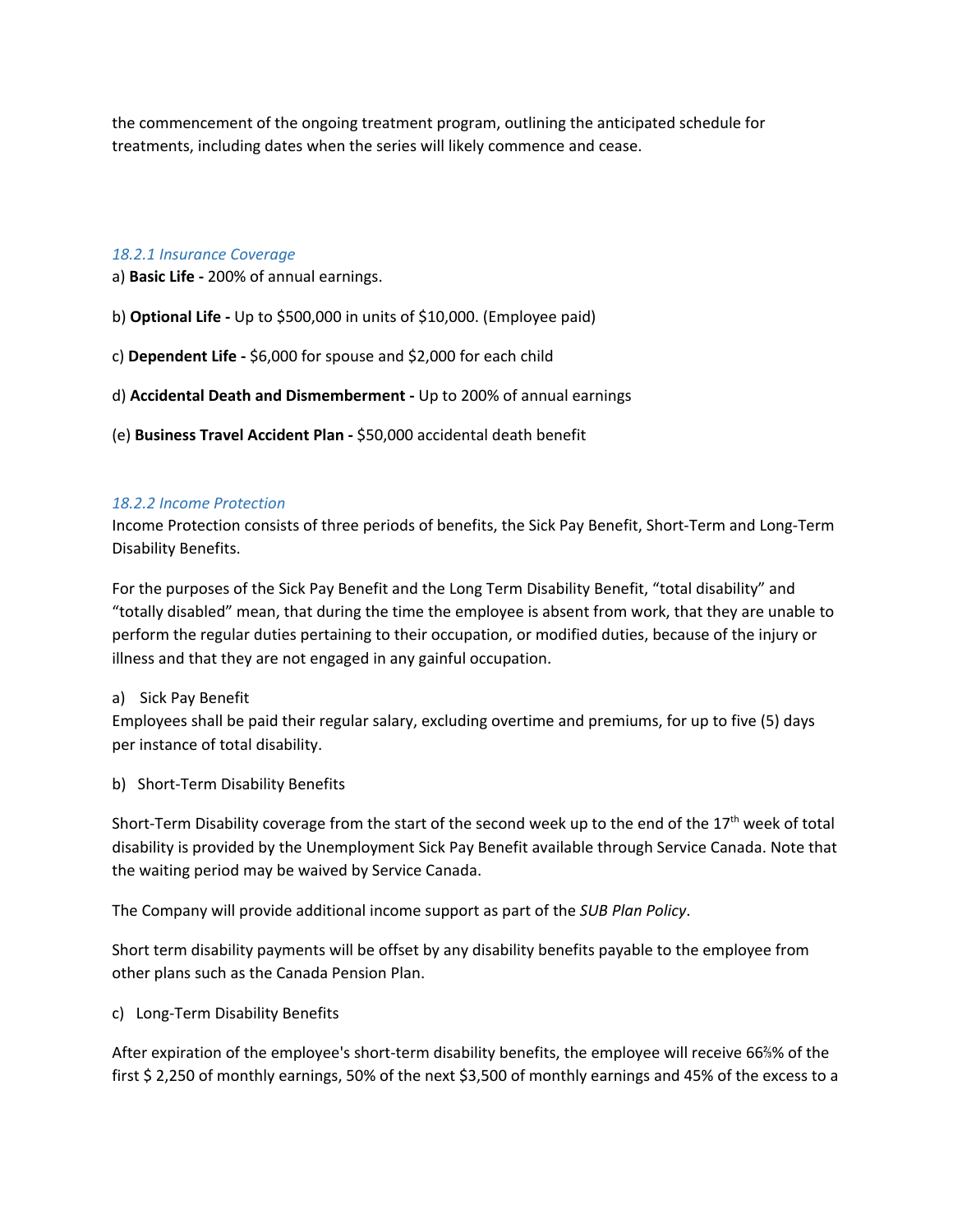maximum of \$ 10,000 per month. The Company agrees to contribute 90% of the premium cost. LTD benefits are reduced by any amount of disability income from other sources (i.e. CPP and WCB.).

#### *18.2.3 Health Insurance*

a) Extended Health Care: Deductible \$25.00 (single) and \$50.00 (family), 100% co-insurance. The calendar year deductible amounts will apply to all eligible expenses in this category, listed in the Handbook, including extended medical, vision care, drugs and hearing aids.

b) Drug Plan: The Company agrees to contribute 90% of the premium cost.

c) Private or Semi-Private Hospital: Unlimited number of days.

d) Dental Plan: 90% of the cost of Basic Dental Services listed in the Handbook and 50% of the cost of Major Services listed in the Handbook.

e) Eye and Eyeglass Care Plan: Pays \$150.00 for frames, lenses and contact lenses per two (2) calendar years for each employee and his/her dependents. Children, to age twenty-one (21), pays \$150.00 for frames, lenses and contact lenses per calendar year. Contact lenses, if prescribed for severe conditions, pays \$200.00 per two (2) calendar years.

f) Hearing Aid Plan: Plan pays up to \$750 per person during a five (5) calendar year period, excluding the cost of batteries.

#### *18.2.4*

a) The plans will incorporate cost containment measures as described in the Group Benefits Policy, including but not limited to: the drug dispensing fee maximum shall be eight (\$8) dollars per prescription; drug plan reimbursements will be based on the lowest-priced equivalent based on generic substitution, lower cost alternatives and/or reasonable and customary charges; lifetime and/or calendar year maximums for identified classes of drugs; prior authorization for specialty drugs for certain conditions or classes of drugs; the vision care will be once every two years (once every year for dependent children) and periodontal scaling of 12 units per year.

b) The Company will absorb ninety (90) percent of premium costs in respect of all mandatory insured plans with employees, through payroll deduction, paying ten percent (10%) of the premium costs.

c) An employee who begins a leave of absence (i.e. maternity leave, paternity leave, parental leave or long term disability leave, etc.) will be responsible for paying the employee's share of benefit premiums. Should the employee not provide sufficient funds, the benefits will be automatically discontinued after three months. The employee's premium costs will be determined prior to commencement of the leave of absence. The employee will be provided with a payment schedule including when the premiums are due.

*18.2.5* All insurance coverage shall be as described, or its equivalent.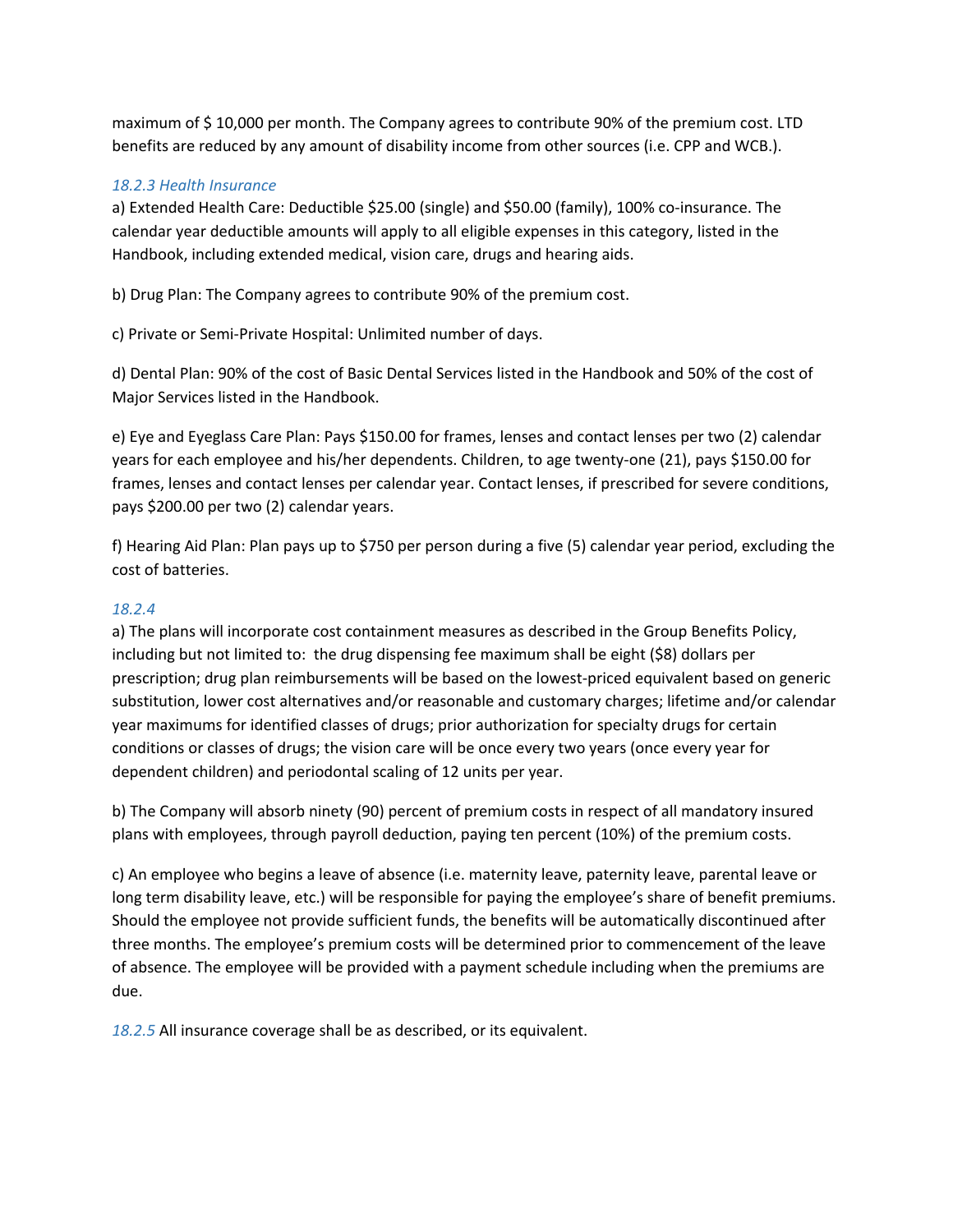#### <span id="page-48-0"></span>18.3 Return to Work

For employees who are absent from the workplace due to illness or injury, The Company will support a proactive and collaborative return to work program. Employees have a responsibility to participate in such a program, if possible, in light of their medical condition. The program will involve the joint efforts of the employee, their Manager, the employee's Medical Doctor, and Human Resources.

Prior to a return to work following an injury or illness-related absence of more than 1 weeks (5 days), the employee may be asked to provide a written statement to Human Resources from their Medical Doctor that outlines:

- a) The employee is able to return to work on a full-time basis without restrictions; or
- b) The employee is able to return to work, with the nature and duration of any work restrictions described.

Employees returning to work with restrictions must contact and work with their Manager and Human Resources prior to returning to work.

If the return to work program involves assessments of physical ability requested by Human Resources, the costs of these assessments shall be paid fully by The Company.

The Company will provide reasonable accommodation for the employee who may be able to return to work on a part-time basis with or without restrictions. In all cases, the return to work program shall be consistent with all parties' duty to reasonably accommodate an employee's disabilities, short of unreasonable hardship.

## <span id="page-48-1"></span>**ARTICLE 19**

#### <span id="page-48-2"></span>**Jury Duty**

<span id="page-48-3"></span>19.1 Employees called to serve on juries, or obey a subpoena, shall receive their regular wages during such periods, subject to the obligation of the employee to turn over to the Company any compensation received by the employee as a juror or witness.

## <span id="page-48-4"></span>**ARTICLE 20**

#### <span id="page-48-5"></span>**Existing Benefits**

<span id="page-48-6"></span>20.1 The Company recognizes that all of its employees enjoy certain benefits and privileges not referred to herein and agrees not to alter or change these practices in such manner as to discriminate against members of the bargaining unit.

<span id="page-48-7"></span>20.2 The parties agree to establish and maintain a group registered retirement savings plan ("Group RRSP") for employees with three (3) months of Company service or greater. Employee participation shall thereafter be mandatory for full-time employees and voluntary for part-time employees.

*20.2.1* The contribution rate for employees shall be 3.5% of gross earnings during the relevant fiscal year, i.e. September 1 to August 31. Employees are free to make voluntary contributions beyond this amount.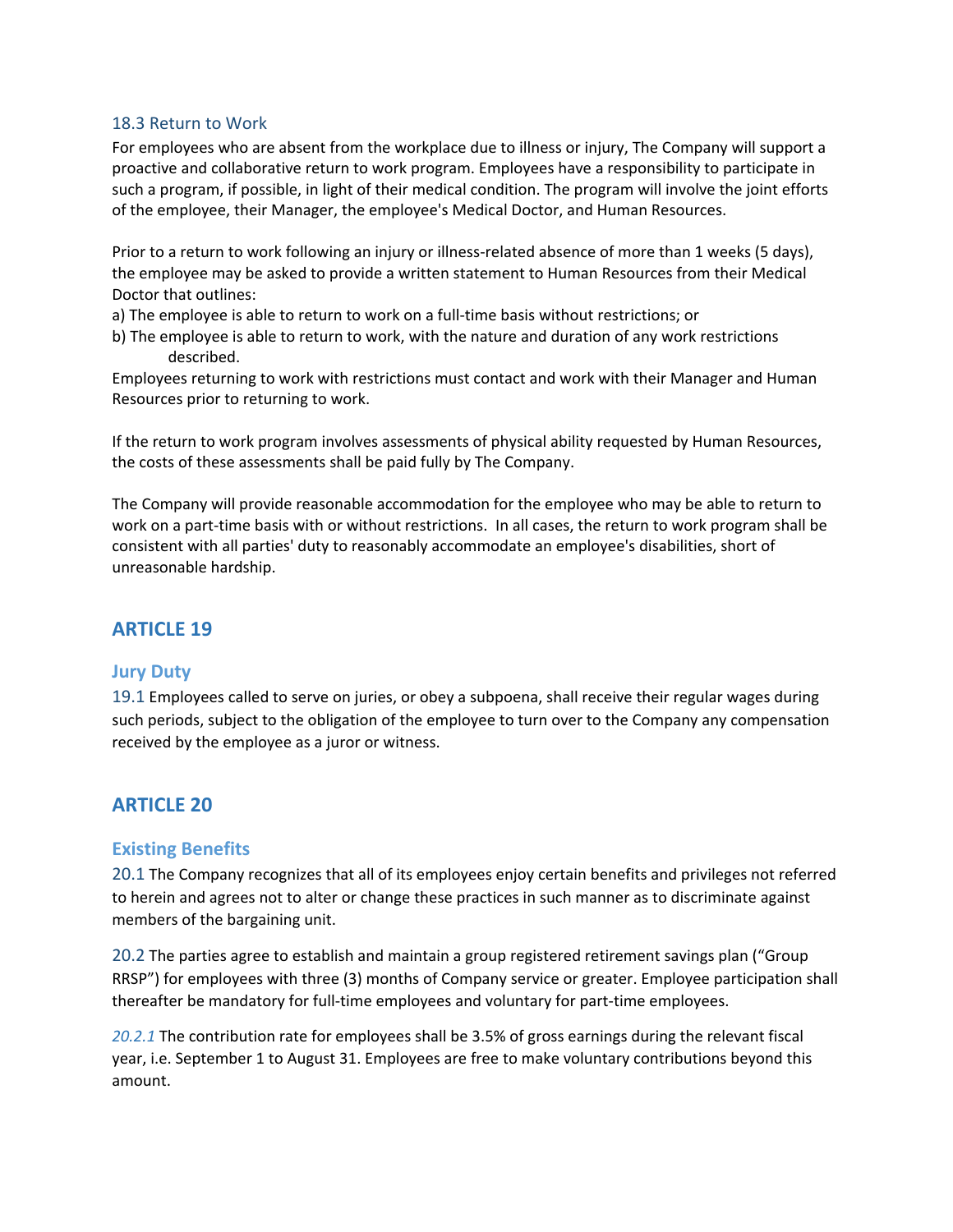*20.2.2* The Company agrees to pay \$7,500.00 annually to assist with investment management fees towards the cost of administration of the Group RRSP. In addition the Company agrees to contribute to the plan based on the profitability of the Company during the prior fiscal year. The Company contribution will be distributed evenly to all participants of the plan who meet plan criteria. It is understood that contributions will be prorated for part-time employees and for employees who join part way through the fiscal year.

*20.2.3* Employee transfers outside the Group RRSP Plan, employee withdrawals, and contribution amount changes can be made on April 1 and October 1 each year. Employees transferring or withdrawing from the Group RRSP will forfeit their share of the Company contribution that year except for transfers and withdrawal amounts above the 3.5% annual contribution and withdrawals for the First Time Home Buyers' Plan and Life Long Learning Plan. Employees may change investment options with the Group Plan at any time within the plan guidelines.

*20.2.4* All contributions made to the Group RRSP on behalf of the employee shall be vested with the employee.

*20.2.5* Both the Union and the Company agree to form a combined Union/Non-union/Management Committee. This Committee shall meet annually to review plan performance, portfolio offerings, and levels of provider service; making recommendations to the senior management team.

# <span id="page-49-0"></span>**ARTICLE 21**

## <span id="page-49-1"></span>**Outside Employment**

<span id="page-49-2"></span>21.1 The Company may require that an employee cease working at any outside employment where the employment is such as to interfere with the employee's efficient carrying on of their duties, or where the employment is such as to reflect in an unfavourable manner upon the Company.

<span id="page-49-3"></span>21.2 An employee shall not engage in any outside work or activity where such work or activity is competitive with work or activity engaged in by the Company, except with the prior written approval of the General Manager or their designee. Such approval shall not be unreasonably withheld, but the decision of the General Manager or their designee shall be determinative of the issue.

# <span id="page-49-4"></span>**ARTICLE 22**

## <span id="page-49-5"></span>**Air Credits**

<span id="page-49-6"></span>22.1 The Company shall give air credits to employees where such credit is merited by their contribution to the program; however, failure to do so shall not become a subject for grievance.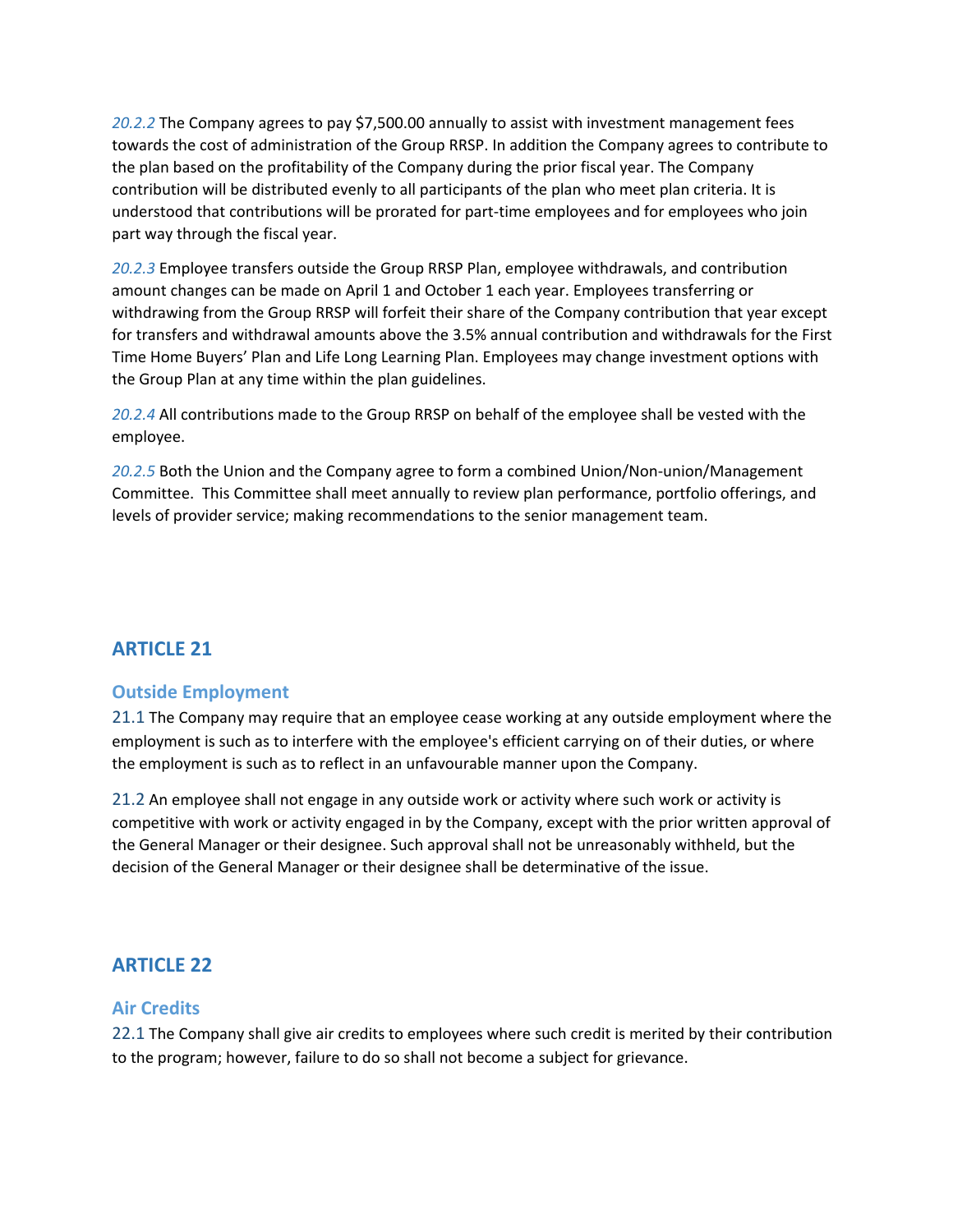# <span id="page-50-0"></span>**ARTICLE 23**

#### <span id="page-50-1"></span>**Time Limits**

<span id="page-50-2"></span>23.1 Any time limits mentioned in this Agreement shall be exclusive of Saturdays, Sundays and holidays recognized under this Agreement.

## <span id="page-50-3"></span>**ARTICLE 24**

#### <span id="page-50-4"></span>**Technological Change**

<span id="page-50-5"></span>24.1 The provisions of this Article are intended to assist employees affected by a technological change as herein defined, to adjust to the effects of such change.

<span id="page-50-6"></span>24.2 Sections 52, 54 and 55 of the Canada Labour Code do not apply to the Company and the Union or to any person or persons covered by the certification and/or the scope of this agreement.

<span id="page-50-7"></span>24.3 In this section "technological change" means:

i) The introduction by the Company into its work, undertaking or business of equipment or material of a different nature or kind than that previously utilized by it in the operation of the work, undertaking or business; and,

ii) A change in the manner in which the Company carries out the work, undertaking or business that is directly related to the introduction of that equipment or material.

<span id="page-50-8"></span>24.4.1 The procedure for dealing with technological change that is likely to affect the terms, conditions and tenure of employment of a significant number of employees is as follows:

*24.4.2* The Company will notify the Union of such a technological change at least one hundred and twenty (120) days prior to the date on which such change is to be effected. Such notice shall be in writing and shall state:

i) The nature of the technological change

ii) The date upon which the Company proposes to affect the technological change.

iii) The approximate number and type of employees likely to be affected by the technological change.

iv) The effect that the technological change is likely to have on the terms and conditions or security of employment of the employees affected.

v) The name of each employee likely to be affected.

Upon receipt of such information, the parties shall arrange a meeting within three (3) weeks for the purpose of conducting discussions relating to technological change. This time period may be extended by mutual consent.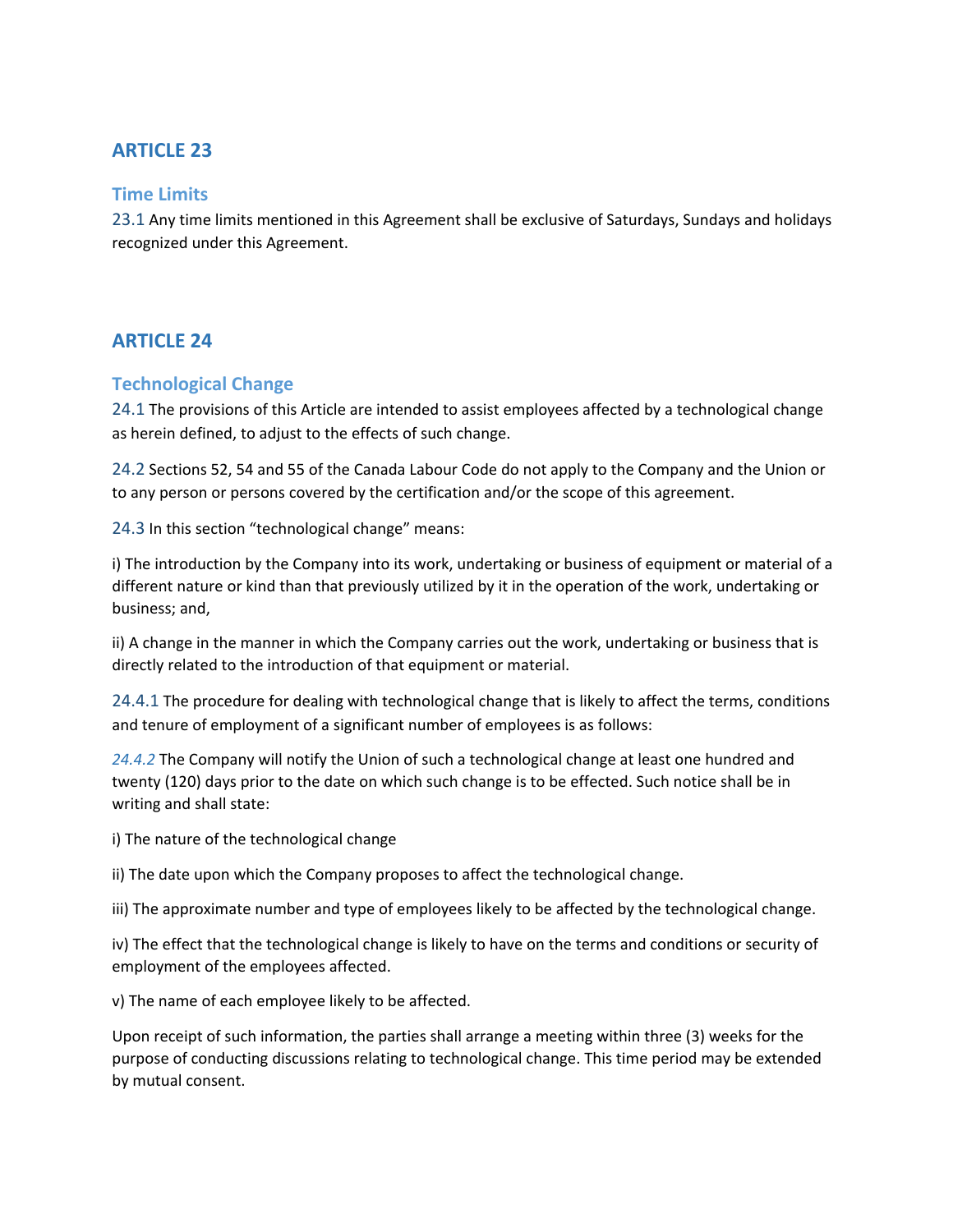*24.4.3* An employee who is displaced through technological change may:

i) Seek to invoke any seniority job right they holds pursuant to the Collective Agreement; or,

ii) Avail himself/herself of any training program offered by the Company which provides re-training for employees so affected; or,

iii) Accept severance pay as referred to in Article 12.6.1.

<span id="page-51-0"></span>24.5 Where an employee has been displaced by technological change and chooses to avail himself/herself of training pursuant to Article 22.4.3 (ii), subject to the conditions set forth in this Article, the employee shall be afforded on the job training for a vacancy, to be filled, which arises during the twelve (12) month period immediately following the date of the employee's lay-off provided that:

i) The employee's skills, aptitude and experience must, in the Company's opinion, be adaptable to the vacant position.

ii) There is a reasonable expectation, in the Company's opinion, that the employee would be able to perform all elements of the job satisfactorily after being provided with on the job training for a period of up to sixty (60) days.

<span id="page-51-1"></span>24.6 During the notice period as set forth in Article 24.4.2, an employee likely to be affected by the technological change shall be granted a reasonable amount of time off without loss of regular pay for the purpose of attending alternative employment interviews.

## <span id="page-51-2"></span>**ARTICLE 25**

#### <span id="page-51-3"></span>**Hand Tools**

<span id="page-51-4"></span>25.1 Where a Maintenance Technician employee's hand tools need to be replaced due to normal wear and tear, or where the Company determines a new hand tool is required in the performance of Company work, the Company shall replace or supply such tool as the case may be at no cost to the employee.

## <span id="page-51-5"></span>**ARTICLE 26**

#### <span id="page-51-6"></span>**Re-Location**

<span id="page-51-7"></span>26.1 No Bargaining Unit member shall be required to permanently re-locate their regular place of work to another city or building without a minimum of two (2) months prior notice. In the event that an employee is temporarily required to work at a location other than their regular place of work, travel time and mileage shall be paid to and from their normal place of employment.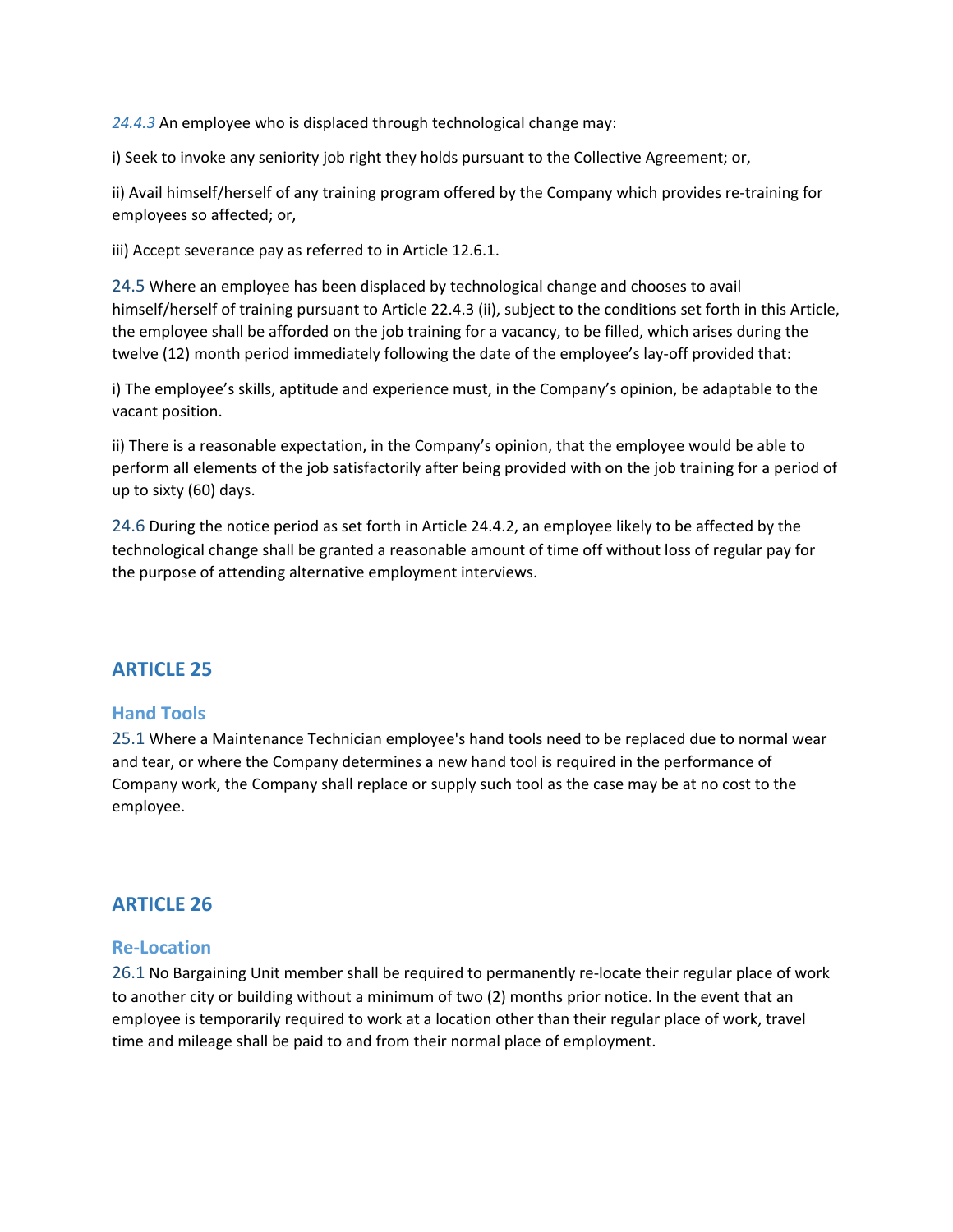# <span id="page-52-0"></span>**ARTICLE 27**

#### <span id="page-52-1"></span>**Training**

Whenever possible, the company will continue the practice of utilizing the most suitable person for training within the Trainees' Functional Group or accumulated Functional Group Seniority. Should the Company choose to use subject matter experts from other functional groups, such request shall not be unreasonably withheld. The Company will provide notice to the Union, in writing, of the individual selected to conduct the training prior to the commencement of the training assignment.

#### <span id="page-52-2"></span>**ARTICLE 28**

#### <span id="page-52-3"></span>**Domestic Violence**

The Company agrees to recognize that employees sometimes face situations of violence or abuse in their personal life that may affect their attendance or performance at work. For that reason, The Company and the Union agree, when there is adequate verification from a recognized professional (i.e. medical doctor, registered counselor) an employee who is in an abusive or violent situation will not be subject to discipline if work performance or absence can be linked to the abusive or violent situation.

## <span id="page-52-4"></span>**ARTICLE 29**

#### <span id="page-52-5"></span>**Duration**

<span id="page-52-6"></span>27.1 This Agreement shall become effective on September 1, 2018 and shall remain in full force and effect until the 31st day of August 2020 and from year to year thereafter unless notice of intention to terminate or amend this Agreement is given by either party not more than one hundred and twenty (120) days and not less than thirty (30) days before the termination of said Agreement.

<span id="page-52-7"></span>**27.2** If such notice is given by either party all provisions of this agreement shall continue in effect until a new Agreement is reached, or until the requirements of the Canada Labour Code relating to strike and/or lock-out have been satisfied, whichever occurs first.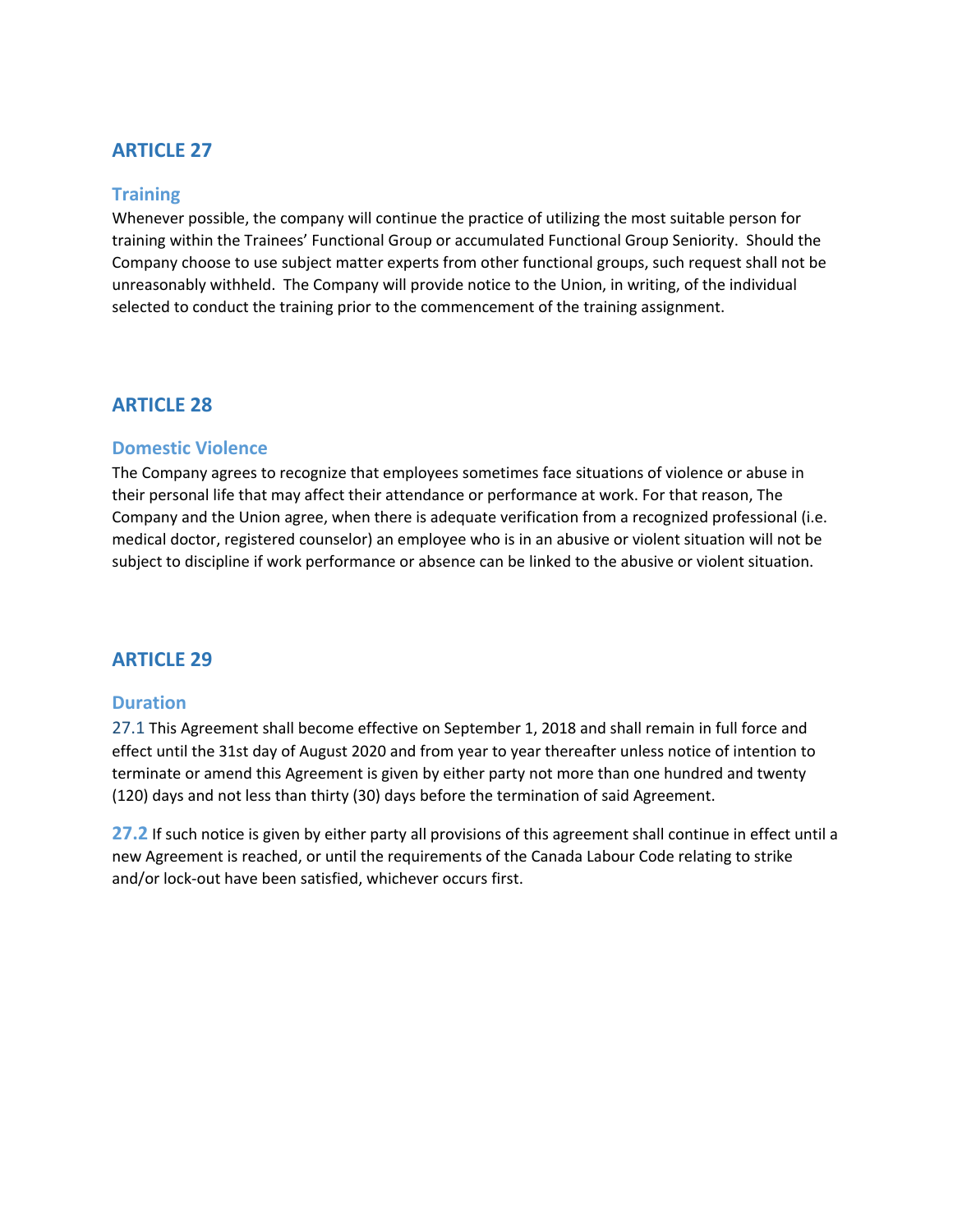# <span id="page-53-0"></span>**Memorandum of Agreement #1**

### <span id="page-53-1"></span>**Short Term and Temporary Recall**

The Company and the Union hereby agree that the following shall apply with regard to the "short term recall" and "temporary recall" of laid-off employees:

1. A "short term recall" is a recall to work of up to fifteen (15) consecutive working days.

2. A "temporary recall" is a recall to work for a period greater than fifteen (15) consecutive working days, but for no more than thirty (30) consecutive working days.

3. A "short term" or "temporary" recall shall be done in the order of Company seniority applicable to the functional group in which the employee was engaged prior to the employee's lay-off.

4. An employee affected by a short term recall shall have the option of:

a) having the days worked during a short term recall continuously added to the one year of recall rights as described in Article 12.4.1 of the Collective Agreement.

b) having the one (1) year for recall purposes remain effective as it was at the time of the employee's initial lay-off.

5. An employee affected by a temporary recall shall have the option of:

a) having the one (1) year for recall purposes as referred to in Article 12.4.1 becoming applicable as and from the employee's last day of work while on temporary recall; or,

b) having the one (1) year for recall purposes remain effective as it was at the time of the employee's initial lay-off.

6. Employees will be notified, in writing, of the two options under Paragraph 4 and/or 5 at least sixty (60) days prior to the expiration of the employee's initial recall rights. An option as set forth in paragraph 4 and/or 5 shall be exercised no later than thirty (30) days prior to the expiration of the employee's initial recall rights. If no option is exercised in writing by the employee within that time period, option (b) shall be deemed to apply.

7. An employee who refuses to report for work on a short-term basis shall not lose their accumulated seniority as a result of such refusal; however, an employee who refuses twice to report for work on a temporary basis shall lose their accumulated seniority as a result of such refusal to report for work.

8. Where an employee refuses twice to report for short term or temporary work of more than five (5) working days in length, the Company shall be under no obligation to recall the employee in respect of future work of a short term or temporary nature.

9. The Company shall, in writing, notify the Union of the name, the type of recall, the duration, the functional group and the job of each employee recalled by this Agreement as much in advance as possible to the recall. The Union shall also be provided with a copy of the notification to the employee, as described in Paragraph 6, at the same time as the employee.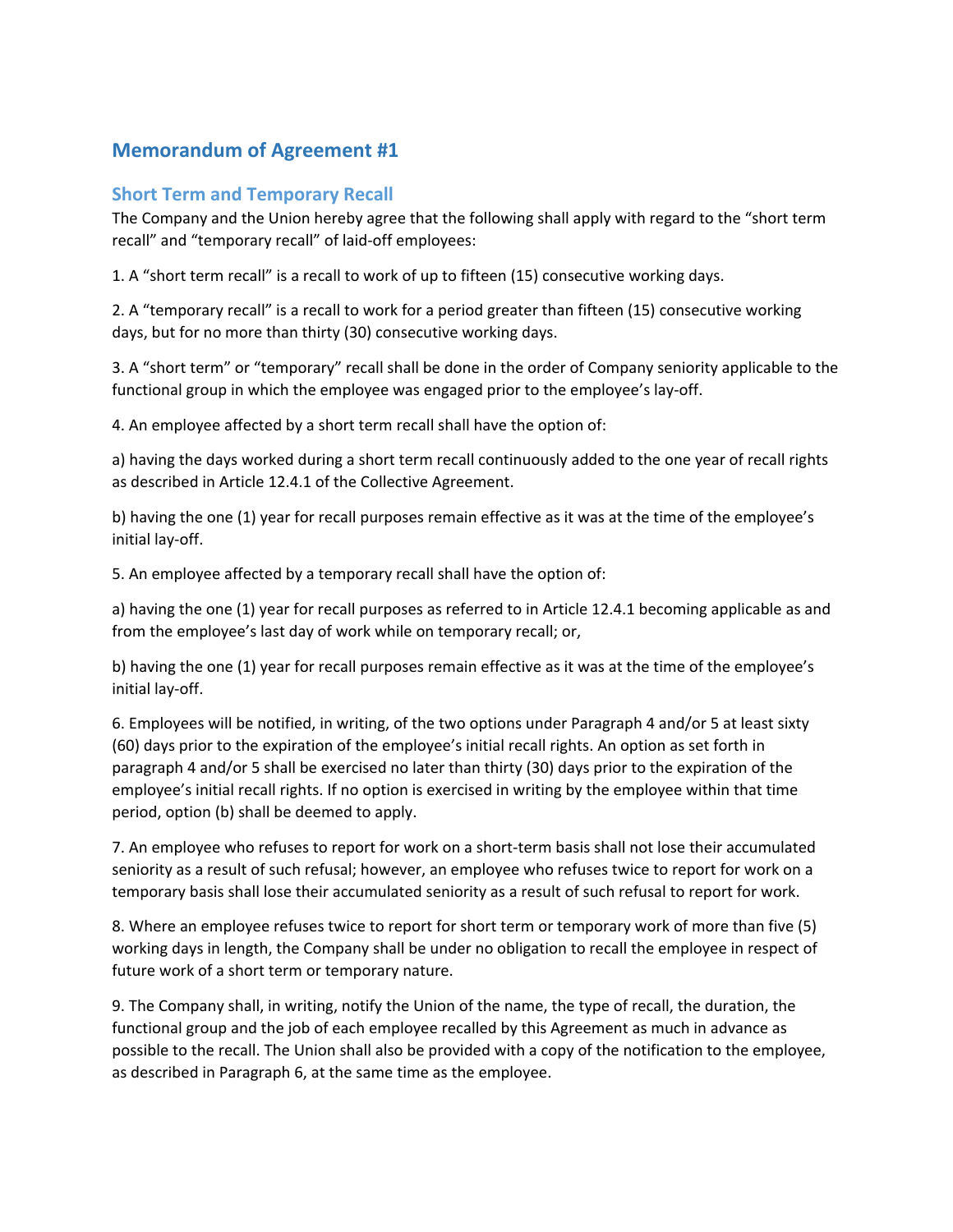10. Employee benefits which were suspended as a result of the initial lay-off shall not be reinstated as a result of a short term or temporary recall, however, an employee who is either on short term or temporary recall and not receiving Company benefits shall receive six percent (6%) of earned wages in lieu of all fringe benefits.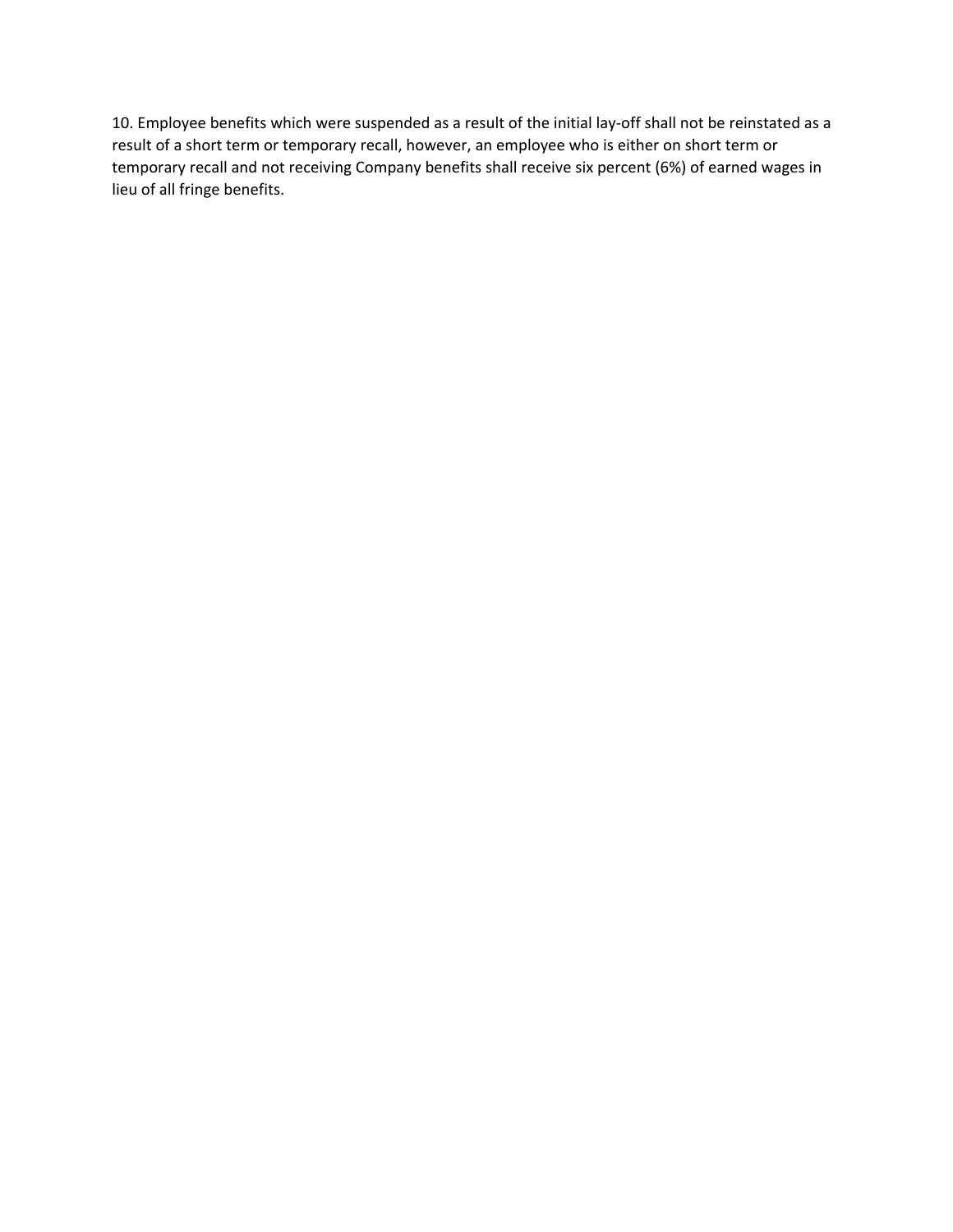# <span id="page-55-0"></span>**Memorandum of Agreement #2**

### <span id="page-55-1"></span>**Work Week Averaging**

Employees will be availed with the option of workweek averaging by submitting their desire to volunteer on the appropriate prescribed form. Where an employee agrees to work on a volunteer basis, the following terms and conditions will apply:

1. Each week that will be affected by the averaging of hours will be agreed to by both the Company and the employee.

2. At no time shall the workweek be compensated at less than forty (40) hours in one week as defined in Article 8.1 of the Collective Agreement and that the normal application of this clause will be four (4) days of ten (10) hours. However, these days may be altered to meet a specific need. Overtime at the 2x rate will apply at the 10th hour.

3. After a week of averaging hours has been agreed to, any substantial change in the days worked will be subject to the following conditions:

a) The employee may request the week revert to a normal forty (40) hour week and that all overtime be applied at the normal rates.

b) Request the additional days worked be paid at the normal rate prescribed in Article 8.3 for either the first or second day off.

4. This Agreement shall remain in full force and effect until March 31, 2002 but may be cancelled by either Party at any time for bona fide reasons, with three (3) weeks notice of such cancellation. It is agreed by both parties that every effort should be made to settle disagreements as pertaining to this memorandum and therefore, prior to giving three weeks notice of cancellation, there will be meetings between the Company and the Union in an effort to resolve the disagreement.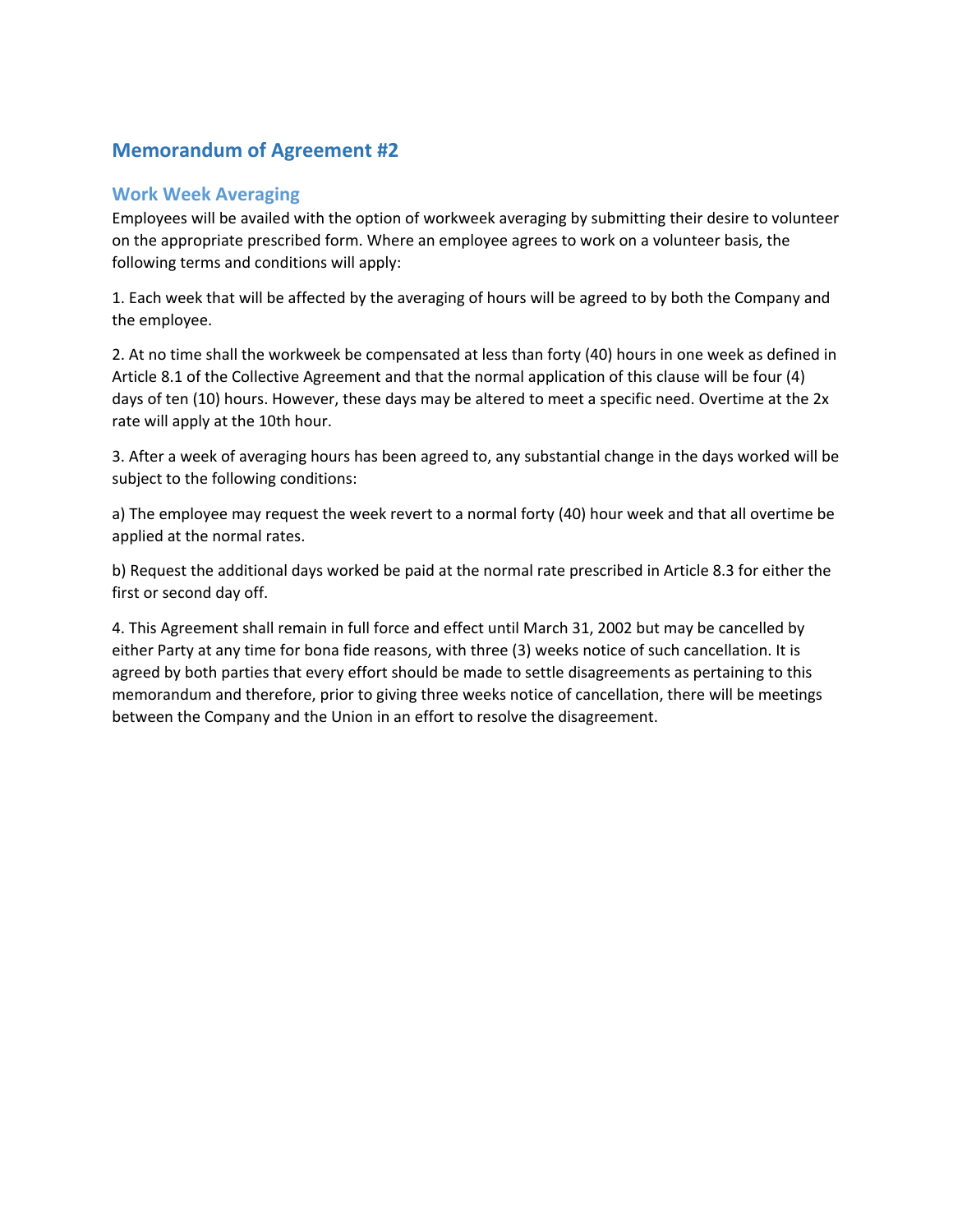# <span id="page-56-0"></span>**Letter of Agreement #3**

### <span id="page-56-1"></span>**Anchor Contracts**

It is understood and agreed that the employer and News Anchors may enter into individual contracts of employment on the following conditions and understandings:

a) Nothing in this agreement shall be deemed to prevent the employee and the employer from agreeing in writing to an individual contract containing specified terms (including rates) and conditions of employment in excess of the minimum provisions of the collective agreement. The terms of the individual contract shall not (as a package) be inferior to the terms of the collective agreement. Except as set out herein, an employee entering into an individual contract shall be entitled to the protections of the collective agreement.

b) A copy of any individual contract shall be forwarded to the Unifor National Representative in Toronto for review (not approval) prior to any contract coming into effect. The contents of the individual contract shall be deemed to be strictly confidential and shall not be disclosed by the Unifor National Representative to any other person, firm or corporation without the written agreement of the Employer and the employee.

c) If the Collective agreement and the personal service contract directly conflict, the Collective agreement shall apply, however, where the personal employment contract exceeds the terms of the agreement (as a package), or sets terms and conditions of employment where the collective agreement is silent, the employment contract shall apply. In addition, where the personal service contract provides for personal services or appearances or altered work practices, those provisions of the individual contract shall govern so long as the terms of paragraph (a) are met.

d) It is understood and agreed, due to the nature of Broadcasting and audience acceptance, the Company reserves the sole right to recruit, select, determine and assign all anchor (talent) personnel, unless otherwise specifically excluded in this agreement.

In the event the Employer seeks to replace or remove an anchor person, the following procedure shall apply;

a) The Employee affected and the Union shall be informed in writing:

b) within 10 days of receiving notice, the employees shall select one of the following options:

(i) to receive the lump sum severance payment outlined in their individual anchor contract, and forfeit all rights and privileges under the collective agreement;

(ii) to exercise all rights and privileges under the collective agreement per the layoff language.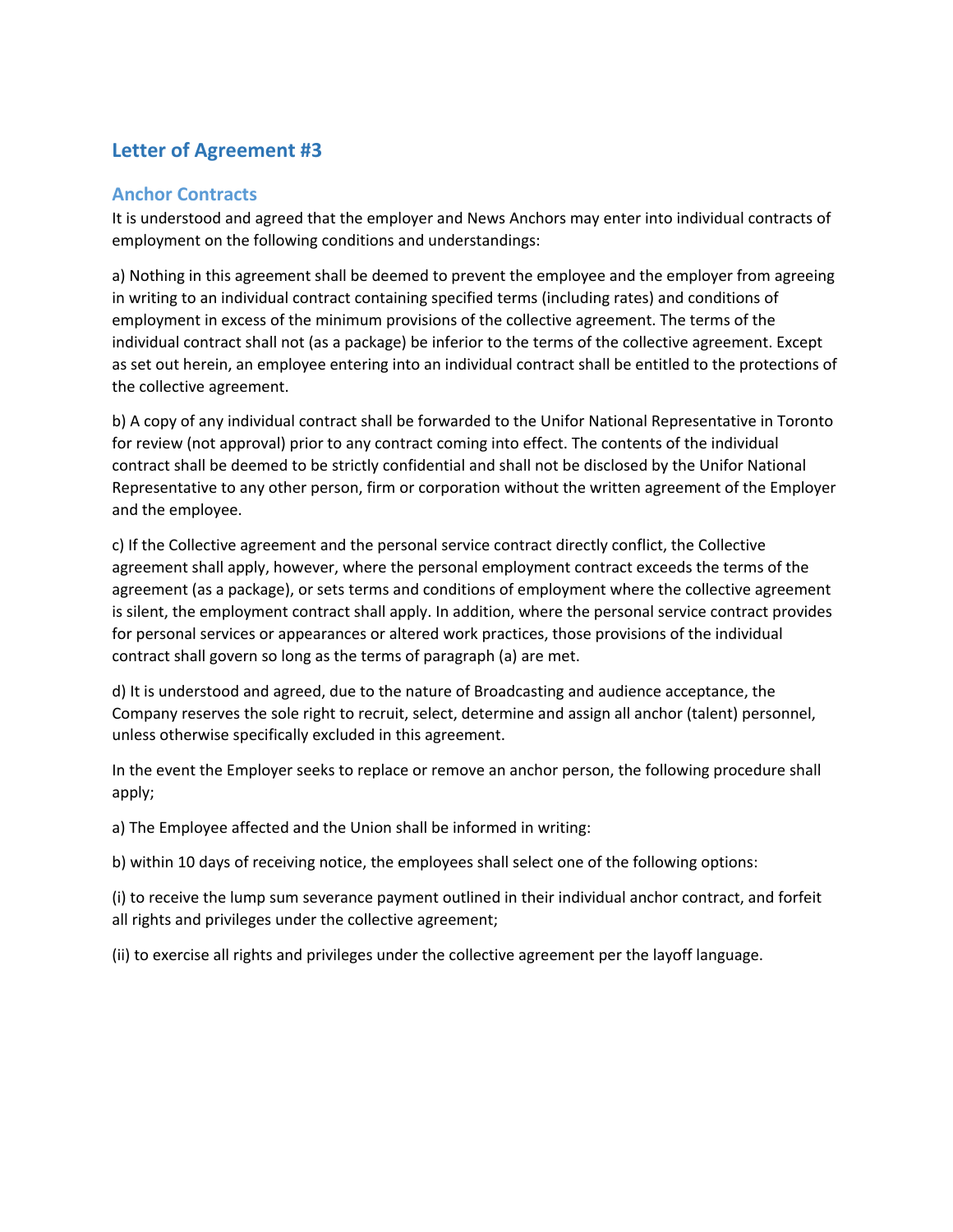# <span id="page-57-0"></span>**LETTER OF UNDERSTANDING #4**

#### <span id="page-57-1"></span>**Voluntary Severance Option**

Where notice of lay-off, resulting from technological change and/or the transfer, contracting or assigning of work to other than bargaining unit employees has been given, voluntary severance option provisions set forth herein shall apply:

i) A notice of lay-off shall be given to the employee(s) to be laid-off having regard to the lay-off provisions of the Collective Agreement.

ii) An employee who has been given notice of lay-off and who has a right to do so under the Collective Agreement may exercise their seniority (bumping) rights, in writing, within five (5) calendar days after having been given notice of lay-off.

iii) Any employee assigned to a functional group in respect of which a lay-off notice has been given, and who has not been given notice of lay-off, may offer to accept a voluntary lay-off, thus avoiding the lay-off of an employee who had initially been given notice of lay-off.

iv) An employee offering to accept a voluntary lay-off shall advise the Company, in writing, of their desire to do so within a period of five (5) calendar days after notice has been given pursuant to paragraph (i) hereof.

v) An employee who is permitted to exercise the voluntary severance option shall be paid severance pay based on their length of employment, and not on the basis of the length of employment of the employee who was initially given notice of lay-off.

vi) The Company will only refuse to permit an employee to exercise the voluntary severance option where there is a bona fide operational reason for doing so.